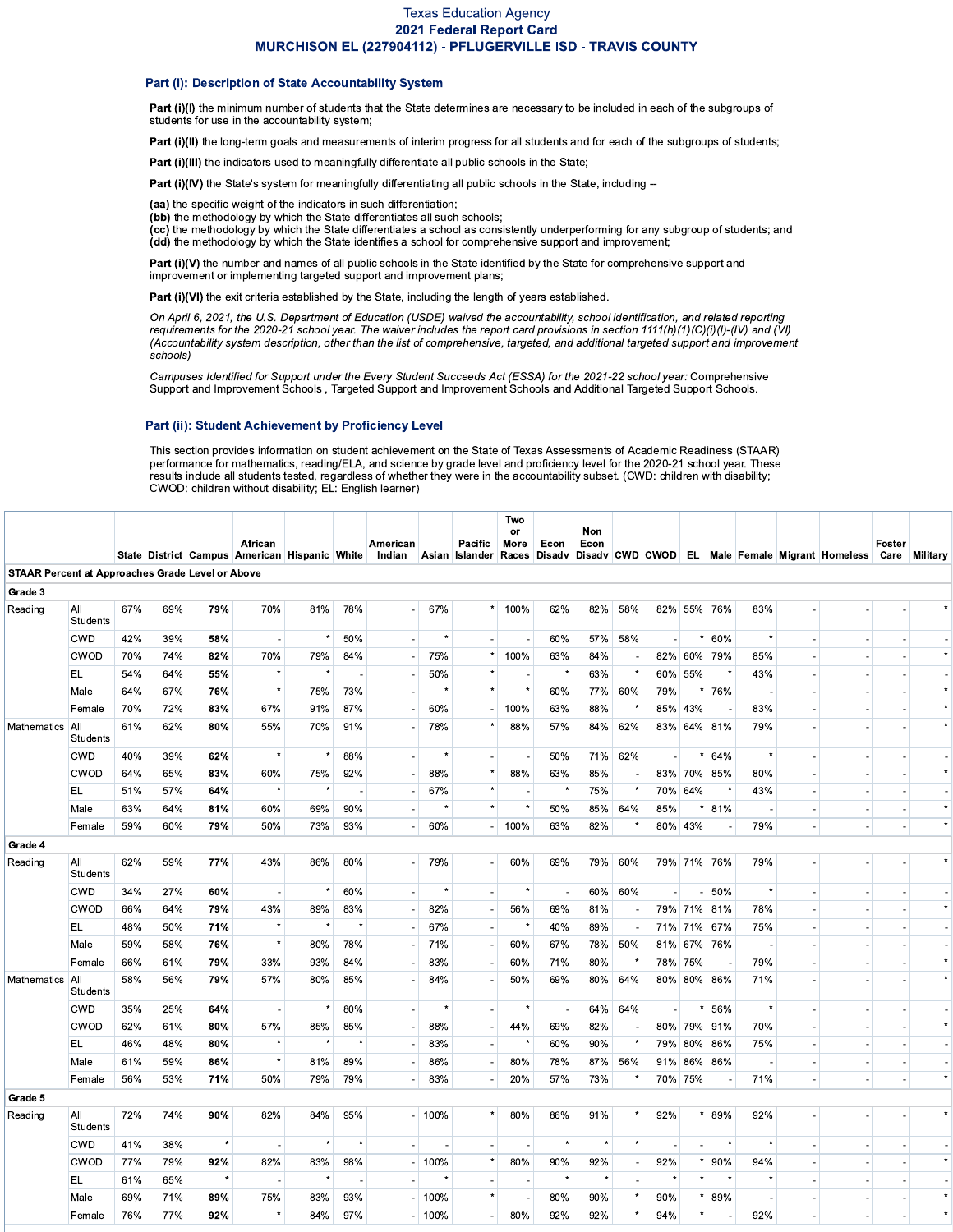|                                                    |                               |            |            |                | African                                              |                     |            | American |                 | Pacific        | Two<br>or<br>More | Econ           | <b>Non</b><br>Econ |                          |               |             |                            |                                                      | Foster                                                        |  |
|----------------------------------------------------|-------------------------------|------------|------------|----------------|------------------------------------------------------|---------------------|------------|----------|-----------------|----------------|-------------------|----------------|--------------------|--------------------------|---------------|-------------|----------------------------|------------------------------------------------------|---------------------------------------------------------------|--|
| Mathematics All                                    | <b>Students</b>               | 69%        | 67%        | 90%            | State District Campus American Hispanic White<br>82% | 84%                 | 95%        | Indian   | 100%            | Asian Islander | Races<br>80%      | Disadv<br>91%  | 89%                |                          | 91%           |             | 87%                        | 92%                                                  | Disady CWD CWOD EL Male Female Migrant Homeless Care Military |  |
|                                                    | <b>CWD</b>                    | 47%        | 35%        | $\star$        | $\blacksquare$                                       | $\pmb{\ast}$        | $\star$    |          | $\blacksquare$  |                |                   | $\star$        | $\star$            | $\star$                  |               |             |                            | $\star$                                              | $\overline{\phantom{a}}$                                      |  |
|                                                    | <b>CWOD</b>                   | 73%        | 73%        | 91%            | 82%                                                  | 84%                 | 98%        |          | 100%            |                | 80%               | 95%            | 90%                |                          | 91%           |             | 88%                        | 94%                                                  |                                                               |  |
|                                                    | EL                            | 59%        | 60%        | $\star$        | $\sim$                                               | $\pmb{\ast}$        |            |          | $\star$         |                |                   | $\star$        | $\star$            |                          |               |             |                            |                                                      | $\overline{\phantom{a}}$                                      |  |
|                                                    | Male<br>Female                | 70%<br>69% | 66%<br>68% | 87%<br>92%     | 75%<br>$\star$                                       | 78%<br>90%          | 97%<br>93% |          | 100%<br>100%    | $\star$        | 80%               | 80%<br>100%    | 88%<br>90%         |                          | 88%<br>94%    |             | 87%                        | 92%                                                  |                                                               |  |
| Science                                            | All<br><b>Students</b>        | 61%        | 62%        | 91%            | 91%                                                  | 84%                 | 93%        |          | 100%            |                | 80%               | 91%            | 90%                |                          | 92%           |             | 90%                        | 91%                                                  |                                                               |  |
|                                                    | <b>CWD</b>                    | 36%        | 31%        | $\star$        | $\overline{\phantom{a}}$                             | $\pmb{\ast}$        |            |          |                 |                |                   | $\star$        | $\star$            |                          |               |             | $\star$                    | $\star$<br>$\overline{\phantom{a}}$                  | $\overline{\phantom{a}}$                                      |  |
|                                                    | <b>CWOD</b>                   | 65%        | 67%        | 92%<br>$\star$ | 91%                                                  | 84%<br>$\pmb{\ast}$ | 97%        |          | 100%<br>$\star$ | $\star$        | 80%               | 95%            | 91%<br>$\star$     |                          | 92%           | $\star$     | 92%                        | 92%<br>$\overline{\phantom{a}}$<br>$\star$           | $\blacksquare$                                                |  |
|                                                    | EL.<br>Male                   | 43%<br>63% | 46%<br>65% | 90%            | $\blacksquare$<br>88%                                | 83%                 | 93%        |          | 100%            | $\star$        |                   | 90%            | 90%                | $\overline{\phantom{a}}$ | 92%           |             | $90\%$                     | $\overline{\phantom{a}}$                             | $\blacksquare$<br>$\blacksquare$                              |  |
|                                                    | Female                        | 59%        | 59%        | 91%            | $\star$                                              | 85%                 | 94%        |          | 100%            |                | 80%               | 92%            | 91%                |                          | 92%           |             |                            | 91%<br>$\overline{a}$                                | ÷.                                                            |  |
| <b>STAAR Percent at Meets Grade Level or Above</b> |                               |            |            |                |                                                      |                     |            |          |                 |                |                   |                |                    |                          |               |             |                            |                                                      |                                                               |  |
| Grade 3                                            |                               |            |            |                |                                                      |                     |            |          |                 |                |                   |                |                    |                          |               |             |                            |                                                      |                                                               |  |
| Reading                                            | All<br><b>Students</b>        | 38%        | 42%        | 57%            | 40%                                                  | 56%                 | 64%        |          | 44%             |                | 63%               | 38%            | 60%                | 42%                      |               |             | 59% 27% 53%                | 62%                                                  |                                                               |  |
|                                                    | <b>CWD</b>                    | 23%        | 22%        | 42%            | $\blacksquare$                                       | $\pmb{\ast}$        | 50%        |          | $\pmb{\ast}$    |                |                   | 40%            | 43%                | 42%                      | $\sim$        |             | 40%                        | $\star$                                              | $\overline{a}$<br>$\sim$                                      |  |
|                                                    | <b>CWOD</b>                   | 40%        | 45%        | 59%            | 40%                                                  | 58%<br>$\star$      | 68%        |          | 50%             |                | 63%               | 38%            | 61%                |                          |               |             | 59% 30% 56%                | 63%                                                  |                                                               |  |
|                                                    | EL.<br>Male                   | 24%<br>36% | 29%<br>39% | 27%<br>53%     | $\star$<br>$\star$                                   | 50%                 | 60%        |          | 33%             |                |                   | 40%            | 25%<br>55%         | 40%                      | 56%           | 30% 27%     | 53%                        | 29%<br>$\overline{\phantom{a}}$                      |                                                               |  |
|                                                    | Female                        | 40%        | 45%        | 62%            | 50%                                                  | 64%                 | 73%        |          | 40%             |                | 60%               | 38%            | 68%                |                          | 63% 29%       |             |                            | 62%<br>$\overline{a}$                                |                                                               |  |
| Mathematics All                                    |                               | 30%        | 30%        | 51%            | 45%                                                  | 48%                 | 53%        |          | 67%             |                | 50%               | 29%            | 55%                | 38%                      |               |             | 53% 36% 53%                | 50%                                                  |                                                               |  |
|                                                    | Students<br><b>CWD</b>        | 21%        | 19%        | 38%            | $\star$                                              |                     | 50%        |          | $\pmb{\ast}$    |                |                   | 33%            | 43%                | 38%                      |               |             | 36%                        |                                                      |                                                               |  |
|                                                    | <b>CWOD</b>                   | 31%        | 31%        | 53%            | 50%                                                  | 50%                 | 54%        |          | 75%             |                | 50%               | 25%            | 56%                |                          |               |             | 53% 40% 56%                | 50%<br>$\sim$                                        |                                                               |  |
|                                                    | EL.                           | 20%        | 22%        | 36%            | $\star$                                              |                     |            |          | 50%             |                |                   |                | 38%                |                          | 40% 36%       |             |                            | 29%<br>$\overline{\phantom{a}}$                      |                                                               |  |
|                                                    | Male                          | 33%        | 31%        | 53%            | 60%                                                  | 44%                 | 53%        |          | $\star$         |                |                   | 33%            | 55%                | 36%                      | 56%           |             | 53%                        | $\sim$<br>$\overline{\phantom{a}}$                   | $\overline{\phantom{a}}$                                      |  |
| Grade 4                                            | Female                        | 27%        | 27%        | 50%            | 33%                                                  | 55%                 | 53%        |          | 60%             |                | 40%               | 25%            | 56%                |                          |               | 50% 29%     |                            | 50%                                                  | $\blacksquare$                                                |  |
| Reading                                            | All<br>Students               | 36%        | 34%        | 56%            | 29%                                                  | 48%                 | 70%        |          | 58%             |                | 30%               | 44%            | 58%                | 50%                      |               |             | 56% 43% 56%                | 55%                                                  |                                                               |  |
|                                                    | <b>CWD</b>                    | 20%        | 15%        | 50%            | $\sim$                                               |                     | 60%        |          |                 |                |                   |                | 50%                | 50%                      |               |             | 38%                        |                                                      |                                                               |  |
|                                                    | <b>CWOD</b>                   | 38%        | 37%        | 56%            | 29%                                                  | 52%                 | 71%        |          | 59%             |                | 22%               | 44%            | 59%                |                          |               | 56% 43% 60% |                            | 54%<br>$\blacksquare$                                | $\sim$                                                        |  |
|                                                    | <b>EL</b><br>Male             | 22%<br>34% | 23%<br>33% | 43%<br>56%     |                                                      | 40%                 | 74%        |          | 33%<br>57%      | ٠              | 20%               | 20%<br>33%     | 56%<br>61%         | 38%                      |               |             | 43% 43% 50%<br>60% 50% 56% | 38%<br>$\blacksquare$                                | $\sim$                                                        |  |
|                                                    | Female                        | 38%        | 35%        | 55%            | 33%                                                  | 57%                 | 63%        |          | 58%             |                | 40%               | 57%            | 55%                |                          | 54% 38%       |             |                            | 55%                                                  |                                                               |  |
| Mathematics   All                                  | Students                      | 35%        | 33%        | 62%            | 29%                                                  | 60%                 | 72%        |          | 68%             |                | 30%               | 44%            | 65%                | 55%                      |               |             | 62% 53% 71%                | 52%                                                  |                                                               |  |
|                                                    | <b>CWD</b>                    | 22%        | 16%        | 55%            | $\overline{\phantom{a}}$                             | $\pmb{\ast}$        | 60%        |          | $\star$         |                |                   |                | 55%                | 55%                      |               |             | 44%                        | $\star$<br>$\overline{\phantom{a}}$                  | $\overline{\phantom{a}}$                                      |  |
|                                                    | <b>CWOD</b><br>EL             | 37%<br>23% | 36%<br>24% | 62%<br>53%     | 29%<br>$\star$                                       | 63%<br>$\star$      | 73%        |          | 71%<br>67%      |                | 22%               | 44%<br>40%     | 66%<br>60%         |                          |               |             | 62% 50% 77%<br>50% 53% 71% | 50%<br>$\overline{\phantom{a}}$<br>38%<br>$\omega$   | $\blacksquare$<br>$\sim$                                      |  |
|                                                    | Male                          | 38%        | 38%        | 71%            | $\star$                                              | 75%                 | 74%        |          | 71%             |                | 40%               | 56%            | 74%                | 44%                      |               |             | 77% 71% 71%                | $\overline{\phantom{a}}$<br>$\overline{\phantom{a}}$ | $\blacksquare$                                                |  |
|                                                    | Female                        | 32%        | 28%        | 52%            | 17%                                                  | 43%                 | 68%        |          | 67%             |                | 20%               | 29%            | 55%                |                          |               | 50% 38%     |                            | 52%<br>$\overline{\phantom{a}}$                      | $\overline{\phantom{a}}$                                      |  |
| Grade 5                                            |                               |            |            |                |                                                      |                     |            |          |                 |                |                   |                |                    |                          |               |             |                            |                                                      |                                                               |  |
| Reading                                            | All<br>Students               | 45%        | 48%        | 78%            | 64%                                                  | 70%                 | 84%        |          | 91%             |                | 80%               | 82%            | 77%                |                          | 80%           |             | 74%                        | 81%                                                  | $\blacksquare$                                                |  |
|                                                    | <b>CWD</b>                    | 22%        | 17%        | $\star$        | $\blacksquare$                                       | $\star$             |            |          |                 |                |                   | $\star$        | $\star$            | $\star$                  |               |             |                            | $\overline{\phantom{a}}$                             | $\overline{\phantom{a}}$                                      |  |
|                                                    | CWOD<br>EL.                   | 49%<br>30% | 53%<br>33% | 80%<br>$\star$ | 64%<br>$\overline{\phantom{a}}$                      | 69%                 | 88%        |          | 91%             |                | 80%               | 86%<br>$\star$ | 78%                |                          | 80%           |             | 75%                        | 84%                                                  |                                                               |  |
|                                                    | Male                          | 42%        | 45%        | 74%            | 50%                                                  | 72%                 | 83%        |          | 80%             |                |                   | 80%            | 73%                |                          | 75%           |             | 74%                        | $\overline{\phantom{a}}$                             | $\overline{\phantom{a}}$                                      |  |
|                                                    | Female                        | 49%        | 52%        | 81%            | $\star$                                              | 68%                 | 84%        |          | 100%            |                | 80%               | 83%            | 81%                |                          | 84%           |             |                            | 81%<br>$\frac{1}{2}$                                 | $\overline{\phantom{a}}$                                      |  |
| Mathematics All                                    | Students                      | 43%        | 42%        | 76%            | 45%                                                  | 68%<br>$\star$      | 85%<br>大   |          | 91%             |                | 80%               | 73%            | 77%<br>$\star$     |                          | 78%           |             | $*$ 71%                    | 81%                                                  |                                                               |  |
|                                                    | <b>CWD</b><br><b>CWOD</b>     | 24%<br>46% | 21%<br>46% | $\star$<br>78% | $\overline{\phantom{a}}$<br>45%                      | 68%                 | 89%        |          | 91%             |                | 80%               | 76%            | 78%                |                          | 78%           |             | 72%                        | $\overline{\phantom{a}}$<br>84%                      | $\overline{\phantom{a}}$<br>$\overline{\phantom{a}}$          |  |
|                                                    | EL.                           | 30%        | 33%        | $\star$        | $\overline{\phantom{a}}$                             | $\star$             |            |          |                 |                |                   |                |                    |                          |               |             |                            | $\overline{a}$                                       | $\blacksquare$                                                |  |
|                                                    | Male                          | 45%        | 42%        | 71%            | 25%                                                  | 67%                 | 87%        |          | 80%             | $\star$        |                   | 70%            | 71%                | $\ast$                   | 72%           |             | $*$ 71%                    | $\sim$<br>$\sim$                                     | $\overline{\phantom{a}}$                                      |  |
|                                                    | Female                        | 42%        | 43%        | 81%            | $\star$                                              | 70%                 | 83%        |          | 100%            |                | 80%               | 75%            | 83%                |                          | 84%           |             |                            | 81%<br>$\frac{1}{2}$                                 |                                                               |  |
| Science                                            | All<br>Students<br><b>CWD</b> | 30%<br>20% | 31%<br>13% | 64%<br>$\star$ | 45%<br>$\blacksquare$                                | 47%<br>$\star$      | 80%        |          | 55%             |                | 60%               | 45%            | 68%                |                          | 65%<br>$\sim$ |             | 65%                        | 63%<br>$\star$<br>$\blacksquare$                     | $\sim$<br>$\overline{\phantom{a}}$                            |  |
|                                                    | <b>CWOD</b>                   | 32%        | 34%        | 65%            | 45%                                                  | 46%                 | 84%        |          | 55%             |                | 60%               | 48%            | 69%                |                          | 65%           |             | 65%                        | 65%<br>$\overline{\phantom{a}}$                      | $\overline{\phantom{a}}$                                      |  |
|                                                    | EL.                           | 14%        | 14%        | $\star$        | $\overline{\phantom{a}}$                             | $\pmb{\ast}$        |            |          |                 | $\star$        |                   | $\star$        |                    |                          |               |             |                            |                                                      | $\overline{\phantom{a}}$                                      |  |
|                                                    | Male<br>Female                | 34%<br>27% | 34%<br>28% | 65%<br>63%     | 50%<br>$\star$                                       | 50%<br>45%          | 83%<br>77% |          | 40%<br>67%      |                | 60%               | 50%<br>42%     | 67%<br>68%         |                          | 65%<br>65%    |             | 65%                        | $\blacksquare$<br>63%<br>٠                           | $\sim$<br>$\blacksquare$                                      |  |
| <b>STAAR Percent at Masters Grade Level</b>        |                               |            |            |                |                                                      |                     |            |          |                 |                |                   |                |                    |                          |               |             |                            |                                                      |                                                               |  |
| Grade 3                                            |                               |            |            |                |                                                      |                     |            |          |                 |                |                   |                |                    |                          |               |             |                            |                                                      |                                                               |  |
|                                                    |                               |            |            |                |                                                      |                     |            |          |                 |                |                   |                |                    |                          |               |             |                            |                                                      |                                                               |  |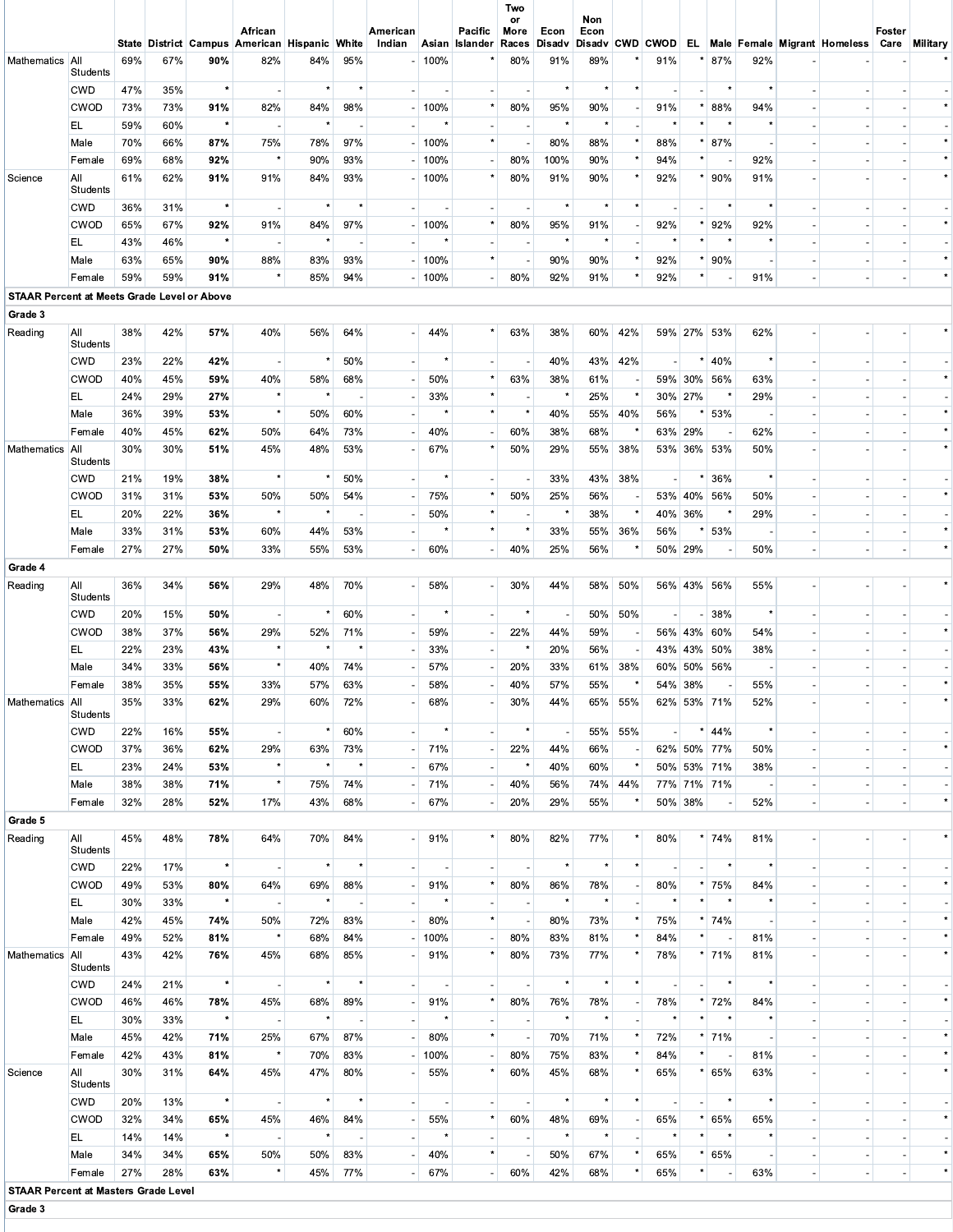| State District Campus American Hispanic White<br>Disady CWD CWOD EL Male Female Migrant Homeless Care Military<br>Asian Islander<br>19%<br>Reading<br>All<br>22%<br>34%<br>20%<br>26%<br>44%<br>22%<br>38%<br>23%<br>36%<br>17%<br>36%<br>9% 28%<br>43%<br>Students<br><b>CWD</b><br>7%<br>7%<br>17%<br>$\star$<br>25%<br>$\star$<br>0%<br>29%<br>17%<br>10%<br>$\star$<br>$\overline{\phantom{a}}$<br>$\overline{\phantom{a}}$<br><b>CWOD</b><br>21%<br>24%<br>36%<br>20%<br>29%<br>49%<br>25%<br>38%<br>38%<br>36%<br>36% 10% 31%<br>43%<br>$\overline{\phantom{a}}$<br>$\overline{\phantom{a}}$<br>$\star$<br>$\star$<br>$\pmb{\ast}$<br>$\star$<br>9%<br>EL<br>11%<br>13%<br>9%<br>17%<br>0%<br>10%<br>14%<br>$\overline{\phantom{a}}$<br>$\star$<br>$\star$<br>17%<br>18%<br>28%<br>19%<br>33%<br>0%<br>30%<br>10%<br>31%<br>28%<br>Male<br>$\star$<br>43%<br>20%<br>26%<br>43%<br>17%<br>36%<br>67%<br>40%<br>20%<br>38%<br>44%<br>43% 14%<br>Female<br>14%<br>14%<br>24%<br>$0\%$<br>31%<br>33%<br>38%<br>7%<br>26%<br>8%<br>26%<br>9% 22%<br>26%<br>All<br>15%<br>Mathematics<br><b>Students</b><br><b>CWD</b><br>7%<br>7%<br>8%<br>$\star$<br>$\pmb{\ast}$<br>13%<br>$\star$<br>0%<br>14%<br>8%<br>0%<br>$\star$<br>$\overline{\phantom{a}}$<br>$\overline{\phantom{a}}$<br>$\star$<br>38%<br>CWOD<br>15%<br>15%<br>26%<br>0%<br>17%<br>35%<br>38%<br>13%<br>28%<br>26% 10% 27%<br>25%<br>$\sim$<br>$\overline{\phantom{a}}$<br>$\overline{\phantom{a}}$<br>$\star$<br>EL.<br>8%<br>10%<br>9%<br>$\pmb{\ast}$<br>$\star$<br>×<br>0%<br>$\star$<br>10%<br>9%<br>17%<br>14%<br>$\overline{\phantom{a}}$<br>$\star$<br>27%<br>22%<br>Male<br>16%<br>15%<br>22%<br>0%<br>30%<br>0%<br>25%<br>0%<br>13%<br>12%<br>13%<br>29%<br>26%<br>0%<br>18%<br>33%<br>60%<br>20%<br>13%<br>25% 14%<br>26%<br>Female<br>ä,<br>$\sim$<br>Grade 4<br>17%<br>16%<br>35%<br>14%<br>34%<br>43%<br>42%<br>0%<br>19%<br>38%<br>30%<br>36% 21% 38%<br>32%<br>Reading<br>All<br>Students<br>40%<br>$\star$<br>30%<br>30%<br><b>CWD</b><br>6%<br>6%<br>30%<br>25%<br>$\star$<br>$\sim$<br>$\sim$<br>$\overline{a}$<br><b>CWOD</b><br>19%<br>18%<br>36%<br>14%<br>37%<br>44%<br>0%<br>19%<br>39%<br>36% 21% 40%<br>31%<br>41%<br>$\star$<br>EL.<br>8%<br>10%<br>21%<br>$\star$<br>33%<br>0%<br>33%<br>21% 21% 33%<br>13%<br>$\overline{\phantom{a}}$<br>$\overline{\phantom{a}}$<br>$^\star$<br>38%<br>56%<br>0%<br>25%<br>Male<br>16%<br>16%<br>27%<br>29%<br>11%<br>43%<br>40% 33% 38%<br>$\overline{\phantom{a}}$<br>19%<br>17%<br>32%<br>17%<br>26%<br>50%<br>0%<br>29%<br>33%<br>32%<br>Female<br>43%<br>31% 13%<br>Mathematics All<br>21%<br>19%<br>43%<br>0%<br>43%<br>52%<br>58%<br>0%<br>25%<br>46%<br>45%<br>43% 33% 52%<br>34%<br>Students<br><b>CWD</b><br>9%<br>8%<br>45%<br>60%<br>45%<br>45%<br>44%<br>$\sim$<br><b>CWOD</b><br>23%<br>21%<br>43%<br>0%<br>44%<br>59%<br>0%<br>25%<br>46%<br>43% 29% 53%<br>33%<br>51%<br>$\sim$<br>$\blacksquare$<br>$\star$<br>$\star$<br>EL.<br>11%<br>10%<br>33%<br>50%<br>20%<br>40%<br>29% 33% 57%<br>13%<br>$\overline{\phantom{a}}$<br>$\overline{\phantom{a}}$<br>$^\star$<br>Male<br>23%<br>23%<br>52%<br>50%<br>63%<br>57%<br>0%<br>33%<br>55%<br>44%<br>53% 57% 52%<br>$\overline{\phantom{a}}$<br>$\overline{\phantom{a}}$<br>$\overline{\phantom{a}}$<br>$\overline{\phantom{a}}$<br>37%<br>16%<br>34%<br>0%<br>37%<br>14%<br>33% 13%<br>34%<br>18%<br>36%<br>58%<br>0%<br>Female<br>$\sim$<br>Grade 5<br>All<br>29%<br>31%<br>60%<br>27%<br>51%<br>72%<br>64%<br>$\star$<br>60%<br>59%<br>61%<br>$\star$<br>61%<br>52%<br>69%<br>Reading<br>Students<br>$\star$<br>$\pmb{\ast}$<br>$\star$<br>$\star$<br><b>CWD</b><br>8%<br>6%<br>$\sim$<br><b>CWOD</b><br>33%<br>$\star$<br>62%<br>61%<br>52%<br>34%<br>61%<br>27%<br>50%<br>76%<br>64%<br>60%<br>61%<br>71%<br>$\star$<br>$\star$<br>EL<br>15%<br>17%<br>$\blacksquare$<br>52%<br>52%<br>52%<br>Male<br>27%<br>28%<br>52%<br>13%<br>56%<br>63%<br>40%<br>50%<br>Female<br>32%<br>33%<br>69%<br>47%<br>81%<br>83%<br>60%<br>67%<br>69%<br>71%<br>69%<br>$\overline{\phantom{a}}$<br>$\star$<br>52%<br>24%<br>25%<br>56%<br>36%<br>39%<br>70%<br>64%<br>40%<br>45%<br>58%<br>57%<br>59%<br>Mathematics All<br>$\blacksquare$<br>Students<br>$\pmb{\ast}$<br>$\star$<br>$\star$<br>$\pmb{\ast}$<br>$\star$<br>$\star$<br>$\star$<br><b>CWD</b><br>9%<br>7%<br>$\star$<br>$\sim$<br>$\mathbf{u}$<br>$\omega$<br>$\sim$<br>27%<br>48%<br>57%<br>52%<br>61%<br>CWOD<br>26%<br>57%<br>36%<br>38%<br>74%<br>64%<br>40%<br>58%<br>$\star$<br>$\star$<br>EL.<br>14%<br>16%<br>$\star$<br>$\star$<br>$\sim$<br>$\blacksquare$<br>$\sim$<br>25%<br>25%<br>52%<br>33%<br>73%<br>60%<br>$\star$<br>40%<br>54%<br>52%<br>52%<br>Male<br>13%<br>$\overline{\phantom{a}}$<br>$\blacksquare$<br>$^\star$<br>23%<br>24%<br>59%<br>45%<br>67%<br>67%<br>40%<br>50%<br>62%<br>61%<br>59%<br>Female<br>$\overline{\phantom{a}}$<br>$\overline{\phantom{a}}$<br>$\overline{\phantom{a}}$<br>$\star$<br>All<br>$\star$<br>37%<br>37%<br>37%<br>12%<br>13%<br>37%<br>26%<br>49%<br>27%<br>40%<br>32%<br>38%<br>Science<br>18%<br>Students<br>$\star$<br>$\star$<br>$\star$<br><b>CWD</b><br>6%<br>3%<br>$\star$<br>$\star$<br>$\star$<br>$\star$<br>$\blacksquare$<br>$\blacksquare$<br>$\overline{\phantom{a}}$<br>$\overline{\phantom{a}}$<br>$\star$<br>37%<br>CWOD<br>15%<br>37%<br>52%<br>27%<br>40%<br>33%<br>38%<br>37%<br>38%<br>13%<br>18%<br>24%<br>$\blacksquare$<br>$\star$<br>$\star$<br>EL.<br>4%<br>4%<br>$\star$<br>$\star$<br>$\overline{\phantom{a}}$<br>$\overline{a}$<br>$\star$<br>$\star$<br>37%<br>37%<br>Male<br>14%<br>15%<br>37%<br>13%<br>50%<br>20%<br>30%<br>38%<br>33%<br>$\overline{\phantom{a}}$<br>37%<br>$\star$<br>38%<br>38%<br>37%<br>Female<br>10%<br>11%<br>20%<br>48%<br>33%<br>40%<br>33%<br>$\overline{\phantom{a}}$<br>$\overline{\phantom{a}}$<br><b>STAAR Percent at Approaches Grade Level or Above</b><br><b>All Grades</b><br>65%<br>71%<br>87%<br>67%<br>84%<br>82%<br>89%<br>80%<br>75%<br>78%<br>85%<br>59%<br>86% 75% 84%<br>85%<br>All Subjects<br>All<br>Students<br><b>CWD</b><br>38%<br>30%<br>$\star$<br>64%<br>60%<br>33%<br>43%<br>64%<br>59%<br>57%<br>64%<br>59%<br>$\overline{\phantom{a}}$<br>$\blacksquare$<br>$\overline{\phantom{a}}$<br>71%<br>70%<br>72%<br>92%<br>80%<br>73%<br>87%<br><b>CWOD</b><br>86%<br>83%<br>90%<br>82%<br>86% 77% 87%<br>85%<br>$\mathbf{r}$<br>EL.<br>47%<br>47%<br>83%<br>$\star$<br>82%<br>$\star$<br>67%<br>75%<br>50%<br>88%<br>73%<br>64%<br>77% 75% 85%<br>$\overline{\phantom{a}}$<br>$\overline{\phantom{a}}$<br>65%<br>63%<br>84%<br>77%<br>79%<br>88%<br>89%<br>80%<br>75%<br>85%<br>57%<br>87% 85% 84%<br>Male<br>75%<br>$\blacksquare$<br>$\blacksquare$<br>$\blacksquare$<br>85%<br>69%<br>67%<br>85%<br>64%<br>85%<br>91%<br>85%<br>74%<br>80%<br>85%<br>64%<br>85% 67%<br>Female<br>$\blacksquare$<br>$\blacksquare$<br>$\sim$<br>All<br>67%<br>82%<br>$\star$<br>78%<br>75%<br>Reading<br>68%<br>83%<br>68%<br>84%<br>86%<br>84%<br>58%<br>85% 69% 81%<br>85%<br>$\blacksquare$<br>Students<br>58%<br><b>CWD</b><br>35%<br>30%<br>58%<br>83%<br>50%<br>$\star$<br>50%<br>60%<br>55%<br>67%<br>$\sim$<br>$\sim$<br>$\overline{\phantom{a}}$<br>$\blacksquare$<br>CWOD<br>90%<br>$\star$<br>78%<br>85% 71% 84%<br>72%<br>72%<br>85%<br>68%<br>84%<br>86%<br>77%<br>86%<br>86%<br>$\overline{\phantom{a}}$<br>$\overline{\phantom{a}}$<br>$\star$<br>EL.<br>48%<br>$\star$<br>64%<br>55%<br>78%<br>71% 69% 75%<br>46%<br>69%<br>100%<br>$\star$<br>65%<br>$\overline{\phantom{a}}$<br>$\overline{\phantom{a}}$<br>$\star$<br>Male<br>63%<br>63%<br>81%<br>77%<br>80%<br>82%<br>81%<br>75%<br>71%<br>82%<br>55%<br>84% 75% 81%<br>$\sim$<br>$\overline{\phantom{a}}$<br>$\sim$<br>72%<br>71%<br>85%<br>60%<br>89%<br>91%<br>83%<br>80%<br>78%<br>87%<br>67%<br>86% 65%<br>85%<br>Female<br>$\blacksquare$<br>$\blacksquare$<br>$\sim$<br>$\sim$<br>61%<br>83%<br>87%<br>70%<br>75%<br>85% 77% 85%<br>Mathematics All<br>65%<br>66%<br>79%<br>91%<br>85%<br>61%<br>81%<br>÷, |          |  | African |  | American<br>Indian | Pacific | Two<br>or<br>More<br>Races | Econ<br><b>Disadv</b> | Non<br>Econ |  |  | Foster |                          |
|------------------------------------------------------------------------------------------------------------------------------------------------------------------------------------------------------------------------------------------------------------------------------------------------------------------------------------------------------------------------------------------------------------------------------------------------------------------------------------------------------------------------------------------------------------------------------------------------------------------------------------------------------------------------------------------------------------------------------------------------------------------------------------------------------------------------------------------------------------------------------------------------------------------------------------------------------------------------------------------------------------------------------------------------------------------------------------------------------------------------------------------------------------------------------------------------------------------------------------------------------------------------------------------------------------------------------------------------------------------------------------------------------------------------------------------------------------------------------------------------------------------------------------------------------------------------------------------------------------------------------------------------------------------------------------------------------------------------------------------------------------------------------------------------------------------------------------------------------------------------------------------------------------------------------------------------------------------------------------------------------------------------------------------------------------------------------------------------------------------------------------------------------------------------------------------------------------------------------------------------------------------------------------------------------------------------------------------------------------------------------------------------------------------------------------------------------------------------------------------------------------------------------------------------------------------------------------------------------------------------------------------------------------------------------------------------------------------------------------------------------------------------------------------------------------------------------------------------------------------------------------------------------------------------------------------------------------------------------------------------------------------------------------------------------------------------------------------------------------------------------------------------------------------------------------------------------------------------------------------------------------------------------------------------------------------------------------------------------------------------------------------------------------------------------------------------------------------------------------------------------------------------------------------------------------------------------------------------------------------------------------------------------------------------------------------------------------------------------------------------------------------------------------------------------------------------------------------------------------------------------------------------------------------------------------------------------------------------------------------------------------------------------------------------------------------------------------------------------------------------------------------------------------------------------------------------------------------------------------------------------------------------------------------------------------------------------------------------------------------------------------------------------------------------------------------------------------------------------------------------------------------------------------------------------------------------------------------------------------------------------------------------------------------------------------------------------------------------------------------------------------------------------------------------------------------------------------------------------------------------------------------------------------------------------------------------------------------------------------------------------------------------------------------------------------------------------------------------------------------------------------------------------------------------------------------------------------------------------------------------------------------------------------------------------------------------------------------------------------------------------------------------------------------------------------------------------------------------------------------------------------------------------------------------------------------------------------------------------------------------------------------------------------------------------------------------------------------------------------------------------------------------------------------------------------------------------------------------------------------------------------------------------------------------------------------------------------------------------------------------------------------------------------------------------------------------------------------------------------------------------------------------------------------------------------------------------------------------------------------------------------------------------------------------------------------------------------------------------------------------------------------------------------------------------------------------------------------------------------------------------------------------------------------------------------------------------------------------------------------------------------------------------------------------------------------------------------------------------------------------------------------------------------------------------------------------------------------------------------------------------------------------------------------------------------------------------------------------------------------------------------------------------------------------------------------------------------------------------------------------------------------------------------------------------------------------------------------------------------------------------------------------------------------------------------------------------------------------------------------------------------------------------------------------------------------------------------------------------------------------------------------------------------------------------------------------------------------------------------------------------------------------------------------------------------------------------------------------------------------------------------------------------------------------------------------------------------------------------------------------------------------------------------------------------------------------------------------------------------------------------------------------------------------------------------|----------|--|---------|--|--------------------|---------|----------------------------|-----------------------|-------------|--|--|--------|--------------------------|
|                                                                                                                                                                                                                                                                                                                                                                                                                                                                                                                                                                                                                                                                                                                                                                                                                                                                                                                                                                                                                                                                                                                                                                                                                                                                                                                                                                                                                                                                                                                                                                                                                                                                                                                                                                                                                                                                                                                                                                                                                                                                                                                                                                                                                                                                                                                                                                                                                                                                                                                                                                                                                                                                                                                                                                                                                                                                                                                                                                                                                                                                                                                                                                                                                                                                                                                                                                                                                                                                                                                                                                                                                                                                                                                                                                                                                                                                                                                                                                                                                                                                                                                                                                                                                                                                                                                                                                                                                                                                                                                                                                                                                                                                                                                                                                                                                                                                                                                                                                                                                                                                                                                                                                                                                                                                                                                                                                                                                                                                                                                                                                                                                                                                                                                                                                                                                                                                                                                                                                                                                                                                                                                                                                                                                                                                                                                                                                                                                                                                                                                                                                                                                                                                                                                                                                                                                                                                                                                                                                                                                                                                                                                                                                                                                                                                                                                                                                                                                                                                                                                                                                                                                                                                                                                                                                                                                                                                                                                                                                                                                                                            |          |  |         |  |                    |         |                            |                       |             |  |  |        |                          |
|                                                                                                                                                                                                                                                                                                                                                                                                                                                                                                                                                                                                                                                                                                                                                                                                                                                                                                                                                                                                                                                                                                                                                                                                                                                                                                                                                                                                                                                                                                                                                                                                                                                                                                                                                                                                                                                                                                                                                                                                                                                                                                                                                                                                                                                                                                                                                                                                                                                                                                                                                                                                                                                                                                                                                                                                                                                                                                                                                                                                                                                                                                                                                                                                                                                                                                                                                                                                                                                                                                                                                                                                                                                                                                                                                                                                                                                                                                                                                                                                                                                                                                                                                                                                                                                                                                                                                                                                                                                                                                                                                                                                                                                                                                                                                                                                                                                                                                                                                                                                                                                                                                                                                                                                                                                                                                                                                                                                                                                                                                                                                                                                                                                                                                                                                                                                                                                                                                                                                                                                                                                                                                                                                                                                                                                                                                                                                                                                                                                                                                                                                                                                                                                                                                                                                                                                                                                                                                                                                                                                                                                                                                                                                                                                                                                                                                                                                                                                                                                                                                                                                                                                                                                                                                                                                                                                                                                                                                                                                                                                                                                            |          |  |         |  |                    |         |                            |                       |             |  |  |        |                          |
|                                                                                                                                                                                                                                                                                                                                                                                                                                                                                                                                                                                                                                                                                                                                                                                                                                                                                                                                                                                                                                                                                                                                                                                                                                                                                                                                                                                                                                                                                                                                                                                                                                                                                                                                                                                                                                                                                                                                                                                                                                                                                                                                                                                                                                                                                                                                                                                                                                                                                                                                                                                                                                                                                                                                                                                                                                                                                                                                                                                                                                                                                                                                                                                                                                                                                                                                                                                                                                                                                                                                                                                                                                                                                                                                                                                                                                                                                                                                                                                                                                                                                                                                                                                                                                                                                                                                                                                                                                                                                                                                                                                                                                                                                                                                                                                                                                                                                                                                                                                                                                                                                                                                                                                                                                                                                                                                                                                                                                                                                                                                                                                                                                                                                                                                                                                                                                                                                                                                                                                                                                                                                                                                                                                                                                                                                                                                                                                                                                                                                                                                                                                                                                                                                                                                                                                                                                                                                                                                                                                                                                                                                                                                                                                                                                                                                                                                                                                                                                                                                                                                                                                                                                                                                                                                                                                                                                                                                                                                                                                                                                                            |          |  |         |  |                    |         |                            |                       |             |  |  |        |                          |
|                                                                                                                                                                                                                                                                                                                                                                                                                                                                                                                                                                                                                                                                                                                                                                                                                                                                                                                                                                                                                                                                                                                                                                                                                                                                                                                                                                                                                                                                                                                                                                                                                                                                                                                                                                                                                                                                                                                                                                                                                                                                                                                                                                                                                                                                                                                                                                                                                                                                                                                                                                                                                                                                                                                                                                                                                                                                                                                                                                                                                                                                                                                                                                                                                                                                                                                                                                                                                                                                                                                                                                                                                                                                                                                                                                                                                                                                                                                                                                                                                                                                                                                                                                                                                                                                                                                                                                                                                                                                                                                                                                                                                                                                                                                                                                                                                                                                                                                                                                                                                                                                                                                                                                                                                                                                                                                                                                                                                                                                                                                                                                                                                                                                                                                                                                                                                                                                                                                                                                                                                                                                                                                                                                                                                                                                                                                                                                                                                                                                                                                                                                                                                                                                                                                                                                                                                                                                                                                                                                                                                                                                                                                                                                                                                                                                                                                                                                                                                                                                                                                                                                                                                                                                                                                                                                                                                                                                                                                                                                                                                                                            |          |  |         |  |                    |         |                            |                       |             |  |  |        |                          |
|                                                                                                                                                                                                                                                                                                                                                                                                                                                                                                                                                                                                                                                                                                                                                                                                                                                                                                                                                                                                                                                                                                                                                                                                                                                                                                                                                                                                                                                                                                                                                                                                                                                                                                                                                                                                                                                                                                                                                                                                                                                                                                                                                                                                                                                                                                                                                                                                                                                                                                                                                                                                                                                                                                                                                                                                                                                                                                                                                                                                                                                                                                                                                                                                                                                                                                                                                                                                                                                                                                                                                                                                                                                                                                                                                                                                                                                                                                                                                                                                                                                                                                                                                                                                                                                                                                                                                                                                                                                                                                                                                                                                                                                                                                                                                                                                                                                                                                                                                                                                                                                                                                                                                                                                                                                                                                                                                                                                                                                                                                                                                                                                                                                                                                                                                                                                                                                                                                                                                                                                                                                                                                                                                                                                                                                                                                                                                                                                                                                                                                                                                                                                                                                                                                                                                                                                                                                                                                                                                                                                                                                                                                                                                                                                                                                                                                                                                                                                                                                                                                                                                                                                                                                                                                                                                                                                                                                                                                                                                                                                                                                            |          |  |         |  |                    |         |                            |                       |             |  |  |        |                          |
|                                                                                                                                                                                                                                                                                                                                                                                                                                                                                                                                                                                                                                                                                                                                                                                                                                                                                                                                                                                                                                                                                                                                                                                                                                                                                                                                                                                                                                                                                                                                                                                                                                                                                                                                                                                                                                                                                                                                                                                                                                                                                                                                                                                                                                                                                                                                                                                                                                                                                                                                                                                                                                                                                                                                                                                                                                                                                                                                                                                                                                                                                                                                                                                                                                                                                                                                                                                                                                                                                                                                                                                                                                                                                                                                                                                                                                                                                                                                                                                                                                                                                                                                                                                                                                                                                                                                                                                                                                                                                                                                                                                                                                                                                                                                                                                                                                                                                                                                                                                                                                                                                                                                                                                                                                                                                                                                                                                                                                                                                                                                                                                                                                                                                                                                                                                                                                                                                                                                                                                                                                                                                                                                                                                                                                                                                                                                                                                                                                                                                                                                                                                                                                                                                                                                                                                                                                                                                                                                                                                                                                                                                                                                                                                                                                                                                                                                                                                                                                                                                                                                                                                                                                                                                                                                                                                                                                                                                                                                                                                                                                                            |          |  |         |  |                    |         |                            |                       |             |  |  |        |                          |
|                                                                                                                                                                                                                                                                                                                                                                                                                                                                                                                                                                                                                                                                                                                                                                                                                                                                                                                                                                                                                                                                                                                                                                                                                                                                                                                                                                                                                                                                                                                                                                                                                                                                                                                                                                                                                                                                                                                                                                                                                                                                                                                                                                                                                                                                                                                                                                                                                                                                                                                                                                                                                                                                                                                                                                                                                                                                                                                                                                                                                                                                                                                                                                                                                                                                                                                                                                                                                                                                                                                                                                                                                                                                                                                                                                                                                                                                                                                                                                                                                                                                                                                                                                                                                                                                                                                                                                                                                                                                                                                                                                                                                                                                                                                                                                                                                                                                                                                                                                                                                                                                                                                                                                                                                                                                                                                                                                                                                                                                                                                                                                                                                                                                                                                                                                                                                                                                                                                                                                                                                                                                                                                                                                                                                                                                                                                                                                                                                                                                                                                                                                                                                                                                                                                                                                                                                                                                                                                                                                                                                                                                                                                                                                                                                                                                                                                                                                                                                                                                                                                                                                                                                                                                                                                                                                                                                                                                                                                                                                                                                                                            |          |  |         |  |                    |         |                            |                       |             |  |  |        |                          |
|                                                                                                                                                                                                                                                                                                                                                                                                                                                                                                                                                                                                                                                                                                                                                                                                                                                                                                                                                                                                                                                                                                                                                                                                                                                                                                                                                                                                                                                                                                                                                                                                                                                                                                                                                                                                                                                                                                                                                                                                                                                                                                                                                                                                                                                                                                                                                                                                                                                                                                                                                                                                                                                                                                                                                                                                                                                                                                                                                                                                                                                                                                                                                                                                                                                                                                                                                                                                                                                                                                                                                                                                                                                                                                                                                                                                                                                                                                                                                                                                                                                                                                                                                                                                                                                                                                                                                                                                                                                                                                                                                                                                                                                                                                                                                                                                                                                                                                                                                                                                                                                                                                                                                                                                                                                                                                                                                                                                                                                                                                                                                                                                                                                                                                                                                                                                                                                                                                                                                                                                                                                                                                                                                                                                                                                                                                                                                                                                                                                                                                                                                                                                                                                                                                                                                                                                                                                                                                                                                                                                                                                                                                                                                                                                                                                                                                                                                                                                                                                                                                                                                                                                                                                                                                                                                                                                                                                                                                                                                                                                                                                            |          |  |         |  |                    |         |                            |                       |             |  |  |        |                          |
|                                                                                                                                                                                                                                                                                                                                                                                                                                                                                                                                                                                                                                                                                                                                                                                                                                                                                                                                                                                                                                                                                                                                                                                                                                                                                                                                                                                                                                                                                                                                                                                                                                                                                                                                                                                                                                                                                                                                                                                                                                                                                                                                                                                                                                                                                                                                                                                                                                                                                                                                                                                                                                                                                                                                                                                                                                                                                                                                                                                                                                                                                                                                                                                                                                                                                                                                                                                                                                                                                                                                                                                                                                                                                                                                                                                                                                                                                                                                                                                                                                                                                                                                                                                                                                                                                                                                                                                                                                                                                                                                                                                                                                                                                                                                                                                                                                                                                                                                                                                                                                                                                                                                                                                                                                                                                                                                                                                                                                                                                                                                                                                                                                                                                                                                                                                                                                                                                                                                                                                                                                                                                                                                                                                                                                                                                                                                                                                                                                                                                                                                                                                                                                                                                                                                                                                                                                                                                                                                                                                                                                                                                                                                                                                                                                                                                                                                                                                                                                                                                                                                                                                                                                                                                                                                                                                                                                                                                                                                                                                                                                                            |          |  |         |  |                    |         |                            |                       |             |  |  |        |                          |
|                                                                                                                                                                                                                                                                                                                                                                                                                                                                                                                                                                                                                                                                                                                                                                                                                                                                                                                                                                                                                                                                                                                                                                                                                                                                                                                                                                                                                                                                                                                                                                                                                                                                                                                                                                                                                                                                                                                                                                                                                                                                                                                                                                                                                                                                                                                                                                                                                                                                                                                                                                                                                                                                                                                                                                                                                                                                                                                                                                                                                                                                                                                                                                                                                                                                                                                                                                                                                                                                                                                                                                                                                                                                                                                                                                                                                                                                                                                                                                                                                                                                                                                                                                                                                                                                                                                                                                                                                                                                                                                                                                                                                                                                                                                                                                                                                                                                                                                                                                                                                                                                                                                                                                                                                                                                                                                                                                                                                                                                                                                                                                                                                                                                                                                                                                                                                                                                                                                                                                                                                                                                                                                                                                                                                                                                                                                                                                                                                                                                                                                                                                                                                                                                                                                                                                                                                                                                                                                                                                                                                                                                                                                                                                                                                                                                                                                                                                                                                                                                                                                                                                                                                                                                                                                                                                                                                                                                                                                                                                                                                                                            |          |  |         |  |                    |         |                            |                       |             |  |  |        |                          |
|                                                                                                                                                                                                                                                                                                                                                                                                                                                                                                                                                                                                                                                                                                                                                                                                                                                                                                                                                                                                                                                                                                                                                                                                                                                                                                                                                                                                                                                                                                                                                                                                                                                                                                                                                                                                                                                                                                                                                                                                                                                                                                                                                                                                                                                                                                                                                                                                                                                                                                                                                                                                                                                                                                                                                                                                                                                                                                                                                                                                                                                                                                                                                                                                                                                                                                                                                                                                                                                                                                                                                                                                                                                                                                                                                                                                                                                                                                                                                                                                                                                                                                                                                                                                                                                                                                                                                                                                                                                                                                                                                                                                                                                                                                                                                                                                                                                                                                                                                                                                                                                                                                                                                                                                                                                                                                                                                                                                                                                                                                                                                                                                                                                                                                                                                                                                                                                                                                                                                                                                                                                                                                                                                                                                                                                                                                                                                                                                                                                                                                                                                                                                                                                                                                                                                                                                                                                                                                                                                                                                                                                                                                                                                                                                                                                                                                                                                                                                                                                                                                                                                                                                                                                                                                                                                                                                                                                                                                                                                                                                                                                            |          |  |         |  |                    |         |                            |                       |             |  |  |        |                          |
|                                                                                                                                                                                                                                                                                                                                                                                                                                                                                                                                                                                                                                                                                                                                                                                                                                                                                                                                                                                                                                                                                                                                                                                                                                                                                                                                                                                                                                                                                                                                                                                                                                                                                                                                                                                                                                                                                                                                                                                                                                                                                                                                                                                                                                                                                                                                                                                                                                                                                                                                                                                                                                                                                                                                                                                                                                                                                                                                                                                                                                                                                                                                                                                                                                                                                                                                                                                                                                                                                                                                                                                                                                                                                                                                                                                                                                                                                                                                                                                                                                                                                                                                                                                                                                                                                                                                                                                                                                                                                                                                                                                                                                                                                                                                                                                                                                                                                                                                                                                                                                                                                                                                                                                                                                                                                                                                                                                                                                                                                                                                                                                                                                                                                                                                                                                                                                                                                                                                                                                                                                                                                                                                                                                                                                                                                                                                                                                                                                                                                                                                                                                                                                                                                                                                                                                                                                                                                                                                                                                                                                                                                                                                                                                                                                                                                                                                                                                                                                                                                                                                                                                                                                                                                                                                                                                                                                                                                                                                                                                                                                                            |          |  |         |  |                    |         |                            |                       |             |  |  |        |                          |
|                                                                                                                                                                                                                                                                                                                                                                                                                                                                                                                                                                                                                                                                                                                                                                                                                                                                                                                                                                                                                                                                                                                                                                                                                                                                                                                                                                                                                                                                                                                                                                                                                                                                                                                                                                                                                                                                                                                                                                                                                                                                                                                                                                                                                                                                                                                                                                                                                                                                                                                                                                                                                                                                                                                                                                                                                                                                                                                                                                                                                                                                                                                                                                                                                                                                                                                                                                                                                                                                                                                                                                                                                                                                                                                                                                                                                                                                                                                                                                                                                                                                                                                                                                                                                                                                                                                                                                                                                                                                                                                                                                                                                                                                                                                                                                                                                                                                                                                                                                                                                                                                                                                                                                                                                                                                                                                                                                                                                                                                                                                                                                                                                                                                                                                                                                                                                                                                                                                                                                                                                                                                                                                                                                                                                                                                                                                                                                                                                                                                                                                                                                                                                                                                                                                                                                                                                                                                                                                                                                                                                                                                                                                                                                                                                                                                                                                                                                                                                                                                                                                                                                                                                                                                                                                                                                                                                                                                                                                                                                                                                                                            |          |  |         |  |                    |         |                            |                       |             |  |  |        |                          |
|                                                                                                                                                                                                                                                                                                                                                                                                                                                                                                                                                                                                                                                                                                                                                                                                                                                                                                                                                                                                                                                                                                                                                                                                                                                                                                                                                                                                                                                                                                                                                                                                                                                                                                                                                                                                                                                                                                                                                                                                                                                                                                                                                                                                                                                                                                                                                                                                                                                                                                                                                                                                                                                                                                                                                                                                                                                                                                                                                                                                                                                                                                                                                                                                                                                                                                                                                                                                                                                                                                                                                                                                                                                                                                                                                                                                                                                                                                                                                                                                                                                                                                                                                                                                                                                                                                                                                                                                                                                                                                                                                                                                                                                                                                                                                                                                                                                                                                                                                                                                                                                                                                                                                                                                                                                                                                                                                                                                                                                                                                                                                                                                                                                                                                                                                                                                                                                                                                                                                                                                                                                                                                                                                                                                                                                                                                                                                                                                                                                                                                                                                                                                                                                                                                                                                                                                                                                                                                                                                                                                                                                                                                                                                                                                                                                                                                                                                                                                                                                                                                                                                                                                                                                                                                                                                                                                                                                                                                                                                                                                                                                            |          |  |         |  |                    |         |                            |                       |             |  |  |        |                          |
|                                                                                                                                                                                                                                                                                                                                                                                                                                                                                                                                                                                                                                                                                                                                                                                                                                                                                                                                                                                                                                                                                                                                                                                                                                                                                                                                                                                                                                                                                                                                                                                                                                                                                                                                                                                                                                                                                                                                                                                                                                                                                                                                                                                                                                                                                                                                                                                                                                                                                                                                                                                                                                                                                                                                                                                                                                                                                                                                                                                                                                                                                                                                                                                                                                                                                                                                                                                                                                                                                                                                                                                                                                                                                                                                                                                                                                                                                                                                                                                                                                                                                                                                                                                                                                                                                                                                                                                                                                                                                                                                                                                                                                                                                                                                                                                                                                                                                                                                                                                                                                                                                                                                                                                                                                                                                                                                                                                                                                                                                                                                                                                                                                                                                                                                                                                                                                                                                                                                                                                                                                                                                                                                                                                                                                                                                                                                                                                                                                                                                                                                                                                                                                                                                                                                                                                                                                                                                                                                                                                                                                                                                                                                                                                                                                                                                                                                                                                                                                                                                                                                                                                                                                                                                                                                                                                                                                                                                                                                                                                                                                                            |          |  |         |  |                    |         |                            |                       |             |  |  |        |                          |
|                                                                                                                                                                                                                                                                                                                                                                                                                                                                                                                                                                                                                                                                                                                                                                                                                                                                                                                                                                                                                                                                                                                                                                                                                                                                                                                                                                                                                                                                                                                                                                                                                                                                                                                                                                                                                                                                                                                                                                                                                                                                                                                                                                                                                                                                                                                                                                                                                                                                                                                                                                                                                                                                                                                                                                                                                                                                                                                                                                                                                                                                                                                                                                                                                                                                                                                                                                                                                                                                                                                                                                                                                                                                                                                                                                                                                                                                                                                                                                                                                                                                                                                                                                                                                                                                                                                                                                                                                                                                                                                                                                                                                                                                                                                                                                                                                                                                                                                                                                                                                                                                                                                                                                                                                                                                                                                                                                                                                                                                                                                                                                                                                                                                                                                                                                                                                                                                                                                                                                                                                                                                                                                                                                                                                                                                                                                                                                                                                                                                                                                                                                                                                                                                                                                                                                                                                                                                                                                                                                                                                                                                                                                                                                                                                                                                                                                                                                                                                                                                                                                                                                                                                                                                                                                                                                                                                                                                                                                                                                                                                                                            |          |  |         |  |                    |         |                            |                       |             |  |  |        |                          |
|                                                                                                                                                                                                                                                                                                                                                                                                                                                                                                                                                                                                                                                                                                                                                                                                                                                                                                                                                                                                                                                                                                                                                                                                                                                                                                                                                                                                                                                                                                                                                                                                                                                                                                                                                                                                                                                                                                                                                                                                                                                                                                                                                                                                                                                                                                                                                                                                                                                                                                                                                                                                                                                                                                                                                                                                                                                                                                                                                                                                                                                                                                                                                                                                                                                                                                                                                                                                                                                                                                                                                                                                                                                                                                                                                                                                                                                                                                                                                                                                                                                                                                                                                                                                                                                                                                                                                                                                                                                                                                                                                                                                                                                                                                                                                                                                                                                                                                                                                                                                                                                                                                                                                                                                                                                                                                                                                                                                                                                                                                                                                                                                                                                                                                                                                                                                                                                                                                                                                                                                                                                                                                                                                                                                                                                                                                                                                                                                                                                                                                                                                                                                                                                                                                                                                                                                                                                                                                                                                                                                                                                                                                                                                                                                                                                                                                                                                                                                                                                                                                                                                                                                                                                                                                                                                                                                                                                                                                                                                                                                                                                            |          |  |         |  |                    |         |                            |                       |             |  |  |        |                          |
|                                                                                                                                                                                                                                                                                                                                                                                                                                                                                                                                                                                                                                                                                                                                                                                                                                                                                                                                                                                                                                                                                                                                                                                                                                                                                                                                                                                                                                                                                                                                                                                                                                                                                                                                                                                                                                                                                                                                                                                                                                                                                                                                                                                                                                                                                                                                                                                                                                                                                                                                                                                                                                                                                                                                                                                                                                                                                                                                                                                                                                                                                                                                                                                                                                                                                                                                                                                                                                                                                                                                                                                                                                                                                                                                                                                                                                                                                                                                                                                                                                                                                                                                                                                                                                                                                                                                                                                                                                                                                                                                                                                                                                                                                                                                                                                                                                                                                                                                                                                                                                                                                                                                                                                                                                                                                                                                                                                                                                                                                                                                                                                                                                                                                                                                                                                                                                                                                                                                                                                                                                                                                                                                                                                                                                                                                                                                                                                                                                                                                                                                                                                                                                                                                                                                                                                                                                                                                                                                                                                                                                                                                                                                                                                                                                                                                                                                                                                                                                                                                                                                                                                                                                                                                                                                                                                                                                                                                                                                                                                                                                                            |          |  |         |  |                    |         |                            |                       |             |  |  |        |                          |
|                                                                                                                                                                                                                                                                                                                                                                                                                                                                                                                                                                                                                                                                                                                                                                                                                                                                                                                                                                                                                                                                                                                                                                                                                                                                                                                                                                                                                                                                                                                                                                                                                                                                                                                                                                                                                                                                                                                                                                                                                                                                                                                                                                                                                                                                                                                                                                                                                                                                                                                                                                                                                                                                                                                                                                                                                                                                                                                                                                                                                                                                                                                                                                                                                                                                                                                                                                                                                                                                                                                                                                                                                                                                                                                                                                                                                                                                                                                                                                                                                                                                                                                                                                                                                                                                                                                                                                                                                                                                                                                                                                                                                                                                                                                                                                                                                                                                                                                                                                                                                                                                                                                                                                                                                                                                                                                                                                                                                                                                                                                                                                                                                                                                                                                                                                                                                                                                                                                                                                                                                                                                                                                                                                                                                                                                                                                                                                                                                                                                                                                                                                                                                                                                                                                                                                                                                                                                                                                                                                                                                                                                                                                                                                                                                                                                                                                                                                                                                                                                                                                                                                                                                                                                                                                                                                                                                                                                                                                                                                                                                                                            |          |  |         |  |                    |         |                            |                       |             |  |  |        |                          |
|                                                                                                                                                                                                                                                                                                                                                                                                                                                                                                                                                                                                                                                                                                                                                                                                                                                                                                                                                                                                                                                                                                                                                                                                                                                                                                                                                                                                                                                                                                                                                                                                                                                                                                                                                                                                                                                                                                                                                                                                                                                                                                                                                                                                                                                                                                                                                                                                                                                                                                                                                                                                                                                                                                                                                                                                                                                                                                                                                                                                                                                                                                                                                                                                                                                                                                                                                                                                                                                                                                                                                                                                                                                                                                                                                                                                                                                                                                                                                                                                                                                                                                                                                                                                                                                                                                                                                                                                                                                                                                                                                                                                                                                                                                                                                                                                                                                                                                                                                                                                                                                                                                                                                                                                                                                                                                                                                                                                                                                                                                                                                                                                                                                                                                                                                                                                                                                                                                                                                                                                                                                                                                                                                                                                                                                                                                                                                                                                                                                                                                                                                                                                                                                                                                                                                                                                                                                                                                                                                                                                                                                                                                                                                                                                                                                                                                                                                                                                                                                                                                                                                                                                                                                                                                                                                                                                                                                                                                                                                                                                                                                            |          |  |         |  |                    |         |                            |                       |             |  |  |        |                          |
|                                                                                                                                                                                                                                                                                                                                                                                                                                                                                                                                                                                                                                                                                                                                                                                                                                                                                                                                                                                                                                                                                                                                                                                                                                                                                                                                                                                                                                                                                                                                                                                                                                                                                                                                                                                                                                                                                                                                                                                                                                                                                                                                                                                                                                                                                                                                                                                                                                                                                                                                                                                                                                                                                                                                                                                                                                                                                                                                                                                                                                                                                                                                                                                                                                                                                                                                                                                                                                                                                                                                                                                                                                                                                                                                                                                                                                                                                                                                                                                                                                                                                                                                                                                                                                                                                                                                                                                                                                                                                                                                                                                                                                                                                                                                                                                                                                                                                                                                                                                                                                                                                                                                                                                                                                                                                                                                                                                                                                                                                                                                                                                                                                                                                                                                                                                                                                                                                                                                                                                                                                                                                                                                                                                                                                                                                                                                                                                                                                                                                                                                                                                                                                                                                                                                                                                                                                                                                                                                                                                                                                                                                                                                                                                                                                                                                                                                                                                                                                                                                                                                                                                                                                                                                                                                                                                                                                                                                                                                                                                                                                                            |          |  |         |  |                    |         |                            |                       |             |  |  |        |                          |
|                                                                                                                                                                                                                                                                                                                                                                                                                                                                                                                                                                                                                                                                                                                                                                                                                                                                                                                                                                                                                                                                                                                                                                                                                                                                                                                                                                                                                                                                                                                                                                                                                                                                                                                                                                                                                                                                                                                                                                                                                                                                                                                                                                                                                                                                                                                                                                                                                                                                                                                                                                                                                                                                                                                                                                                                                                                                                                                                                                                                                                                                                                                                                                                                                                                                                                                                                                                                                                                                                                                                                                                                                                                                                                                                                                                                                                                                                                                                                                                                                                                                                                                                                                                                                                                                                                                                                                                                                                                                                                                                                                                                                                                                                                                                                                                                                                                                                                                                                                                                                                                                                                                                                                                                                                                                                                                                                                                                                                                                                                                                                                                                                                                                                                                                                                                                                                                                                                                                                                                                                                                                                                                                                                                                                                                                                                                                                                                                                                                                                                                                                                                                                                                                                                                                                                                                                                                                                                                                                                                                                                                                                                                                                                                                                                                                                                                                                                                                                                                                                                                                                                                                                                                                                                                                                                                                                                                                                                                                                                                                                                                            |          |  |         |  |                    |         |                            |                       |             |  |  |        |                          |
|                                                                                                                                                                                                                                                                                                                                                                                                                                                                                                                                                                                                                                                                                                                                                                                                                                                                                                                                                                                                                                                                                                                                                                                                                                                                                                                                                                                                                                                                                                                                                                                                                                                                                                                                                                                                                                                                                                                                                                                                                                                                                                                                                                                                                                                                                                                                                                                                                                                                                                                                                                                                                                                                                                                                                                                                                                                                                                                                                                                                                                                                                                                                                                                                                                                                                                                                                                                                                                                                                                                                                                                                                                                                                                                                                                                                                                                                                                                                                                                                                                                                                                                                                                                                                                                                                                                                                                                                                                                                                                                                                                                                                                                                                                                                                                                                                                                                                                                                                                                                                                                                                                                                                                                                                                                                                                                                                                                                                                                                                                                                                                                                                                                                                                                                                                                                                                                                                                                                                                                                                                                                                                                                                                                                                                                                                                                                                                                                                                                                                                                                                                                                                                                                                                                                                                                                                                                                                                                                                                                                                                                                                                                                                                                                                                                                                                                                                                                                                                                                                                                                                                                                                                                                                                                                                                                                                                                                                                                                                                                                                                                            |          |  |         |  |                    |         |                            |                       |             |  |  |        |                          |
|                                                                                                                                                                                                                                                                                                                                                                                                                                                                                                                                                                                                                                                                                                                                                                                                                                                                                                                                                                                                                                                                                                                                                                                                                                                                                                                                                                                                                                                                                                                                                                                                                                                                                                                                                                                                                                                                                                                                                                                                                                                                                                                                                                                                                                                                                                                                                                                                                                                                                                                                                                                                                                                                                                                                                                                                                                                                                                                                                                                                                                                                                                                                                                                                                                                                                                                                                                                                                                                                                                                                                                                                                                                                                                                                                                                                                                                                                                                                                                                                                                                                                                                                                                                                                                                                                                                                                                                                                                                                                                                                                                                                                                                                                                                                                                                                                                                                                                                                                                                                                                                                                                                                                                                                                                                                                                                                                                                                                                                                                                                                                                                                                                                                                                                                                                                                                                                                                                                                                                                                                                                                                                                                                                                                                                                                                                                                                                                                                                                                                                                                                                                                                                                                                                                                                                                                                                                                                                                                                                                                                                                                                                                                                                                                                                                                                                                                                                                                                                                                                                                                                                                                                                                                                                                                                                                                                                                                                                                                                                                                                                                            |          |  |         |  |                    |         |                            |                       |             |  |  |        |                          |
|                                                                                                                                                                                                                                                                                                                                                                                                                                                                                                                                                                                                                                                                                                                                                                                                                                                                                                                                                                                                                                                                                                                                                                                                                                                                                                                                                                                                                                                                                                                                                                                                                                                                                                                                                                                                                                                                                                                                                                                                                                                                                                                                                                                                                                                                                                                                                                                                                                                                                                                                                                                                                                                                                                                                                                                                                                                                                                                                                                                                                                                                                                                                                                                                                                                                                                                                                                                                                                                                                                                                                                                                                                                                                                                                                                                                                                                                                                                                                                                                                                                                                                                                                                                                                                                                                                                                                                                                                                                                                                                                                                                                                                                                                                                                                                                                                                                                                                                                                                                                                                                                                                                                                                                                                                                                                                                                                                                                                                                                                                                                                                                                                                                                                                                                                                                                                                                                                                                                                                                                                                                                                                                                                                                                                                                                                                                                                                                                                                                                                                                                                                                                                                                                                                                                                                                                                                                                                                                                                                                                                                                                                                                                                                                                                                                                                                                                                                                                                                                                                                                                                                                                                                                                                                                                                                                                                                                                                                                                                                                                                                                            |          |  |         |  |                    |         |                            |                       |             |  |  |        |                          |
|                                                                                                                                                                                                                                                                                                                                                                                                                                                                                                                                                                                                                                                                                                                                                                                                                                                                                                                                                                                                                                                                                                                                                                                                                                                                                                                                                                                                                                                                                                                                                                                                                                                                                                                                                                                                                                                                                                                                                                                                                                                                                                                                                                                                                                                                                                                                                                                                                                                                                                                                                                                                                                                                                                                                                                                                                                                                                                                                                                                                                                                                                                                                                                                                                                                                                                                                                                                                                                                                                                                                                                                                                                                                                                                                                                                                                                                                                                                                                                                                                                                                                                                                                                                                                                                                                                                                                                                                                                                                                                                                                                                                                                                                                                                                                                                                                                                                                                                                                                                                                                                                                                                                                                                                                                                                                                                                                                                                                                                                                                                                                                                                                                                                                                                                                                                                                                                                                                                                                                                                                                                                                                                                                                                                                                                                                                                                                                                                                                                                                                                                                                                                                                                                                                                                                                                                                                                                                                                                                                                                                                                                                                                                                                                                                                                                                                                                                                                                                                                                                                                                                                                                                                                                                                                                                                                                                                                                                                                                                                                                                                                            |          |  |         |  |                    |         |                            |                       |             |  |  |        |                          |
|                                                                                                                                                                                                                                                                                                                                                                                                                                                                                                                                                                                                                                                                                                                                                                                                                                                                                                                                                                                                                                                                                                                                                                                                                                                                                                                                                                                                                                                                                                                                                                                                                                                                                                                                                                                                                                                                                                                                                                                                                                                                                                                                                                                                                                                                                                                                                                                                                                                                                                                                                                                                                                                                                                                                                                                                                                                                                                                                                                                                                                                                                                                                                                                                                                                                                                                                                                                                                                                                                                                                                                                                                                                                                                                                                                                                                                                                                                                                                                                                                                                                                                                                                                                                                                                                                                                                                                                                                                                                                                                                                                                                                                                                                                                                                                                                                                                                                                                                                                                                                                                                                                                                                                                                                                                                                                                                                                                                                                                                                                                                                                                                                                                                                                                                                                                                                                                                                                                                                                                                                                                                                                                                                                                                                                                                                                                                                                                                                                                                                                                                                                                                                                                                                                                                                                                                                                                                                                                                                                                                                                                                                                                                                                                                                                                                                                                                                                                                                                                                                                                                                                                                                                                                                                                                                                                                                                                                                                                                                                                                                                                            |          |  |         |  |                    |         |                            |                       |             |  |  |        |                          |
|                                                                                                                                                                                                                                                                                                                                                                                                                                                                                                                                                                                                                                                                                                                                                                                                                                                                                                                                                                                                                                                                                                                                                                                                                                                                                                                                                                                                                                                                                                                                                                                                                                                                                                                                                                                                                                                                                                                                                                                                                                                                                                                                                                                                                                                                                                                                                                                                                                                                                                                                                                                                                                                                                                                                                                                                                                                                                                                                                                                                                                                                                                                                                                                                                                                                                                                                                                                                                                                                                                                                                                                                                                                                                                                                                                                                                                                                                                                                                                                                                                                                                                                                                                                                                                                                                                                                                                                                                                                                                                                                                                                                                                                                                                                                                                                                                                                                                                                                                                                                                                                                                                                                                                                                                                                                                                                                                                                                                                                                                                                                                                                                                                                                                                                                                                                                                                                                                                                                                                                                                                                                                                                                                                                                                                                                                                                                                                                                                                                                                                                                                                                                                                                                                                                                                                                                                                                                                                                                                                                                                                                                                                                                                                                                                                                                                                                                                                                                                                                                                                                                                                                                                                                                                                                                                                                                                                                                                                                                                                                                                                                            |          |  |         |  |                    |         |                            |                       |             |  |  |        |                          |
|                                                                                                                                                                                                                                                                                                                                                                                                                                                                                                                                                                                                                                                                                                                                                                                                                                                                                                                                                                                                                                                                                                                                                                                                                                                                                                                                                                                                                                                                                                                                                                                                                                                                                                                                                                                                                                                                                                                                                                                                                                                                                                                                                                                                                                                                                                                                                                                                                                                                                                                                                                                                                                                                                                                                                                                                                                                                                                                                                                                                                                                                                                                                                                                                                                                                                                                                                                                                                                                                                                                                                                                                                                                                                                                                                                                                                                                                                                                                                                                                                                                                                                                                                                                                                                                                                                                                                                                                                                                                                                                                                                                                                                                                                                                                                                                                                                                                                                                                                                                                                                                                                                                                                                                                                                                                                                                                                                                                                                                                                                                                                                                                                                                                                                                                                                                                                                                                                                                                                                                                                                                                                                                                                                                                                                                                                                                                                                                                                                                                                                                                                                                                                                                                                                                                                                                                                                                                                                                                                                                                                                                                                                                                                                                                                                                                                                                                                                                                                                                                                                                                                                                                                                                                                                                                                                                                                                                                                                                                                                                                                                                            |          |  |         |  |                    |         |                            |                       |             |  |  |        |                          |
|                                                                                                                                                                                                                                                                                                                                                                                                                                                                                                                                                                                                                                                                                                                                                                                                                                                                                                                                                                                                                                                                                                                                                                                                                                                                                                                                                                                                                                                                                                                                                                                                                                                                                                                                                                                                                                                                                                                                                                                                                                                                                                                                                                                                                                                                                                                                                                                                                                                                                                                                                                                                                                                                                                                                                                                                                                                                                                                                                                                                                                                                                                                                                                                                                                                                                                                                                                                                                                                                                                                                                                                                                                                                                                                                                                                                                                                                                                                                                                                                                                                                                                                                                                                                                                                                                                                                                                                                                                                                                                                                                                                                                                                                                                                                                                                                                                                                                                                                                                                                                                                                                                                                                                                                                                                                                                                                                                                                                                                                                                                                                                                                                                                                                                                                                                                                                                                                                                                                                                                                                                                                                                                                                                                                                                                                                                                                                                                                                                                                                                                                                                                                                                                                                                                                                                                                                                                                                                                                                                                                                                                                                                                                                                                                                                                                                                                                                                                                                                                                                                                                                                                                                                                                                                                                                                                                                                                                                                                                                                                                                                                            |          |  |         |  |                    |         |                            |                       |             |  |  |        |                          |
|                                                                                                                                                                                                                                                                                                                                                                                                                                                                                                                                                                                                                                                                                                                                                                                                                                                                                                                                                                                                                                                                                                                                                                                                                                                                                                                                                                                                                                                                                                                                                                                                                                                                                                                                                                                                                                                                                                                                                                                                                                                                                                                                                                                                                                                                                                                                                                                                                                                                                                                                                                                                                                                                                                                                                                                                                                                                                                                                                                                                                                                                                                                                                                                                                                                                                                                                                                                                                                                                                                                                                                                                                                                                                                                                                                                                                                                                                                                                                                                                                                                                                                                                                                                                                                                                                                                                                                                                                                                                                                                                                                                                                                                                                                                                                                                                                                                                                                                                                                                                                                                                                                                                                                                                                                                                                                                                                                                                                                                                                                                                                                                                                                                                                                                                                                                                                                                                                                                                                                                                                                                                                                                                                                                                                                                                                                                                                                                                                                                                                                                                                                                                                                                                                                                                                                                                                                                                                                                                                                                                                                                                                                                                                                                                                                                                                                                                                                                                                                                                                                                                                                                                                                                                                                                                                                                                                                                                                                                                                                                                                                                            |          |  |         |  |                    |         |                            |                       |             |  |  |        |                          |
|                                                                                                                                                                                                                                                                                                                                                                                                                                                                                                                                                                                                                                                                                                                                                                                                                                                                                                                                                                                                                                                                                                                                                                                                                                                                                                                                                                                                                                                                                                                                                                                                                                                                                                                                                                                                                                                                                                                                                                                                                                                                                                                                                                                                                                                                                                                                                                                                                                                                                                                                                                                                                                                                                                                                                                                                                                                                                                                                                                                                                                                                                                                                                                                                                                                                                                                                                                                                                                                                                                                                                                                                                                                                                                                                                                                                                                                                                                                                                                                                                                                                                                                                                                                                                                                                                                                                                                                                                                                                                                                                                                                                                                                                                                                                                                                                                                                                                                                                                                                                                                                                                                                                                                                                                                                                                                                                                                                                                                                                                                                                                                                                                                                                                                                                                                                                                                                                                                                                                                                                                                                                                                                                                                                                                                                                                                                                                                                                                                                                                                                                                                                                                                                                                                                                                                                                                                                                                                                                                                                                                                                                                                                                                                                                                                                                                                                                                                                                                                                                                                                                                                                                                                                                                                                                                                                                                                                                                                                                                                                                                                                            |          |  |         |  |                    |         |                            |                       |             |  |  |        |                          |
|                                                                                                                                                                                                                                                                                                                                                                                                                                                                                                                                                                                                                                                                                                                                                                                                                                                                                                                                                                                                                                                                                                                                                                                                                                                                                                                                                                                                                                                                                                                                                                                                                                                                                                                                                                                                                                                                                                                                                                                                                                                                                                                                                                                                                                                                                                                                                                                                                                                                                                                                                                                                                                                                                                                                                                                                                                                                                                                                                                                                                                                                                                                                                                                                                                                                                                                                                                                                                                                                                                                                                                                                                                                                                                                                                                                                                                                                                                                                                                                                                                                                                                                                                                                                                                                                                                                                                                                                                                                                                                                                                                                                                                                                                                                                                                                                                                                                                                                                                                                                                                                                                                                                                                                                                                                                                                                                                                                                                                                                                                                                                                                                                                                                                                                                                                                                                                                                                                                                                                                                                                                                                                                                                                                                                                                                                                                                                                                                                                                                                                                                                                                                                                                                                                                                                                                                                                                                                                                                                                                                                                                                                                                                                                                                                                                                                                                                                                                                                                                                                                                                                                                                                                                                                                                                                                                                                                                                                                                                                                                                                                                            |          |  |         |  |                    |         |                            |                       |             |  |  |        |                          |
|                                                                                                                                                                                                                                                                                                                                                                                                                                                                                                                                                                                                                                                                                                                                                                                                                                                                                                                                                                                                                                                                                                                                                                                                                                                                                                                                                                                                                                                                                                                                                                                                                                                                                                                                                                                                                                                                                                                                                                                                                                                                                                                                                                                                                                                                                                                                                                                                                                                                                                                                                                                                                                                                                                                                                                                                                                                                                                                                                                                                                                                                                                                                                                                                                                                                                                                                                                                                                                                                                                                                                                                                                                                                                                                                                                                                                                                                                                                                                                                                                                                                                                                                                                                                                                                                                                                                                                                                                                                                                                                                                                                                                                                                                                                                                                                                                                                                                                                                                                                                                                                                                                                                                                                                                                                                                                                                                                                                                                                                                                                                                                                                                                                                                                                                                                                                                                                                                                                                                                                                                                                                                                                                                                                                                                                                                                                                                                                                                                                                                                                                                                                                                                                                                                                                                                                                                                                                                                                                                                                                                                                                                                                                                                                                                                                                                                                                                                                                                                                                                                                                                                                                                                                                                                                                                                                                                                                                                                                                                                                                                                                            |          |  |         |  |                    |         |                            |                       |             |  |  |        |                          |
|                                                                                                                                                                                                                                                                                                                                                                                                                                                                                                                                                                                                                                                                                                                                                                                                                                                                                                                                                                                                                                                                                                                                                                                                                                                                                                                                                                                                                                                                                                                                                                                                                                                                                                                                                                                                                                                                                                                                                                                                                                                                                                                                                                                                                                                                                                                                                                                                                                                                                                                                                                                                                                                                                                                                                                                                                                                                                                                                                                                                                                                                                                                                                                                                                                                                                                                                                                                                                                                                                                                                                                                                                                                                                                                                                                                                                                                                                                                                                                                                                                                                                                                                                                                                                                                                                                                                                                                                                                                                                                                                                                                                                                                                                                                                                                                                                                                                                                                                                                                                                                                                                                                                                                                                                                                                                                                                                                                                                                                                                                                                                                                                                                                                                                                                                                                                                                                                                                                                                                                                                                                                                                                                                                                                                                                                                                                                                                                                                                                                                                                                                                                                                                                                                                                                                                                                                                                                                                                                                                                                                                                                                                                                                                                                                                                                                                                                                                                                                                                                                                                                                                                                                                                                                                                                                                                                                                                                                                                                                                                                                                                            |          |  |         |  |                    |         |                            |                       |             |  |  |        | $^\star$                 |
|                                                                                                                                                                                                                                                                                                                                                                                                                                                                                                                                                                                                                                                                                                                                                                                                                                                                                                                                                                                                                                                                                                                                                                                                                                                                                                                                                                                                                                                                                                                                                                                                                                                                                                                                                                                                                                                                                                                                                                                                                                                                                                                                                                                                                                                                                                                                                                                                                                                                                                                                                                                                                                                                                                                                                                                                                                                                                                                                                                                                                                                                                                                                                                                                                                                                                                                                                                                                                                                                                                                                                                                                                                                                                                                                                                                                                                                                                                                                                                                                                                                                                                                                                                                                                                                                                                                                                                                                                                                                                                                                                                                                                                                                                                                                                                                                                                                                                                                                                                                                                                                                                                                                                                                                                                                                                                                                                                                                                                                                                                                                                                                                                                                                                                                                                                                                                                                                                                                                                                                                                                                                                                                                                                                                                                                                                                                                                                                                                                                                                                                                                                                                                                                                                                                                                                                                                                                                                                                                                                                                                                                                                                                                                                                                                                                                                                                                                                                                                                                                                                                                                                                                                                                                                                                                                                                                                                                                                                                                                                                                                                                            |          |  |         |  |                    |         |                            |                       |             |  |  |        |                          |
|                                                                                                                                                                                                                                                                                                                                                                                                                                                                                                                                                                                                                                                                                                                                                                                                                                                                                                                                                                                                                                                                                                                                                                                                                                                                                                                                                                                                                                                                                                                                                                                                                                                                                                                                                                                                                                                                                                                                                                                                                                                                                                                                                                                                                                                                                                                                                                                                                                                                                                                                                                                                                                                                                                                                                                                                                                                                                                                                                                                                                                                                                                                                                                                                                                                                                                                                                                                                                                                                                                                                                                                                                                                                                                                                                                                                                                                                                                                                                                                                                                                                                                                                                                                                                                                                                                                                                                                                                                                                                                                                                                                                                                                                                                                                                                                                                                                                                                                                                                                                                                                                                                                                                                                                                                                                                                                                                                                                                                                                                                                                                                                                                                                                                                                                                                                                                                                                                                                                                                                                                                                                                                                                                                                                                                                                                                                                                                                                                                                                                                                                                                                                                                                                                                                                                                                                                                                                                                                                                                                                                                                                                                                                                                                                                                                                                                                                                                                                                                                                                                                                                                                                                                                                                                                                                                                                                                                                                                                                                                                                                                                            |          |  |         |  |                    |         |                            |                       |             |  |  |        |                          |
|                                                                                                                                                                                                                                                                                                                                                                                                                                                                                                                                                                                                                                                                                                                                                                                                                                                                                                                                                                                                                                                                                                                                                                                                                                                                                                                                                                                                                                                                                                                                                                                                                                                                                                                                                                                                                                                                                                                                                                                                                                                                                                                                                                                                                                                                                                                                                                                                                                                                                                                                                                                                                                                                                                                                                                                                                                                                                                                                                                                                                                                                                                                                                                                                                                                                                                                                                                                                                                                                                                                                                                                                                                                                                                                                                                                                                                                                                                                                                                                                                                                                                                                                                                                                                                                                                                                                                                                                                                                                                                                                                                                                                                                                                                                                                                                                                                                                                                                                                                                                                                                                                                                                                                                                                                                                                                                                                                                                                                                                                                                                                                                                                                                                                                                                                                                                                                                                                                                                                                                                                                                                                                                                                                                                                                                                                                                                                                                                                                                                                                                                                                                                                                                                                                                                                                                                                                                                                                                                                                                                                                                                                                                                                                                                                                                                                                                                                                                                                                                                                                                                                                                                                                                                                                                                                                                                                                                                                                                                                                                                                                                            |          |  |         |  |                    |         |                            |                       |             |  |  |        | $\star$                  |
|                                                                                                                                                                                                                                                                                                                                                                                                                                                                                                                                                                                                                                                                                                                                                                                                                                                                                                                                                                                                                                                                                                                                                                                                                                                                                                                                                                                                                                                                                                                                                                                                                                                                                                                                                                                                                                                                                                                                                                                                                                                                                                                                                                                                                                                                                                                                                                                                                                                                                                                                                                                                                                                                                                                                                                                                                                                                                                                                                                                                                                                                                                                                                                                                                                                                                                                                                                                                                                                                                                                                                                                                                                                                                                                                                                                                                                                                                                                                                                                                                                                                                                                                                                                                                                                                                                                                                                                                                                                                                                                                                                                                                                                                                                                                                                                                                                                                                                                                                                                                                                                                                                                                                                                                                                                                                                                                                                                                                                                                                                                                                                                                                                                                                                                                                                                                                                                                                                                                                                                                                                                                                                                                                                                                                                                                                                                                                                                                                                                                                                                                                                                                                                                                                                                                                                                                                                                                                                                                                                                                                                                                                                                                                                                                                                                                                                                                                                                                                                                                                                                                                                                                                                                                                                                                                                                                                                                                                                                                                                                                                                                            |          |  |         |  |                    |         |                            |                       |             |  |  |        | $\overline{\phantom{a}}$ |
|                                                                                                                                                                                                                                                                                                                                                                                                                                                                                                                                                                                                                                                                                                                                                                                                                                                                                                                                                                                                                                                                                                                                                                                                                                                                                                                                                                                                                                                                                                                                                                                                                                                                                                                                                                                                                                                                                                                                                                                                                                                                                                                                                                                                                                                                                                                                                                                                                                                                                                                                                                                                                                                                                                                                                                                                                                                                                                                                                                                                                                                                                                                                                                                                                                                                                                                                                                                                                                                                                                                                                                                                                                                                                                                                                                                                                                                                                                                                                                                                                                                                                                                                                                                                                                                                                                                                                                                                                                                                                                                                                                                                                                                                                                                                                                                                                                                                                                                                                                                                                                                                                                                                                                                                                                                                                                                                                                                                                                                                                                                                                                                                                                                                                                                                                                                                                                                                                                                                                                                                                                                                                                                                                                                                                                                                                                                                                                                                                                                                                                                                                                                                                                                                                                                                                                                                                                                                                                                                                                                                                                                                                                                                                                                                                                                                                                                                                                                                                                                                                                                                                                                                                                                                                                                                                                                                                                                                                                                                                                                                                                                            |          |  |         |  |                    |         |                            |                       |             |  |  |        | $\star$                  |
|                                                                                                                                                                                                                                                                                                                                                                                                                                                                                                                                                                                                                                                                                                                                                                                                                                                                                                                                                                                                                                                                                                                                                                                                                                                                                                                                                                                                                                                                                                                                                                                                                                                                                                                                                                                                                                                                                                                                                                                                                                                                                                                                                                                                                                                                                                                                                                                                                                                                                                                                                                                                                                                                                                                                                                                                                                                                                                                                                                                                                                                                                                                                                                                                                                                                                                                                                                                                                                                                                                                                                                                                                                                                                                                                                                                                                                                                                                                                                                                                                                                                                                                                                                                                                                                                                                                                                                                                                                                                                                                                                                                                                                                                                                                                                                                                                                                                                                                                                                                                                                                                                                                                                                                                                                                                                                                                                                                                                                                                                                                                                                                                                                                                                                                                                                                                                                                                                                                                                                                                                                                                                                                                                                                                                                                                                                                                                                                                                                                                                                                                                                                                                                                                                                                                                                                                                                                                                                                                                                                                                                                                                                                                                                                                                                                                                                                                                                                                                                                                                                                                                                                                                                                                                                                                                                                                                                                                                                                                                                                                                                                            |          |  |         |  |                    |         |                            |                       |             |  |  |        | $\star$                  |
|                                                                                                                                                                                                                                                                                                                                                                                                                                                                                                                                                                                                                                                                                                                                                                                                                                                                                                                                                                                                                                                                                                                                                                                                                                                                                                                                                                                                                                                                                                                                                                                                                                                                                                                                                                                                                                                                                                                                                                                                                                                                                                                                                                                                                                                                                                                                                                                                                                                                                                                                                                                                                                                                                                                                                                                                                                                                                                                                                                                                                                                                                                                                                                                                                                                                                                                                                                                                                                                                                                                                                                                                                                                                                                                                                                                                                                                                                                                                                                                                                                                                                                                                                                                                                                                                                                                                                                                                                                                                                                                                                                                                                                                                                                                                                                                                                                                                                                                                                                                                                                                                                                                                                                                                                                                                                                                                                                                                                                                                                                                                                                                                                                                                                                                                                                                                                                                                                                                                                                                                                                                                                                                                                                                                                                                                                                                                                                                                                                                                                                                                                                                                                                                                                                                                                                                                                                                                                                                                                                                                                                                                                                                                                                                                                                                                                                                                                                                                                                                                                                                                                                                                                                                                                                                                                                                                                                                                                                                                                                                                                                                            |          |  |         |  |                    |         |                            |                       |             |  |  |        |                          |
|                                                                                                                                                                                                                                                                                                                                                                                                                                                                                                                                                                                                                                                                                                                                                                                                                                                                                                                                                                                                                                                                                                                                                                                                                                                                                                                                                                                                                                                                                                                                                                                                                                                                                                                                                                                                                                                                                                                                                                                                                                                                                                                                                                                                                                                                                                                                                                                                                                                                                                                                                                                                                                                                                                                                                                                                                                                                                                                                                                                                                                                                                                                                                                                                                                                                                                                                                                                                                                                                                                                                                                                                                                                                                                                                                                                                                                                                                                                                                                                                                                                                                                                                                                                                                                                                                                                                                                                                                                                                                                                                                                                                                                                                                                                                                                                                                                                                                                                                                                                                                                                                                                                                                                                                                                                                                                                                                                                                                                                                                                                                                                                                                                                                                                                                                                                                                                                                                                                                                                                                                                                                                                                                                                                                                                                                                                                                                                                                                                                                                                                                                                                                                                                                                                                                                                                                                                                                                                                                                                                                                                                                                                                                                                                                                                                                                                                                                                                                                                                                                                                                                                                                                                                                                                                                                                                                                                                                                                                                                                                                                                                            |          |  |         |  |                    |         |                            |                       |             |  |  |        |                          |
|                                                                                                                                                                                                                                                                                                                                                                                                                                                                                                                                                                                                                                                                                                                                                                                                                                                                                                                                                                                                                                                                                                                                                                                                                                                                                                                                                                                                                                                                                                                                                                                                                                                                                                                                                                                                                                                                                                                                                                                                                                                                                                                                                                                                                                                                                                                                                                                                                                                                                                                                                                                                                                                                                                                                                                                                                                                                                                                                                                                                                                                                                                                                                                                                                                                                                                                                                                                                                                                                                                                                                                                                                                                                                                                                                                                                                                                                                                                                                                                                                                                                                                                                                                                                                                                                                                                                                                                                                                                                                                                                                                                                                                                                                                                                                                                                                                                                                                                                                                                                                                                                                                                                                                                                                                                                                                                                                                                                                                                                                                                                                                                                                                                                                                                                                                                                                                                                                                                                                                                                                                                                                                                                                                                                                                                                                                                                                                                                                                                                                                                                                                                                                                                                                                                                                                                                                                                                                                                                                                                                                                                                                                                                                                                                                                                                                                                                                                                                                                                                                                                                                                                                                                                                                                                                                                                                                                                                                                                                                                                                                                                            |          |  |         |  |                    |         |                            |                       |             |  |  |        | 93%                      |
|                                                                                                                                                                                                                                                                                                                                                                                                                                                                                                                                                                                                                                                                                                                                                                                                                                                                                                                                                                                                                                                                                                                                                                                                                                                                                                                                                                                                                                                                                                                                                                                                                                                                                                                                                                                                                                                                                                                                                                                                                                                                                                                                                                                                                                                                                                                                                                                                                                                                                                                                                                                                                                                                                                                                                                                                                                                                                                                                                                                                                                                                                                                                                                                                                                                                                                                                                                                                                                                                                                                                                                                                                                                                                                                                                                                                                                                                                                                                                                                                                                                                                                                                                                                                                                                                                                                                                                                                                                                                                                                                                                                                                                                                                                                                                                                                                                                                                                                                                                                                                                                                                                                                                                                                                                                                                                                                                                                                                                                                                                                                                                                                                                                                                                                                                                                                                                                                                                                                                                                                                                                                                                                                                                                                                                                                                                                                                                                                                                                                                                                                                                                                                                                                                                                                                                                                                                                                                                                                                                                                                                                                                                                                                                                                                                                                                                                                                                                                                                                                                                                                                                                                                                                                                                                                                                                                                                                                                                                                                                                                                                                            |          |  |         |  |                    |         |                            |                       |             |  |  |        |                          |
|                                                                                                                                                                                                                                                                                                                                                                                                                                                                                                                                                                                                                                                                                                                                                                                                                                                                                                                                                                                                                                                                                                                                                                                                                                                                                                                                                                                                                                                                                                                                                                                                                                                                                                                                                                                                                                                                                                                                                                                                                                                                                                                                                                                                                                                                                                                                                                                                                                                                                                                                                                                                                                                                                                                                                                                                                                                                                                                                                                                                                                                                                                                                                                                                                                                                                                                                                                                                                                                                                                                                                                                                                                                                                                                                                                                                                                                                                                                                                                                                                                                                                                                                                                                                                                                                                                                                                                                                                                                                                                                                                                                                                                                                                                                                                                                                                                                                                                                                                                                                                                                                                                                                                                                                                                                                                                                                                                                                                                                                                                                                                                                                                                                                                                                                                                                                                                                                                                                                                                                                                                                                                                                                                                                                                                                                                                                                                                                                                                                                                                                                                                                                                                                                                                                                                                                                                                                                                                                                                                                                                                                                                                                                                                                                                                                                                                                                                                                                                                                                                                                                                                                                                                                                                                                                                                                                                                                                                                                                                                                                                                                            |          |  |         |  |                    |         |                            |                       |             |  |  |        | 93%                      |
|                                                                                                                                                                                                                                                                                                                                                                                                                                                                                                                                                                                                                                                                                                                                                                                                                                                                                                                                                                                                                                                                                                                                                                                                                                                                                                                                                                                                                                                                                                                                                                                                                                                                                                                                                                                                                                                                                                                                                                                                                                                                                                                                                                                                                                                                                                                                                                                                                                                                                                                                                                                                                                                                                                                                                                                                                                                                                                                                                                                                                                                                                                                                                                                                                                                                                                                                                                                                                                                                                                                                                                                                                                                                                                                                                                                                                                                                                                                                                                                                                                                                                                                                                                                                                                                                                                                                                                                                                                                                                                                                                                                                                                                                                                                                                                                                                                                                                                                                                                                                                                                                                                                                                                                                                                                                                                                                                                                                                                                                                                                                                                                                                                                                                                                                                                                                                                                                                                                                                                                                                                                                                                                                                                                                                                                                                                                                                                                                                                                                                                                                                                                                                                                                                                                                                                                                                                                                                                                                                                                                                                                                                                                                                                                                                                                                                                                                                                                                                                                                                                                                                                                                                                                                                                                                                                                                                                                                                                                                                                                                                                                            |          |  |         |  |                    |         |                            |                       |             |  |  |        | 80%                      |
|                                                                                                                                                                                                                                                                                                                                                                                                                                                                                                                                                                                                                                                                                                                                                                                                                                                                                                                                                                                                                                                                                                                                                                                                                                                                                                                                                                                                                                                                                                                                                                                                                                                                                                                                                                                                                                                                                                                                                                                                                                                                                                                                                                                                                                                                                                                                                                                                                                                                                                                                                                                                                                                                                                                                                                                                                                                                                                                                                                                                                                                                                                                                                                                                                                                                                                                                                                                                                                                                                                                                                                                                                                                                                                                                                                                                                                                                                                                                                                                                                                                                                                                                                                                                                                                                                                                                                                                                                                                                                                                                                                                                                                                                                                                                                                                                                                                                                                                                                                                                                                                                                                                                                                                                                                                                                                                                                                                                                                                                                                                                                                                                                                                                                                                                                                                                                                                                                                                                                                                                                                                                                                                                                                                                                                                                                                                                                                                                                                                                                                                                                                                                                                                                                                                                                                                                                                                                                                                                                                                                                                                                                                                                                                                                                                                                                                                                                                                                                                                                                                                                                                                                                                                                                                                                                                                                                                                                                                                                                                                                                                                            |          |  |         |  |                    |         |                            |                       |             |  |  |        | 100%                     |
|                                                                                                                                                                                                                                                                                                                                                                                                                                                                                                                                                                                                                                                                                                                                                                                                                                                                                                                                                                                                                                                                                                                                                                                                                                                                                                                                                                                                                                                                                                                                                                                                                                                                                                                                                                                                                                                                                                                                                                                                                                                                                                                                                                                                                                                                                                                                                                                                                                                                                                                                                                                                                                                                                                                                                                                                                                                                                                                                                                                                                                                                                                                                                                                                                                                                                                                                                                                                                                                                                                                                                                                                                                                                                                                                                                                                                                                                                                                                                                                                                                                                                                                                                                                                                                                                                                                                                                                                                                                                                                                                                                                                                                                                                                                                                                                                                                                                                                                                                                                                                                                                                                                                                                                                                                                                                                                                                                                                                                                                                                                                                                                                                                                                                                                                                                                                                                                                                                                                                                                                                                                                                                                                                                                                                                                                                                                                                                                                                                                                                                                                                                                                                                                                                                                                                                                                                                                                                                                                                                                                                                                                                                                                                                                                                                                                                                                                                                                                                                                                                                                                                                                                                                                                                                                                                                                                                                                                                                                                                                                                                                                            |          |  |         |  |                    |         |                            |                       |             |  |  |        | 100%                     |
|                                                                                                                                                                                                                                                                                                                                                                                                                                                                                                                                                                                                                                                                                                                                                                                                                                                                                                                                                                                                                                                                                                                                                                                                                                                                                                                                                                                                                                                                                                                                                                                                                                                                                                                                                                                                                                                                                                                                                                                                                                                                                                                                                                                                                                                                                                                                                                                                                                                                                                                                                                                                                                                                                                                                                                                                                                                                                                                                                                                                                                                                                                                                                                                                                                                                                                                                                                                                                                                                                                                                                                                                                                                                                                                                                                                                                                                                                                                                                                                                                                                                                                                                                                                                                                                                                                                                                                                                                                                                                                                                                                                                                                                                                                                                                                                                                                                                                                                                                                                                                                                                                                                                                                                                                                                                                                                                                                                                                                                                                                                                                                                                                                                                                                                                                                                                                                                                                                                                                                                                                                                                                                                                                                                                                                                                                                                                                                                                                                                                                                                                                                                                                                                                                                                                                                                                                                                                                                                                                                                                                                                                                                                                                                                                                                                                                                                                                                                                                                                                                                                                                                                                                                                                                                                                                                                                                                                                                                                                                                                                                                                            |          |  |         |  |                    |         |                            |                       |             |  |  |        |                          |
|                                                                                                                                                                                                                                                                                                                                                                                                                                                                                                                                                                                                                                                                                                                                                                                                                                                                                                                                                                                                                                                                                                                                                                                                                                                                                                                                                                                                                                                                                                                                                                                                                                                                                                                                                                                                                                                                                                                                                                                                                                                                                                                                                                                                                                                                                                                                                                                                                                                                                                                                                                                                                                                                                                                                                                                                                                                                                                                                                                                                                                                                                                                                                                                                                                                                                                                                                                                                                                                                                                                                                                                                                                                                                                                                                                                                                                                                                                                                                                                                                                                                                                                                                                                                                                                                                                                                                                                                                                                                                                                                                                                                                                                                                                                                                                                                                                                                                                                                                                                                                                                                                                                                                                                                                                                                                                                                                                                                                                                                                                                                                                                                                                                                                                                                                                                                                                                                                                                                                                                                                                                                                                                                                                                                                                                                                                                                                                                                                                                                                                                                                                                                                                                                                                                                                                                                                                                                                                                                                                                                                                                                                                                                                                                                                                                                                                                                                                                                                                                                                                                                                                                                                                                                                                                                                                                                                                                                                                                                                                                                                                                            |          |  |         |  |                    |         |                            |                       |             |  |  |        | 100%                     |
|                                                                                                                                                                                                                                                                                                                                                                                                                                                                                                                                                                                                                                                                                                                                                                                                                                                                                                                                                                                                                                                                                                                                                                                                                                                                                                                                                                                                                                                                                                                                                                                                                                                                                                                                                                                                                                                                                                                                                                                                                                                                                                                                                                                                                                                                                                                                                                                                                                                                                                                                                                                                                                                                                                                                                                                                                                                                                                                                                                                                                                                                                                                                                                                                                                                                                                                                                                                                                                                                                                                                                                                                                                                                                                                                                                                                                                                                                                                                                                                                                                                                                                                                                                                                                                                                                                                                                                                                                                                                                                                                                                                                                                                                                                                                                                                                                                                                                                                                                                                                                                                                                                                                                                                                                                                                                                                                                                                                                                                                                                                                                                                                                                                                                                                                                                                                                                                                                                                                                                                                                                                                                                                                                                                                                                                                                                                                                                                                                                                                                                                                                                                                                                                                                                                                                                                                                                                                                                                                                                                                                                                                                                                                                                                                                                                                                                                                                                                                                                                                                                                                                                                                                                                                                                                                                                                                                                                                                                                                                                                                                                                            |          |  |         |  |                    |         |                            |                       |             |  |  |        |                          |
|                                                                                                                                                                                                                                                                                                                                                                                                                                                                                                                                                                                                                                                                                                                                                                                                                                                                                                                                                                                                                                                                                                                                                                                                                                                                                                                                                                                                                                                                                                                                                                                                                                                                                                                                                                                                                                                                                                                                                                                                                                                                                                                                                                                                                                                                                                                                                                                                                                                                                                                                                                                                                                                                                                                                                                                                                                                                                                                                                                                                                                                                                                                                                                                                                                                                                                                                                                                                                                                                                                                                                                                                                                                                                                                                                                                                                                                                                                                                                                                                                                                                                                                                                                                                                                                                                                                                                                                                                                                                                                                                                                                                                                                                                                                                                                                                                                                                                                                                                                                                                                                                                                                                                                                                                                                                                                                                                                                                                                                                                                                                                                                                                                                                                                                                                                                                                                                                                                                                                                                                                                                                                                                                                                                                                                                                                                                                                                                                                                                                                                                                                                                                                                                                                                                                                                                                                                                                                                                                                                                                                                                                                                                                                                                                                                                                                                                                                                                                                                                                                                                                                                                                                                                                                                                                                                                                                                                                                                                                                                                                                                                            |          |  |         |  |                    |         |                            |                       |             |  |  |        | $\mathcal{H}^{\pm}$      |
|                                                                                                                                                                                                                                                                                                                                                                                                                                                                                                                                                                                                                                                                                                                                                                                                                                                                                                                                                                                                                                                                                                                                                                                                                                                                                                                                                                                                                                                                                                                                                                                                                                                                                                                                                                                                                                                                                                                                                                                                                                                                                                                                                                                                                                                                                                                                                                                                                                                                                                                                                                                                                                                                                                                                                                                                                                                                                                                                                                                                                                                                                                                                                                                                                                                                                                                                                                                                                                                                                                                                                                                                                                                                                                                                                                                                                                                                                                                                                                                                                                                                                                                                                                                                                                                                                                                                                                                                                                                                                                                                                                                                                                                                                                                                                                                                                                                                                                                                                                                                                                                                                                                                                                                                                                                                                                                                                                                                                                                                                                                                                                                                                                                                                                                                                                                                                                                                                                                                                                                                                                                                                                                                                                                                                                                                                                                                                                                                                                                                                                                                                                                                                                                                                                                                                                                                                                                                                                                                                                                                                                                                                                                                                                                                                                                                                                                                                                                                                                                                                                                                                                                                                                                                                                                                                                                                                                                                                                                                                                                                                                                            |          |  |         |  |                    |         |                            |                       |             |  |  |        |                          |
|                                                                                                                                                                                                                                                                                                                                                                                                                                                                                                                                                                                                                                                                                                                                                                                                                                                                                                                                                                                                                                                                                                                                                                                                                                                                                                                                                                                                                                                                                                                                                                                                                                                                                                                                                                                                                                                                                                                                                                                                                                                                                                                                                                                                                                                                                                                                                                                                                                                                                                                                                                                                                                                                                                                                                                                                                                                                                                                                                                                                                                                                                                                                                                                                                                                                                                                                                                                                                                                                                                                                                                                                                                                                                                                                                                                                                                                                                                                                                                                                                                                                                                                                                                                                                                                                                                                                                                                                                                                                                                                                                                                                                                                                                                                                                                                                                                                                                                                                                                                                                                                                                                                                                                                                                                                                                                                                                                                                                                                                                                                                                                                                                                                                                                                                                                                                                                                                                                                                                                                                                                                                                                                                                                                                                                                                                                                                                                                                                                                                                                                                                                                                                                                                                                                                                                                                                                                                                                                                                                                                                                                                                                                                                                                                                                                                                                                                                                                                                                                                                                                                                                                                                                                                                                                                                                                                                                                                                                                                                                                                                                                            | Students |  |         |  |                    |         |                            |                       |             |  |  |        | 83%                      |
| $\star$<br>CWD<br>39%<br>29%<br>$\star$<br>43%<br>67% 61%<br>59%<br>67%<br>61%<br>43%<br>75%<br>$\blacksquare$<br>$\blacksquare$<br>$\overline{\phantom{a}}$                                                                                                                                                                                                                                                                                                                                                                                                                                                                                                                                                                                                                                                                                                                                                                                                                                                                                                                                                                                                                                                                                                                                                                                                                                                                                                                                                                                                                                                                                                                                                                                                                                                                                                                                                                                                                                                                                                                                                                                                                                                                                                                                                                                                                                                                                                                                                                                                                                                                                                                                                                                                                                                                                                                                                                                                                                                                                                                                                                                                                                                                                                                                                                                                                                                                                                                                                                                                                                                                                                                                                                                                                                                                                                                                                                                                                                                                                                                                                                                                                                                                                                                                                                                                                                                                                                                                                                                                                                                                                                                                                                                                                                                                                                                                                                                                                                                                                                                                                                                                                                                                                                                                                                                                                                                                                                                                                                                                                                                                                                                                                                                                                                                                                                                                                                                                                                                                                                                                                                                                                                                                                                                                                                                                                                                                                                                                                                                                                                                                                                                                                                                                                                                                                                                                                                                                                                                                                                                                                                                                                                                                                                                                                                                                                                                                                                                                                                                                                                                                                                                                                                                                                                                                                                                                                                                                                                                                                               |          |  |         |  |                    |         |                            |                       |             |  |  |        |                          |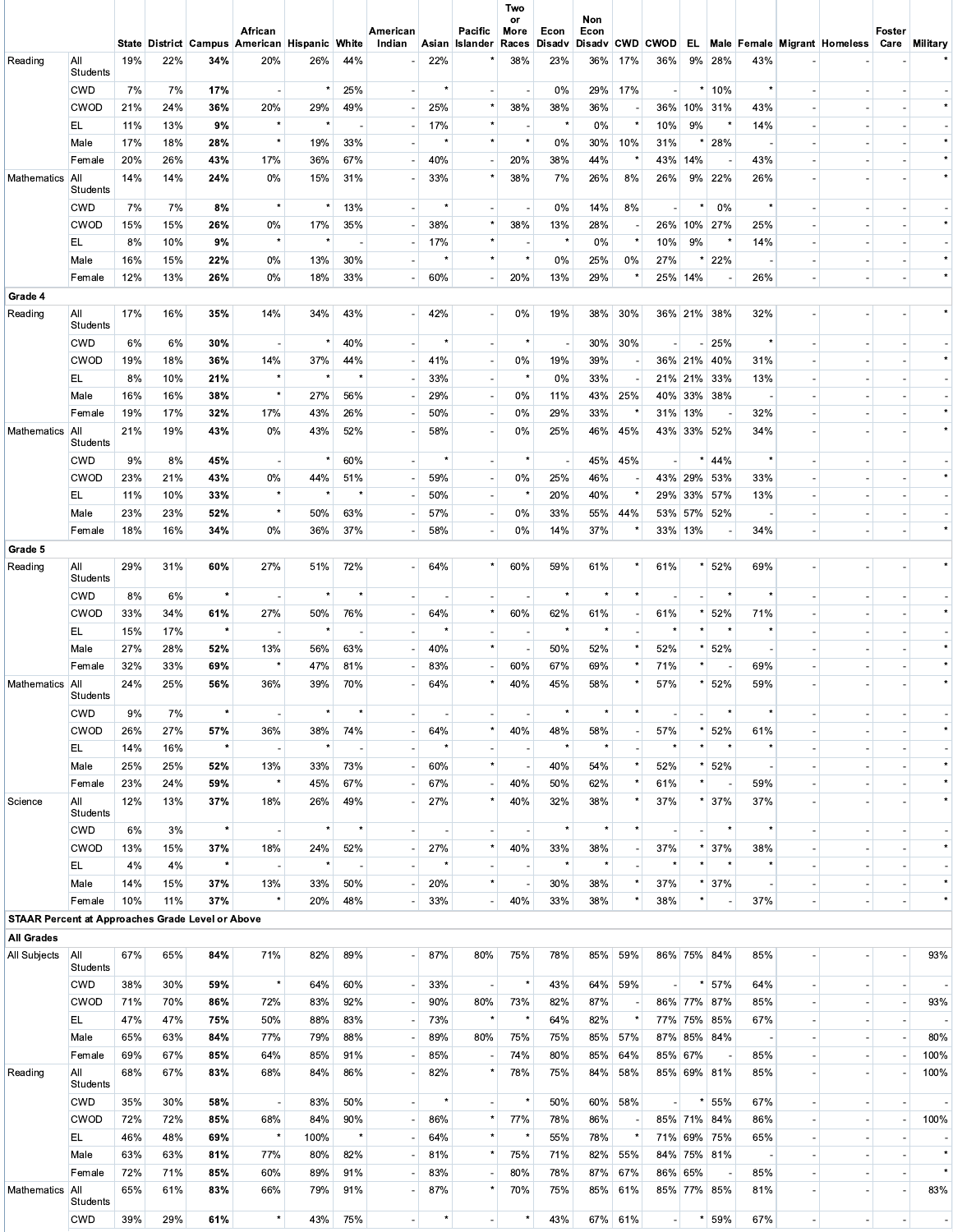|                                                    |                        |     |     |         | African<br>State District Campus American Hispanic White |              |         | American<br>Indian |              | Pacific<br>Asian Islander | Two<br>or<br>More<br>Races | Econ<br><b>Disadv</b> | Non<br>Econ |                          |     |          |              |                          |                          | Disady CWD CWOD EL Male Female Migrant Homeless | Foster<br>Care | Military     |
|----------------------------------------------------|------------------------|-----|-----|---------|----------------------------------------------------------|--------------|---------|--------------------|--------------|---------------------------|----------------------------|-----------------------|-------------|--------------------------|-----|----------|--------------|--------------------------|--------------------------|-------------------------------------------------|----------------|--------------|
|                                                    | <b>CWOD</b>            | 68% | 65% | 85%     | 68%                                                      | 82%          | 93%     |                    | 92%          |                           | 68%                        | 80%                   | 86%         |                          |     |          | 85% 79% 88%  | 82%                      |                          |                                                 |                | 83%          |
|                                                    | EL.                    | 49% | 47% | 77%     |                                                          | 75%          | ż       |                    | 79%          |                           |                            | 64%                   | 84%         |                          |     | 79% 77%  | 92%          | 65%                      |                          |                                                 |                |              |
|                                                    | Male                   | 65% | 61% | 85%     | 71%                                                      | 76%          | 92%     |                    | 94%          | $\star$                   | 75%                        | 72%                   | 87%         | 59%                      |     |          | 88% 92% 85%  |                          |                          |                                                 |                |              |
|                                                    | Female                 | 65% | 61% | 81%     | 60%                                                      | 82%          | 89%     |                    | 83%          |                           | 67%                        | 78%                   | 82%         | 67%                      |     | 82% 65%  |              | 81%                      |                          |                                                 |                |              |
| Science                                            | All                    | 70% | 70% | 91%     | 91%                                                      | 84%          | 93%     |                    | 100%         |                           | 80%                        | 91%                   | 90%         |                          | 92% |          | 90%          | 91%                      |                          |                                                 |                |              |
|                                                    | Students               |     |     |         |                                                          |              |         |                    |              |                           |                            |                       |             |                          |     |          |              |                          |                          |                                                 |                |              |
|                                                    | <b>CWD</b>             | 42% | 35% | $\star$ |                                                          |              |         |                    |              |                           |                            | $\star$               |             |                          |     |          |              | $\star$                  |                          |                                                 |                |              |
|                                                    | <b>CWOD</b>            | 74% | 75% | 92%     | 91%                                                      | 84%          | 97%     |                    | 100%         |                           | 80%                        | 95%                   | 91%         |                          | 92% |          | 92%          | 92%                      |                          |                                                 |                |              |
|                                                    | EL.                    | 47% | 46% | $\star$ |                                                          |              |         |                    |              |                           |                            |                       |             |                          |     |          |              | $\star$                  |                          |                                                 |                |              |
|                                                    | Male                   | 70% | 70% | 90%     | 88%                                                      | 83%          | 93%     |                    | 100%         |                           |                            | 90%                   | 90%         |                          | 92% | $^\star$ | 90%          | $\overline{\phantom{a}}$ |                          |                                                 |                | $\star$      |
|                                                    | Female                 | 71% | 70% | 91%     | $\star$                                                  | 85%          | 94%     |                    | 100%         |                           | 80%                        | 92%                   | 91%         |                          | 92% | $\star$  |              | 91%                      |                          |                                                 |                | $\pmb{\ast}$ |
| <b>STAAR Percent at Meets Grade Level or Above</b> |                        |     |     |         |                                                          |              |         |                    |              |                           |                            |                       |             |                          |     |          |              |                          |                          |                                                 |                |              |
| <b>All Grades</b>                                  |                        |     |     |         |                                                          |              |         |                    |              |                           |                            |                       |             |                          |     |          |              |                          |                          |                                                 |                |              |
| All Subjects                                       | All<br>Students        | 41% | 40% | 64%     | 44%                                                      | 58%          | 74%     |                    | 67%          | 0%                        | 51%                        | 54%                   | 66%         | 41%                      |     |          | 66% 44% 64%  | 65%                      |                          |                                                 |                | 64%          |
|                                                    | <b>CWD</b>             | 21% | 15% | 41%     |                                                          | 43%          | 40%     |                    | 33%          |                           |                            | 29%                   | 45%         | 41%                      |     |          | 41%          | 43%                      |                          |                                                 |                |              |
|                                                    | <b>CWOD</b>            | 44% | 43% | 66%     | 45%                                                      | 58%          | 78%     |                    | 70%          | 0%                        | 49%                        | 57%                   | 68%         |                          |     |          | 66% 45% 66%  | 66%                      |                          |                                                 |                | 64%          |
|                                                    | EL.                    | 20% | 20% | 44%     | 33%                                                      | 41%          | 67%     |                    | 50%          |                           |                            | 36%                   | 50%         |                          |     |          | 45% 44% 56%  | 36%                      |                          |                                                 |                |              |
|                                                    | Male                   | 40% | 39% | 64%     | 43%                                                      | 57%          | 74%     |                    | 65%          | 0%                        | 44%                        | 54%                   | 65%         | 41%                      |     |          | 66% 56% 64%  | $\overline{\phantom{a}}$ |                          |                                                 |                | 60%          |
|                                                    | Female                 | 42% | 40% | 65%     | 45%                                                      | 58%          | 74%     |                    | 69%          |                           | 54%                        | 53%                   | 67%         | 43%                      |     | 66% 36%  |              | 65%                      |                          |                                                 |                | 67%          |
| Reading                                            | All                    | 44% | 44% | 64%     | 46%                                                      | 59%          | 74%     |                    | 64%          | $\star$                   | 52%                        | 59%                   | 65%         | 42%                      |     |          | 66% 41% 62%  | 67%                      |                          |                                                 |                | 50%          |
|                                                    | Students               |     |     |         |                                                          |              |         |                    |              |                           |                            |                       |             |                          |     |          |              |                          |                          |                                                 |                |              |
|                                                    | <b>CWD</b>             | 20% | 15% | 42%     |                                                          | 33%          | 44%     |                    |              |                           |                            | 33%                   | 45%         | 42%                      |     |          | 40%          | 50%                      |                          |                                                 |                |              |
|                                                    | <b>CWOD</b>            | 47% | 48% | 66%     | 46%                                                      | 61%          | 77%     |                    | 67%          | $\star$                   | 50%                        | 62%                   | 67%         |                          |     | 66% 43%  | 65%          | 68%                      |                          |                                                 |                | 50%          |
|                                                    | EL.                    | 20% | 21% | 41%     | $\star$                                                  | 43%          | $\star$ |                    | 43%          | $\star$                   |                            | 36%                   | 44%         |                          |     |          | 43% 41% 50%  | 35%                      |                          |                                                 |                |              |
|                                                    | Male                   | 40% | 40% | 62%     | 38%                                                      | 55%          | 72%     |                    | 63%          |                           | 38%                        | 54%                   | 63%         | 40%                      |     |          | 65% 50% 62%  |                          |                          |                                                 |                |              |
|                                                    | Female                 | 48% | 48% | 67%     | 53%                                                      | 64%          | 75%     |                    | 65%          |                           | 60%                        | 63%                   | 68%         | 50%                      |     | 68% 35%  |              | 67%                      |                          |                                                 |                |              |
| Mathematics                                        | All<br><b>Students</b> | 37% | 33% | 64%     | 41%                                                      | 60%          | 72%     |                    | 74%          |                           | 48%                        | 52%                   | 66%         | 43%                      |     |          | 66% 50% 65%  | 63%                      |                          |                                                 |                | 67%          |
|                                                    | <b>CWD</b>             | 21% | 16% | 43%     | $\star$                                                  | 43%          | 44%     |                    | $\star$      |                           |                            | 29%                   | 48%         | 43%                      |     | $\star$  | 41%          | 50%                      |                          |                                                 |                |              |
|                                                    | CWOD                   | 39% | 35% | 66%     | 43%                                                      | 61%          | 75%     |                    | 78%          |                           | 45%                        | 56%                   | 68%         |                          |     |          | 66% 50% 68%  | 63%                      |                          |                                                 |                | 67%          |
|                                                    | EL.                    | 20% | 19% | 50%     | $\star$                                                  | 38%          | $\star$ |                    | 64%          | $\star$                   |                            | 45%                   | 53%         |                          |     |          | 50% 50% 69%  | 35%                      |                          |                                                 |                |              |
|                                                    | Male                   | 37% | 35% | 65%     | 43%                                                      | 62%          | 71%     |                    | 75%          |                           | 50%                        | 56%                   | 66%         | 41%                      |     |          | 68% 69% 65%  | $\blacksquare$           |                          |                                                 |                |              |
|                                                    | Female                 | 36% | 31% | 63%     | 40%                                                      | 58%          | 72%     |                    | 74%          |                           | 47%                        | 48%                   | 66%         | 50%                      |     | 63% 35%  |              | 63%                      |                          |                                                 |                |              |
| Science                                            | All                    | 43% | 43% | 64%     | 45%                                                      | 47%          | 80%     |                    | 55%          |                           | 60%                        | 45%                   | 68%         |                          | 65% |          | 65%          | 63%                      |                          |                                                 |                |              |
|                                                    | Students               |     |     |         |                                                          |              |         |                    |              |                           |                            | $\star$               |             |                          |     |          |              | $\star$                  |                          |                                                 |                |              |
|                                                    | <b>CWD</b>             | 22% | 15% |         |                                                          |              |         |                    |              |                           |                            |                       |             |                          |     |          |              |                          |                          |                                                 |                |              |
|                                                    | <b>CWOD</b>            | 46% | 47% | 65%     | 45%                                                      | 46%          | 84%     |                    | 55%          |                           | 60%                        | 48%                   | 69%         |                          | 65% |          | 65%          | 65%                      |                          |                                                 |                |              |
|                                                    | EL                     | 17% | 18% |         |                                                          |              |         |                    |              | $\star$                   |                            |                       |             | $\star$                  |     | $\star$  |              |                          |                          |                                                 |                | $\star$      |
|                                                    | Male                   | 44% | 44% | 65%     | 50%                                                      | 50%          | 83%     |                    | 40%          |                           |                            | 50%                   | 67%         | $\star$                  | 65% |          | 65%          | $\sim$                   |                          | $\sim$                                          |                | $\star$      |
|                                                    | Female                 | 42% | 42% | 63%     |                                                          | 45%          | 77%     |                    | 67%          |                           | 60%                        | 42%                   | 68%         |                          | 65% |          |              | 63%                      | $\blacksquare$           | $\overline{\phantom{a}}$                        |                |              |
| <b>STAAR Percent at Masters Grade Level</b>        |                        |     |     |         |                                                          |              |         |                    |              |                           |                            |                       |             |                          |     |          |              |                          |                          |                                                 |                |              |
| <b>All Grades</b><br>All Subjects                  | All<br>Students        | 18% | 16% | 42%     | 18%                                                      | 35%          | 53%     |                    | 46%          | 0%                        | 25%                        | 33%                   | 44%         | 24%                      |     |          | 43% 19% 40%  | 44%                      |                          |                                                 |                | 57%          |
|                                                    | <b>CWD</b>             | 7%  | 4%  | 24%     | $\star$                                                  | 29%          | 23%     |                    | 33%          | $\overline{\phantom{a}}$  |                            | 0%                    | 32%         | 24%                      |     |          | 23%          | 29%                      | $\overline{\phantom{a}}$ |                                                 |                |              |
|                                                    | <b>CWOD</b>            | 19% | 18% | 43%     | 18%                                                      | 35%          | 57%     |                    | 47%          | 0%                        | 27%                        | 37%                   | 45%         |                          |     |          | 43% 18% 42%  | 45%                      |                          |                                                 |                | 57%          |
|                                                    | EL.                    | 7%  | 7%  | 19%     | $0\%$                                                    | 12%          | 33%     |                    | 27%          |                           |                            | 16%                   | 21%         |                          |     |          | 18% 19% 26%  | 14%                      |                          |                                                 |                |              |
|                                                    | Male                   | 17% | 16% | 40%     | 11%                                                      | 33%          | 52%     |                    | 32%          | 0%                        | 25%                        | 27%                   | 42%         | 23%                      |     |          | 42% 26% 40%  | $\tilde{\phantom{a}}$    |                          |                                                 |                | 60%          |
|                                                    | Female                 | 19% | 17% | 44%     | 24%                                                      | 36%          | 54%     |                    | 56%          |                           | 26%                        | 38%                   | 46%         | 29%                      |     | 45% 14%  |              | 44%                      |                          | $\overline{\phantom{a}}$                        |                | 56%          |
| Reading                                            | All                    | 18% | 18% | 44%     | 21%                                                      | 39%          | 55%     |                    | 44%          |                           | 26%                        | 37%                   | 45%         | 23%                      |     |          | 46% 14% 39%  | 49%                      |                          |                                                 |                | 50%          |
|                                                    | Students               |     |     |         |                                                          |              |         |                    |              |                           |                            |                       |             |                          |     |          |              |                          |                          |                                                 |                |              |
|                                                    | <b>CWD</b>             | 6%  | 4%  | 23%     | $\blacksquare$                                           | 17%          | 25%     |                    | $\pmb{\ast}$ | $\overline{\phantom{a}}$  |                            | 0%                    | 30%         | 23%                      |     |          | 20%          | 33%                      | $\blacksquare$           |                                                 |                |              |
|                                                    | <b>CWOD</b>            | 20% | 20% | 46%     | 21%                                                      | 40%          | 59%     |                    | 44%          |                           | 27%                        | 42%                   | 47%         |                          |     |          | 46% 14% 42%  | 50%                      |                          |                                                 |                | 50%          |
|                                                    | EL.                    | 7%  | 7%  | 14%     | $\star$                                                  | 0%           |         |                    | 21%          |                           |                            | 9%                    | 17%         | $\star$                  |     |          | 14% 14% 17%  | 12%                      |                          |                                                 |                |              |
|                                                    | Male                   | 16% | 15% | 39%     | 15%                                                      | 35%          | 51%     |                    | 25%          | $\star$                   | 25%                        | 25%                   | 42%         | 20%                      |     |          | 42% 17% 39%  | $\tilde{\phantom{a}}$    |                          |                                                 |                | $\star$      |
|                                                    | Female                 | 21% | 20% | 49%     | 27%                                                      | 43%          | 62%     |                    | 57%          |                           | 27%                        | 48%                   | 50%         | 33%                      |     | 50% 12%  |              | 49%                      |                          |                                                 |                | $\star$      |
| Mathematics                                        | All<br>Students        | 17% | 14% | 42%     | 14%                                                      | 34%          | 53%     |                    | 54%          |                           | 22%                        | 29%                   | 44%         | 25%                      |     |          | 43% 27% 42%  | 42%                      |                          |                                                 |                | 67%          |
|                                                    | <b>CWD</b>             | 8%  | 4%  | 25%     | $\star$                                                  | 29%          | 25%     |                    | $\star$      |                           |                            | 0%                    | 33%         | 25%                      |     |          | 23%          | 33%                      | $\sim$                   | $\overline{\phantom{a}}$                        |                |              |
|                                                    | CWOD                   | 18% | 15% | 43%     | 14%                                                      | 34%          | 56%     |                    | 56%          |                           | 23%                        | 33%                   | 45%         |                          |     |          | 43% 25% 45%  | 42%                      | $\blacksquare$           |                                                 |                | 67%          |
|                                                    | EL.                    | 8%  | 8%  | 27%     | $\star$                                                  | 25%          |         |                    | 36%          |                           |                            | 27%                   | 26%         |                          |     | 25% 27%  | 38%          | 18%                      |                          |                                                 |                |              |
|                                                    | Male                   | 18% | 15% | 42%     | 7%                                                       | 32%          | 55%     |                    | 44%          |                           | 25%                        | 28%                   | 44%         | 23%                      |     |          | 45% 38% 42%  | $\overline{\phantom{a}}$ |                          |                                                 |                | $\star$      |
|                                                    | Female                 | 16% | 13% | 42%     | 20%                                                      | 36%          | 50%     |                    | 61%          |                           | 20%                        | 30%                   | 44%         | 33%                      |     | 42% 18%  |              | 42%                      | $\overline{\phantom{a}}$ |                                                 |                | $\star$      |
| Science                                            | All                    | 19% | 19% | 37%     | 18%                                                      | 26%          | 49%     |                    | 27%          |                           | 40%                        | 32%                   | 38%         |                          | 37% |          | 37%          | 37%                      |                          |                                                 |                |              |
|                                                    | Students               |     |     |         |                                                          |              |         |                    |              |                           |                            |                       |             |                          |     |          |              |                          |                          |                                                 |                |              |
|                                                    | <b>CWD</b>             | 8%  | 4%  | $\star$ |                                                          | $\pmb{\ast}$ | ×       |                    | $\sim$       |                           |                            | $\star$               | $\star$     | $\pmb{\ast}$             |     |          | $\pmb{\ast}$ | $\star$                  |                          |                                                 |                |              |
|                                                    | <b>CWOD</b>            | 20% | 21% | 37%     | 18%                                                      | 24%          | 52%     |                    | 27%          | $\star$                   | 40%                        | 33%                   | 38%         | ٠                        | 37% |          | 37%          | 38%                      | ä,                       |                                                 |                |              |
|                                                    | EL.                    | 4%  | 4%  | $\star$ | $\overline{\phantom{a}}$                                 |              |         |                    |              |                           |                            | ×                     |             | $\overline{\phantom{a}}$ |     |          |              | $\star$                  | $\overline{\phantom{a}}$ | $\overline{\phantom{a}}$                        |                |              |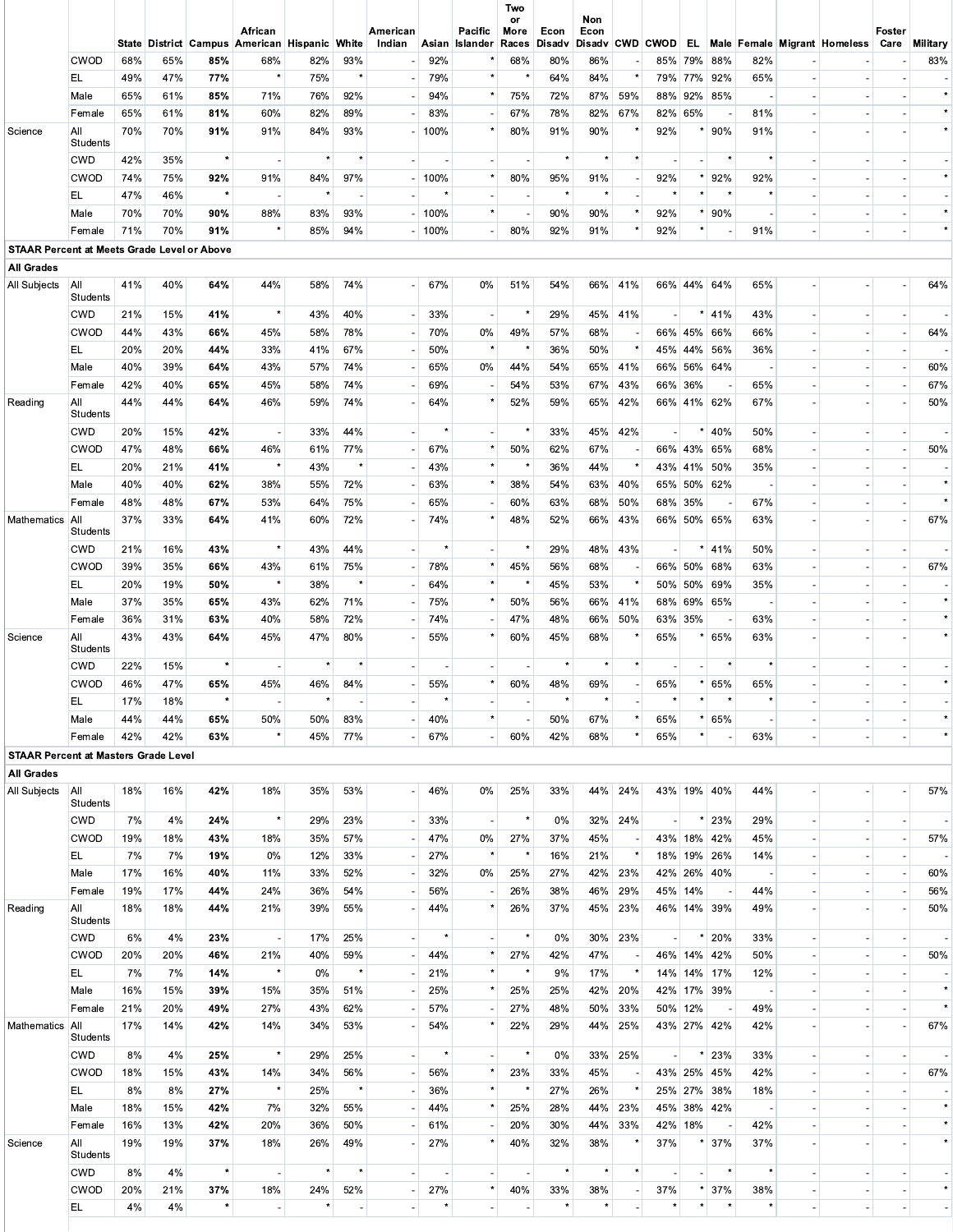|        |     |     |     | <b>African</b>                                |     |     | American I |     | Pacific | Two<br>٥r<br>More | Econ | <b>Non</b><br>Econ |     |     |     |                                                                             | Foster |                 |
|--------|-----|-----|-----|-----------------------------------------------|-----|-----|------------|-----|---------|-------------------|------|--------------------|-----|-----|-----|-----------------------------------------------------------------------------|--------|-----------------|
|        |     |     |     | State District Campus American Hispanic White |     |     | Indian     |     |         |                   |      |                    |     |     |     | Asian Islander Races Disady Disady CWD CWOD EL Male Female Migrant Homeless | Care   | <b>Military</b> |
| Male   | 20% | 20% | 37% | 13%                                           | 33% | 50% |            | 20% |         |                   | 30%  | 38%                | 37% | 37% |     |                                                                             |        |                 |
| Female | 18% | 17% | 37% |                                               | 20% | 48% |            | 33% |         | 40%               | 33%  | 38%                | 38% |     | 37% |                                                                             |        |                 |

<sup>-</sup> Indicates there are no students in the group

Indicates results are masked due to small numbers to protect student confidentiality.

#### Part (iii): Academic Growth and Graduation Rate

#### Part (iii)(I): Academic Growth

This section provides information on students' academic growth for mathematics and reading/ELA for public elementary schools and secondary schools which don't have a graduation rate, for the 2020-21 school year. These results include all students tested, regardless of whether they were in the accountability subset. (CWD: children with disability; CWOD: children without disability; EL: English learner)

USDE waived reporting requirements in Section 1111(h)(1)(C)(iii)(l) (other academic indicator results for schools that are not high schools) for the 2020-21 school year.

#### Part (iii)(II): Graduation Rate

This section provides information on high school graduation rates for the class of 2020.

#### There is no data for this campus.

### Part (iv): English Language Proficiency

This section provides information on the number and percentage of English learners achieving English language proficiency based on the 2021 Texas English Language Proficiency Assessment System (TELPAS) data. (EL: English learner)

|    |    | Total EL in Class   Proficiency of EL   Rate of Proficiency |
|----|----|-------------------------------------------------------------|
| 64 | 21 | 33%                                                         |

- Indicates there are no students in the group.
- Indicates results are masked due to small numbers to protect student confidentiality
- $\div$  Indicates data reporting does not meet for Minimum Size.

#### Part (v): School Quality or Student Success (SQSS)

This section provides information on school quality or student success, which is college, career and military readiness (CCMR) for high schools and average performance rate of the three STAAR performance levels of all students, regardless of whether they were in the accountability subset, for elementary and secondary schools without a graduation rate. (CWD: children with disability; EL: English learner)

|                                                                                 | Αll                      | African<br>Students American Hispanic White |                          |    | American<br>Indian |                          | Pacific<br>Asian Islander | Two or More<br>Races | Econ<br>Disady CWD EL |    |    |
|---------------------------------------------------------------------------------|--------------------------|---------------------------------------------|--------------------------|----|--------------------|--------------------------|---------------------------|----------------------|-----------------------|----|----|
| <b>Student Success (Student Achievement Domain Score: STAAR Component Only)</b> |                          |                                             |                          |    |                    |                          |                           |                      |                       |    |    |
| <b>STAAR Component Score</b>                                                    | 63                       | 44                                          | 58                       | 72 | ۰                  | 67                       | 27                        | 50                   | 55                    | 41 | 46 |
| School Quality (College, Career, and Military Readiness Performance)            |                          |                                             |                          |    |                    |                          |                           |                      |                       |    |    |
| %Students meeting CCMR                                                          | $\overline{\phantom{a}}$ | $\overline{a}$                              | $\overline{\phantom{a}}$ |    |                    | $\overline{\phantom{a}}$ | ۰                         | $\sim$               |                       |    |    |

- Indicates there are no students in the group

\* Indicates results are masked due to small numbers to protect student confidentiality.

# **Part (vi): Goal Meeting Status**

This section provides information on the progress of all students and each student group toward meeting the long-term goals or interim objectives on STAAR academic performance, federal graduation rate, and English learners' language proficiency. (CWD: children with disability; EL: English learner)

USDE waived reporting requirements in Section 1111(h)(1)(C)(vi) (progress toward meeting long-term goals and measurements of interim progress) for the 2020-21 school year.

#### **Part (vii): STAAR Participation**

This section provides the percentage of students assessed and not assessed on STAAR for mathematics, reading/ELA, and science. (CWD: children with disability; CWOD: children without disability; EL: English learner)

|                           |              |     | African<br>Campus American Hispanic White |     |     | American<br>Indian |      | Pacific<br>Asian Islander Races Disady Disady CWD CWOD | Two or<br>More | Econ | Non<br>Econ |     | EL      |     |     | Male Female Migrant |
|---------------------------|--------------|-----|-------------------------------------------|-----|-----|--------------------|------|--------------------------------------------------------|----------------|------|-------------|-----|---------|-----|-----|---------------------|
| <b>Participation Rate</b> |              |     |                                           |     |     |                    |      |                                                        |                |      |             |     |         |     |     |                     |
| <b>All Subjects</b>       | All Students | 79% | 73%                                       | 69% | 85% |                    | 85%  | 100%                                                   | 81%            | 84%  | 78%         | 72% | 79% 81% | 82% | 75% |                     |
|                           | <b>CWD</b>   | 72% | 14%                                       | 83% | 71% |                    | 100% |                                                        |                | 61%  | 76%         | 72% |         | 75% | 64% |                     |
|                           | CWOD         | 79% | 78%                                       | 68% | 87% |                    | 84%  | 100%                                                   | 80%            | 89%  | 78%         |     | 79% 80% | 83% | 76% |                     |
|                           | EL           | 81% | 100%                                      | 68% | 88% |                    | 89%  |                                                        |                | 100% | 73%         |     | 80% 81% | 75% | 86% |                     |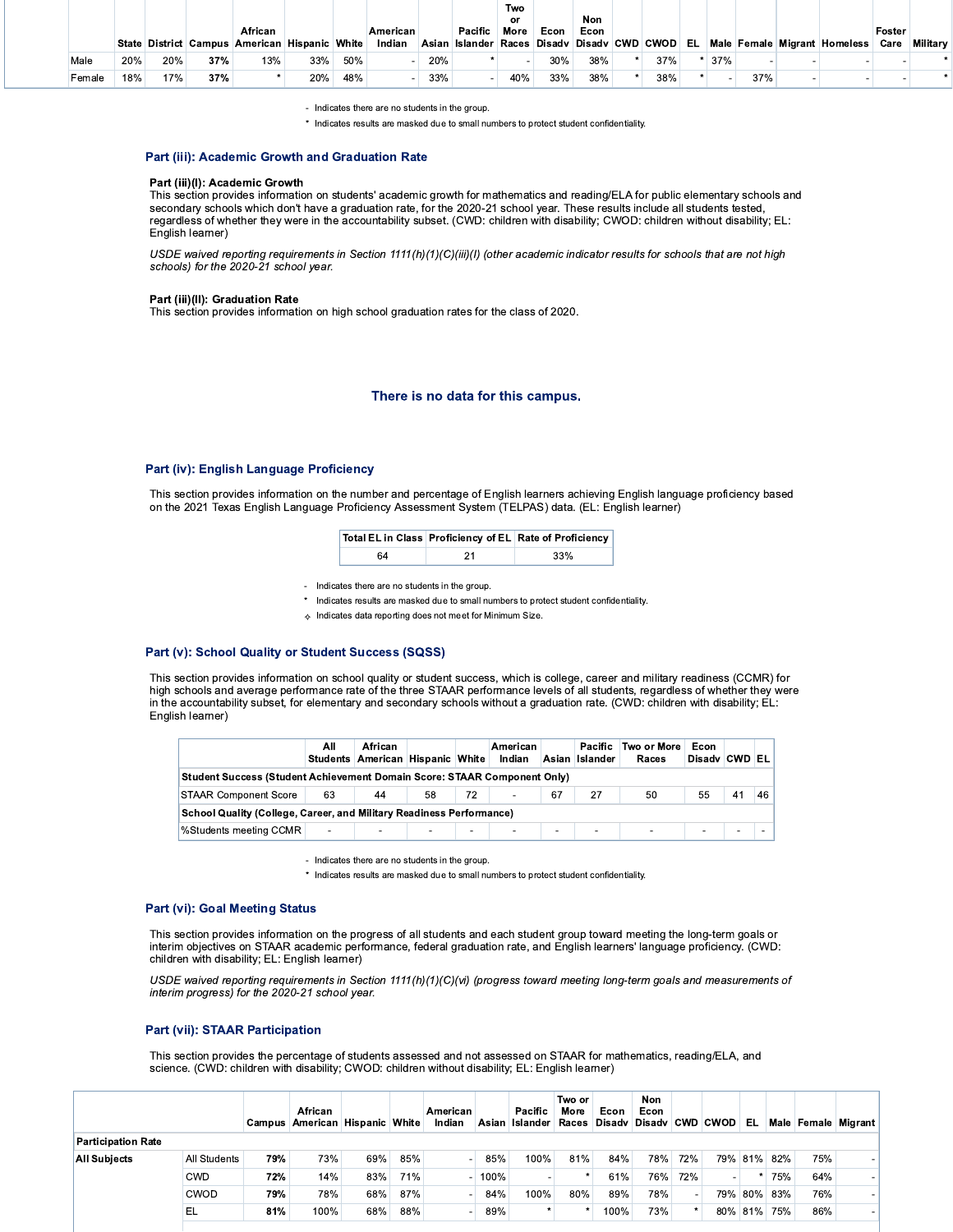|                                          |                     |                | African<br>Campus American Hispanic White |                              |         | American<br>Indian |      | Pacific<br>Asian Islander | Two or<br>More<br>Races | Econ<br>Disadv           | Non<br>Econ<br>Disadv |         | CWD CWOD | EL.     |                          |                          | Male Female Migrant      |
|------------------------------------------|---------------------|----------------|-------------------------------------------|------------------------------|---------|--------------------|------|---------------------------|-------------------------|--------------------------|-----------------------|---------|----------|---------|--------------------------|--------------------------|--------------------------|
|                                          | Male                | 82%            | 78%                                       | 74%                          | 86%     |                    | 95%  | 100%                      | 80%                     | 81%                      | 82%                   | 75%     | 83%      | 75%     | 82%                      |                          |                          |
|                                          | Female              | 75%            | 69%                                       | 64%                          | 84%     |                    | 79%  | $\overline{\phantom{a}}$  | 81%                     | 88%                      | 73%                   | 64%     | 76%      | 86%     | $\overline{\phantom{a}}$ | 75%                      |                          |
| Reading                                  | All Students        | 78%            | 72%                                       | 68%                          | 85%     |                    | 87%  | $\pmb{\ast}$              | 79%                     | 84%                      | 77%                   | 73%     | 79%      | 87%     | 82%                      | 75%                      | - 1                      |
|                                          | <b>CWD</b>          | 73%            | ×                                         | 88%                          | 73%     |                    |      |                           | ×                       | 60%                      | 78%                   | 73%     |          |         | 75%                      | 67%                      |                          |
|                                          | <b>CWOD</b>         | 79%            | 78%                                       | 67%                          | 87%     |                    | 86%  | $\star$                   | 79%                     | 88%                      | 77%                   |         | 79%      | 86%     | 83%                      | 75%                      |                          |
|                                          | EL.                 | 87%            | $\star$                                   | 75%                          | $\ast$  |                    | 94%  | $\star$                   |                         | 100%                     | 82%                   | $\star$ | 86%      | 87%     | 83%                      | 90%                      |                          |
|                                          | Male                | 82%            | 72%                                       | 75%                          | 85%     |                    | 94%  | $\star$                   | 80%                     | 80%                      | 82%                   | 75%     | 83%      | 83%     | 82%                      |                          |                          |
|                                          | Female              | 75%            | 71%                                       | 61%                          | 84%     |                    | 83%  |                           | 79%                     | 87%                      | 73%                   | 67%     | 75%      | 90%     |                          | 75%                      |                          |
| <b>Mathematics</b>                       | <b>All Students</b> | 78%            | 74%                                       | 68%                          | 84%     |                    | 83%  | $\pmb{\star}$             | 79%                     | 85%                      | 76%                   | 76%     | 78%      | 77%     | 81%                      | 74%                      |                          |
|                                          | <b>CWD</b>          | 76%            | $\star$                                   | 88%                          | 73%     |                    |      |                           |                         | 70%                      | 78%                   | 76%     |          |         | 79%                      | 67%                      |                          |
|                                          | CWOD                | 78%            | 78%                                       | 67%                          | 85%     |                    | 82%  | $\star$                   | 79%                     | 88%                      | 76%                   |         | 78%      | 76%     | 82%                      | 74%                      |                          |
|                                          | EL                  | 77%            | ×                                         | 67%                          |         |                    | 82%  | $\star$                   |                         | 100%                     | 68%                   |         | 76%      | 77%     | 72%                      | 81%                      |                          |
|                                          | Male                | 81%            | 78%                                       | 74%                          | 84%     |                    | 94%  | $\star$                   | 80%                     | 83%                      | 81%                   | 79%     | 82%      | 72%     | 81%                      |                          |                          |
|                                          | Female              | 74%            | 71%                                       | 63%                          | 83%     |                    | 77%  | $\overline{a}$            | 79%                     | 87%                      | 72%                   | 67%     | 74%      | 81%     | $\overline{\phantom{a}}$ | 74%                      | $\overline{\phantom{0}}$ |
| Science                                  | <b>All Students</b> | 82%            | 73%                                       | 73%                          | 88%     |                    | 85%  | $\star$                   | 100%                    | 85%                      | 81%                   | 50%     | 84%      | 67%     | 86%                      | 78%                      | - 1                      |
|                                          | <b>CWD</b>          | 50%            | $\star$                                   |                              | 60%     |                    |      |                           |                         | $\star$                  | 60%                   | 50%     |          |         | $\pmb{\ast}$             | ×                        | - 1                      |
|                                          | CWOD                | 84%            | 79%                                       | 74%                          | 91%     |                    | 85%  | $\star$                   | 100%                    | 91%                      | 82%                   |         |          | 84% 67% | 88%                      | 80%                      |                          |
|                                          | EL.                 | 67%            |                                           | $\star$                      |         |                    |      |                           |                         | $\star$                  | $\star$               |         | 67%      | 67%     | $\star$                  |                          |                          |
|                                          | Male                | 86%            | 89%                                       | 72%                          | 94%     |                    | 100% | $\star$                   |                         | 77%                      | 88%                   | $\star$ | 88%      |         | 86%                      | $\blacksquare$           | $\overline{\phantom{0}}$ |
|                                          | Female              | 78%            | 50%                                       | 74%                          | 84%     |                    | 75%  |                           | 100%                    | 92%                      | 76%                   |         | 80%      |         |                          | 78%                      |                          |
| <b>SAT/ACT All Subjects</b>              | All Students        |                |                                           |                              |         |                    |      |                           |                         |                          |                       |         |          |         |                          |                          |                          |
|                                          | <b>CWD</b>          |                |                                           |                              |         |                    |      |                           |                         |                          |                       |         |          |         |                          |                          |                          |
|                                          | <b>CWOD</b>         |                |                                           |                              |         |                    |      |                           |                         |                          |                       |         |          |         |                          | ×                        |                          |
|                                          |                     |                |                                           |                              |         |                    |      |                           |                         |                          |                       |         |          |         |                          |                          |                          |
|                                          | EL                  |                |                                           |                              |         |                    |      |                           |                         |                          |                       |         |          |         |                          |                          |                          |
|                                          | Male                |                |                                           | ٠                            |         |                    |      |                           |                         |                          |                       |         |          |         |                          |                          |                          |
|                                          | Female              |                |                                           |                              |         |                    |      |                           |                         |                          |                       |         |          |         |                          |                          |                          |
| <b>Non-Participation Rate</b>            |                     |                |                                           |                              |         |                    |      |                           |                         |                          |                       |         |          |         |                          |                          |                          |
| <b>All Subjects</b>                      | All Students        | 21%            | 27%                                       | 31%                          | 15%     |                    | 15%  | 0%                        | 19%                     | 16%                      | 22%                   | 28%     | 21%      | 19%     | 18%                      | 25%                      |                          |
|                                          | <b>CWD</b>          | 28%            | 86%                                       | 17%                          | 29%     |                    | 0%   | $\overline{a}$            |                         | 39%                      | 24%                   | 28%     |          |         | 25%                      | 36%                      |                          |
|                                          | CWOD                | 21%            | 22%                                       | 32%                          | 13%     |                    | 16%  | 0%<br>$\pmb{\ast}$        | 20%<br>$\pmb{\ast}$     | 11%                      | 22%                   |         | 21%      | 20%     | 17%                      | 24%                      |                          |
|                                          | EL                  | 19%            | 0%                                        | 32%                          | 12%     |                    | 11%  |                           |                         | 0%                       | 27%                   |         | 20%      | 19%     | 25%                      | 14%                      |                          |
|                                          | Male                | 18%            | 22%                                       | 26%                          | 14%     |                    | 5%   | 0%                        | 20%                     | 19%                      | 18%                   | 25%     | 17%      | 25%     | 18%                      | $\ddot{\phantom{1}}$     | $\sim$ 1                 |
|                                          | Female              | 25%            | 31%                                       | 36%                          | 16%     |                    | 21%  | ÷,                        | 19%                     | 12%                      | 27%                   | 36%     | 24%      | 14%     | $\overline{\phantom{a}}$ | 25%                      |                          |
| Reading                                  | All Students        | 22%            | 28%<br>$\star$                            | 32%                          | 15%     |                    | 13%  | $\star$                   | 21%                     | 16%                      | 23%                   | 27%     | 21%      | 13%     | 18%                      | 25%                      |                          |
|                                          | <b>CWD</b>          | 27%            |                                           | 12%                          | 27%     |                    |      | $\star$                   |                         | 40%                      | 22%                   | 27%     |          |         | 25%                      | 33%                      |                          |
|                                          | <b>CWOD</b>         | 21%            | 22%<br>$\star$                            | 33%                          | 13%     |                    | 14%  | $\star$                   | 21%                     | 12%                      | 23%                   |         | 21%      | 14%     | 17%                      | 25%                      |                          |
|                                          | EL.                 | 13%            |                                           | 25%                          | $\star$ |                    | 6%   |                           |                         | 0%                       | 18%                   |         |          | 14% 13% | 17%                      | 10%                      |                          |
|                                          | Male                | 18%            | 28%                                       | 25%                          | 15%     |                    | 6%   |                           | 20%                     | 20%                      |                       | 18% 25% |          | 17% 17% | 18%                      |                          |                          |
|                                          | Female              | 25%            | 29%                                       | 39%                          | 16%     |                    | 17%  |                           | 21%                     | 13%                      | 27%                   | 33%     |          | 25% 10% | ÷                        | 25%                      |                          |
| <b>Mathematics</b>                       | All Students        | 22%            | 26%                                       | 32%                          | 16%     |                    | 17%  | $\star$                   | 21%                     | 15%                      | 24%                   | 24%     |          | 22% 23% | 19%                      | 26%                      |                          |
|                                          | <b>CWD</b>          | 24%            |                                           | 12%                          | 27%     |                    |      |                           | $\star$                 | 30%                      | 22%                   | 24%     |          |         | 21%                      | 33%                      | ٠.                       |
|                                          | <b>CWOD</b>         | 22%            | 22%                                       | 33%                          | 15%     |                    | 18%  |                           | 21%                     | 12%                      | 24%                   |         |          | 22% 24% | 18%                      | 26%                      | ÷                        |
|                                          | EL                  | 23%            |                                           | 33%                          | $\ast$  |                    | 18%  |                           |                         | 0%                       | 32%                   |         |          | 24% 23% | 28%                      | 19%                      | ÷.                       |
|                                          | Male                | 19%            | 22%                                       | 26%                          | 16%     |                    | 6%   | $\pmb{\ast}$              | 20%                     | 17%                      | 19%                   | 21%     |          | 18% 28% | 19%                      |                          |                          |
|                                          | Female              | 26%            | 29%                                       | 37%                          | 17%     |                    | 23%  |                           | 21%                     | 13%                      | 28%                   | 33%     |          | 26% 19% | $\sim$                   | 26%                      |                          |
| Science                                  | All Students        | 18%            | 27%                                       | 27%                          | 12%     |                    | 15%  | $\star$                   | 0%                      | 15%                      | 19%                   | 50%     |          | 16% 33% | 14%                      | 22%                      |                          |
|                                          | CWD                 | 50%            | $\star$                                   | $\star$                      | 40%     |                    |      | $\blacksquare$            |                         | $\star$                  | 40%                   | 50%     |          |         | $\star$                  | $\star$                  |                          |
|                                          | CWOD                | 16%            | 21%                                       | 26%                          | 9%      |                    | 15%  | $\star$                   | 0%                      | 9%                       | 18%                   |         |          | 16% 33% | 12%                      | 20%                      |                          |
|                                          | EL.                 | 33%            | $\overline{a}$                            | $\star$                      |         |                    |      | $\overline{a}$            |                         | $\star$                  | $\pmb{\ast}$          |         | 33%      | 33%     | $\star$                  |                          |                          |
|                                          | Male                | 14%            | 11%                                       | 28%                          | 6%      |                    | 0%   | $\pmb{\ast}$              |                         | 23%                      | 12%                   |         | 12%      |         | 14%                      | $\overline{\phantom{a}}$ |                          |
|                                          | Female              | 22%            | 50%                                       | 26%                          | 16%     |                    | 25%  | $\overline{\phantom{a}}$  | 0%                      | 8%                       | 24%                   |         | 20%      |         |                          | 22%                      |                          |
| <b>SAT/ACT All Subjects All Students</b> |                     |                |                                           |                              |         |                    |      |                           |                         |                          |                       |         |          |         |                          |                          |                          |
|                                          | <b>CWD</b>          |                |                                           |                              |         |                    |      |                           |                         |                          |                       |         |          |         |                          |                          |                          |
|                                          | <b>CWOD</b>         |                |                                           |                              |         |                    |      |                           |                         |                          |                       |         |          |         |                          |                          |                          |
|                                          | EL                  |                |                                           |                              |         |                    |      |                           |                         |                          |                       |         |          |         |                          | $\overline{\phantom{a}}$ |                          |
|                                          | Male                |                |                                           | $\qquad \qquad \blacksquare$ |         |                    |      | $\overline{\phantom{a}}$  |                         | $\overline{\phantom{a}}$ |                       |         |          |         |                          | $\overline{\phantom{a}}$ |                          |
|                                          | Female              | $\blacksquare$ | $\overline{\phantom{a}}$                  |                              |         |                    | ÷,   |                           |                         |                          |                       |         |          |         |                          |                          |                          |

- Indicates there are no students in the group.

\* Indicates results are masked due to small numbers to protect student confidentiality.

# Part (viii): Civil Rights Data

Part (viii)(I) This section provides information from the 2017-18 CRDC surveys, submitted by school districts to the Office for Civil<br>Rights on measures of school quality, climate, and safety, including counts of in-school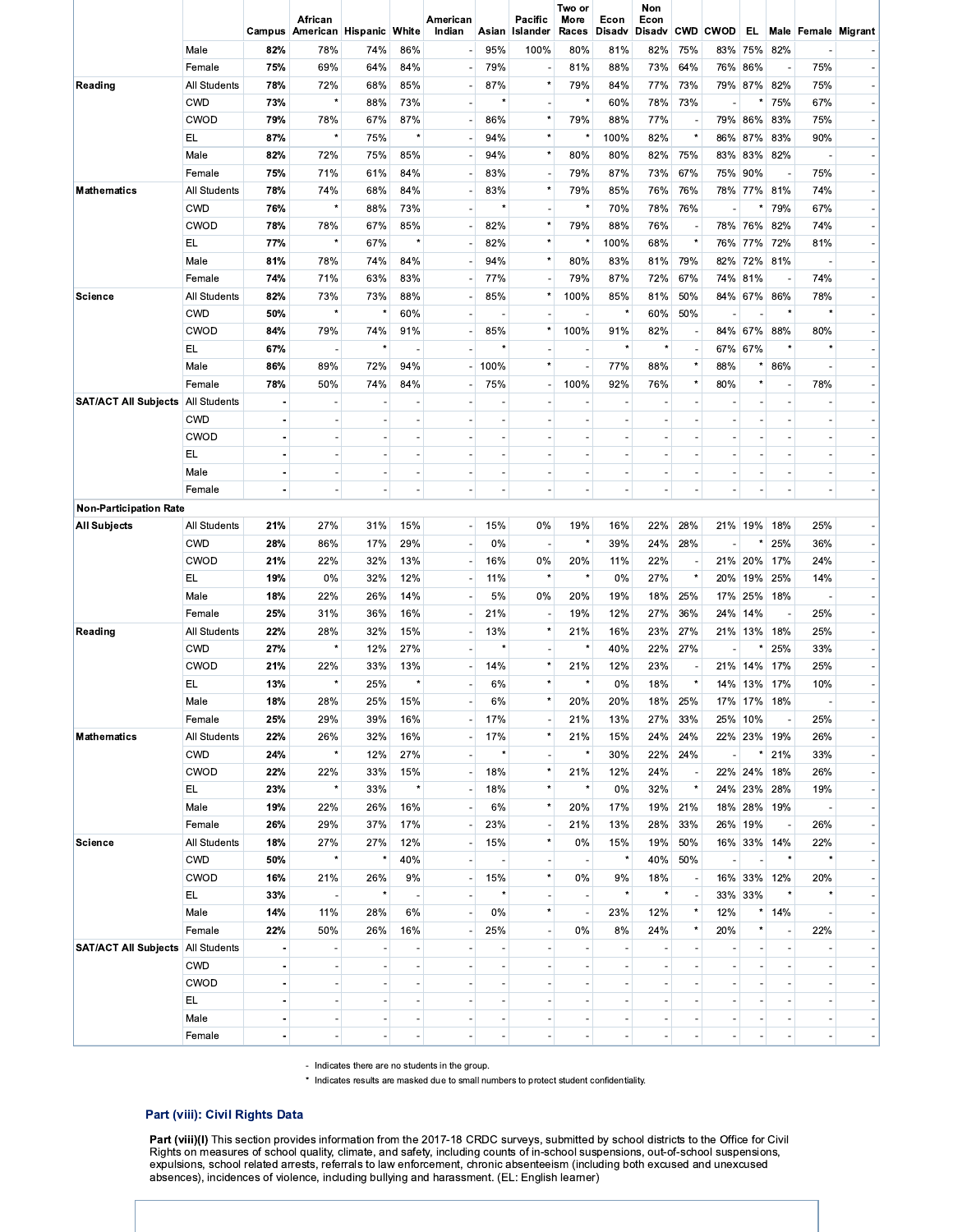| <b>Students Without Disabilities</b><br>In-School Suspensions<br>$\overline{2}$<br>$\pmb{0}$<br>$\pmb{0}$<br>0<br>$\mathbf 0$<br>Male<br>1<br>0<br>1<br>0<br>$\pmb{0}$<br>$\pmb{0}$<br>$\pmb{0}$<br>$\pmb{0}$<br>0<br>$\mathbf 0$<br>$\boldsymbol{0}$<br>$\mathbf 0$<br>Female<br>0<br>$\overline{2}$<br>$\mathbf{1}$<br>Total<br>$\mathbf{1}$<br>$\mathbf 0$<br>0<br>0<br>0<br>0<br>$\mathbf 0$<br><b>Out-of-School Suspensions</b><br>$\sqrt{2}$<br>$\mathbf{1}$<br>0<br>0<br>$\mathbf 0$<br>$\mathbf 0$<br>Male<br>$\mathbf{1}$<br>0<br>0<br>$\pmb{0}$<br>$\pmb{0}$<br>0<br>0<br>$\mathbf 0$<br>0<br>Female<br>0<br>0<br>$\mathbf 0$<br>$\overline{c}$<br>$\mathbf{1}$<br>0<br>0<br>0<br>0<br>Total<br>1<br>0<br>0<br><b>Expulsions</b><br>$\pmb{0}$<br>$\pmb{0}$<br>$\pmb{0}$<br>$\boldsymbol{0}$<br>0<br>$\mathbf 0$<br>$\boldsymbol{0}$<br>$\pmb{0}$<br>With Educational Services<br>Male<br>0<br>$\pmb{0}$<br>$\mathbf 0$<br>0<br>$\mathbf 0$<br>0<br>$\mathbf 0$<br>0<br>$\mathbf 0$<br>$\mathbf 0$<br>Female<br>$\pmb{0}$<br>$\pmb{0}$<br>$\mathbf 0$<br>$\mathbf 0$<br>$\mathbf 0$<br>$\mathbf 0$<br>0<br>0<br>$\mathbf 0$<br>Total<br>$\mathbf 0$<br>$\pmb{0}$<br>$\mathbf 0$<br>0<br>0<br>0<br>0<br>$\mathbf 0$<br>Without Educational Services<br>Male<br>0<br>$\mathbf 0$<br>$\mathbf 0$<br>$\mathbf 0$<br>$\mathbf 0$<br>$\mathbf 0$<br>0<br>0<br>0<br>$\mathbf 0$<br>Female<br>$\pmb{0}$<br>$\pmb{0}$<br>0<br>Total<br>0<br>0<br>$\pmb{0}$<br>0<br>0<br>$\mathbf 0$<br>Under Zero Tolerance Policies<br>$\mathbf 0$<br>$\pmb{0}$<br>$\pmb{0}$<br>$\boldsymbol{0}$<br>0<br>$\mathbf 0$<br>$\boldsymbol{0}$<br>$\mathbf 0$<br>Male<br>0<br>Female<br>$\pmb{0}$<br>0<br>0<br>0<br>0<br>0<br>0<br>0<br>$\mathbf 0$<br>$\pmb{0}$<br>0<br>$\pmb{0}$<br>$\mathbf 0$<br>$\pmb{0}$<br>$\mathbf 0$<br>0<br>0<br>Total<br>0<br><b>School-Related Arrests</b><br>$\pmb{0}$<br>$\pmb{0}$<br>$\pmb{0}$<br>0<br>$\pmb{0}$<br>$\mathbf 0$<br>$\boldsymbol{0}$<br>$\mathbf 0$<br>Male<br>0<br>$\pmb{0}$<br>$\pmb{0}$<br>$\mathsf 0$<br>$\pmb{0}$<br>0<br>$\mathbf 0$<br>$\mathbf 0$<br>0<br>$\mathbf 0$<br>Female<br>$\pmb{0}$<br>0<br>$\mathbf 0$<br>0<br>0<br>0<br>0<br>0<br>$\mathbf 0$<br>Total<br><b>Referrals to Law Enforcement</b><br>$\pmb{0}$<br>$\pmb{0}$<br>$\mathsf 0$<br>0<br>0<br>$\pmb{0}$<br>0<br>$\mathbf 0$<br>Male<br>0<br>$\pmb{0}$<br>0<br>$\pmb{0}$<br>$\mathbf 0$<br>0<br>0<br>0<br>0<br>$\mathbf 0$<br>Female<br>$\mathbf 0$<br>0<br>$\mathbf 0$<br>0<br>0<br>0<br>0<br>0<br>$\pmb{0}$<br>Total<br><b>Students With Disabilities</b><br>In-School Suspensions<br>0<br>Male<br>0<br>0<br>0<br>0<br>0<br>0<br>0<br>0<br>$\mathbf 0$<br>$\pmb{0}$<br>$\pmb{0}$<br>0<br>0<br>$\mathbf 0$<br>$\boldsymbol{0}$<br>$\mathbf 0$<br>Female<br>0<br>$\pmb{0}$<br>Total<br>0<br>0<br>0<br>0<br>0<br>0<br>0<br>$\mathbf 0$<br><b>Out-of-School Suspensions</b><br>$\mathsf 0$<br>$\pmb{0}$<br>0<br>0<br>$\pmb{0}$<br>$\pmb{0}$<br>0<br>$\pmb{0}$<br>Male<br>0<br>$\boldsymbol{0}$<br>Female<br>0<br>0<br>0<br>0<br>0<br>0<br>0<br>$\mathbf 0$<br>$\mathbf 0$<br>0<br>$\mathbf 0$<br>0<br>0<br>0<br>0<br>0<br>$\mathbf 0$<br>Total<br><b>Expulsions</b><br>$\pmb{0}$<br>$\pmb{0}$<br>$\pmb{0}$<br>0<br>$\mathbf 0$<br>With Educational Services<br>Male<br>0<br>0<br>0<br>0<br>$\pmb{0}$<br>$\mathbf 0$<br>$\pmb{0}$<br>$\mathsf 0$<br>$\pmb{0}$<br>$\boldsymbol{0}$<br>0<br>$\pmb{0}$<br>$\overline{0}$<br>Female<br>$\pmb{0}$<br>$\pmb{0}$<br>$0 \quad 0$<br>Total<br>$\mathbf 0$<br>0<br>0<br>0<br>0<br>Without Educational Services<br>Male<br>0<br>0<br>0<br>0<br>0<br>0<br>0<br>$\overline{\mathbf{0}}$<br>$\overline{0}$<br>0<br>0<br>0<br>0<br>0<br>0<br>0<br>$\mathbf 0$<br>Female<br>0<br>$\pmb{0}$<br>$\pmb{0}$<br>0<br>$\pmb{0}$<br>$\pmb{0}$<br>$\mathbf 0$<br>0<br>0<br>$\mathbf 0$<br>Total<br>$\pmb{0}$<br>Under Zero Tolerance Policies Male<br>$\mathsf 0$<br>$\pmb{0}$<br>0<br>$\pmb{0}$<br>$\pmb{0}$<br>0<br>0<br>$\mathbf 0$<br>$\pmb{0}$<br>$\pmb{0}$<br>$\pmb{0}$<br>0<br>0<br>$\mathbf 0$<br>$\boldsymbol{0}$<br>0<br>$\overline{0}$<br>Female<br>0<br>$\mathsf 0$<br>0<br>$\pmb{0}$<br>0<br>0<br>$\mathbf 0$<br>Total<br>0<br>0<br><b>School-Related Arrests</b><br>$\pmb{0}$<br>$\mathbf 0$<br>0<br>0<br>$\boldsymbol{0}$<br>0<br>$\overline{\mathbf{0}}$<br>Male<br>0<br>0 | <b>Students</b><br>with<br><b>Disabilities</b><br>(Section 504) |
|------------------------------------------------------------------------------------------------------------------------------------------------------------------------------------------------------------------------------------------------------------------------------------------------------------------------------------------------------------------------------------------------------------------------------------------------------------------------------------------------------------------------------------------------------------------------------------------------------------------------------------------------------------------------------------------------------------------------------------------------------------------------------------------------------------------------------------------------------------------------------------------------------------------------------------------------------------------------------------------------------------------------------------------------------------------------------------------------------------------------------------------------------------------------------------------------------------------------------------------------------------------------------------------------------------------------------------------------------------------------------------------------------------------------------------------------------------------------------------------------------------------------------------------------------------------------------------------------------------------------------------------------------------------------------------------------------------------------------------------------------------------------------------------------------------------------------------------------------------------------------------------------------------------------------------------------------------------------------------------------------------------------------------------------------------------------------------------------------------------------------------------------------------------------------------------------------------------------------------------------------------------------------------------------------------------------------------------------------------------------------------------------------------------------------------------------------------------------------------------------------------------------------------------------------------------------------------------------------------------------------------------------------------------------------------------------------------------------------------------------------------------------------------------------------------------------------------------------------------------------------------------------------------------------------------------------------------------------------------------------------------------------------------------------------------------------------------------------------------------------------------------------------------------------------------------------------------------------------------------------------------------------------------------------------------------------------------------------------------------------------------------------------------------------------------------------------------------------------------------------------------------------------------------------------------------------------------------------------------------------------------------------------------------------------------------------------------------------------------------------------------------------------------------------------------------------------------------------------------------------------------------------------------------------------------------------------------------------------------------------------------------------------------------------------------------------------------------------------------------------------------------------------------------------------------------------------------------------------------------------------------------------------------------------------------------|-----------------------------------------------------------------|
|                                                                                                                                                                                                                                                                                                                                                                                                                                                                                                                                                                                                                                                                                                                                                                                                                                                                                                                                                                                                                                                                                                                                                                                                                                                                                                                                                                                                                                                                                                                                                                                                                                                                                                                                                                                                                                                                                                                                                                                                                                                                                                                                                                                                                                                                                                                                                                                                                                                                                                                                                                                                                                                                                                                                                                                                                                                                                                                                                                                                                                                                                                                                                                                                                                                                                                                                                                                                                                                                                                                                                                                                                                                                                                                                                                                                                                                                                                                                                                                                                                                                                                                                                                                                                                                                                                                  |                                                                 |
|                                                                                                                                                                                                                                                                                                                                                                                                                                                                                                                                                                                                                                                                                                                                                                                                                                                                                                                                                                                                                                                                                                                                                                                                                                                                                                                                                                                                                                                                                                                                                                                                                                                                                                                                                                                                                                                                                                                                                                                                                                                                                                                                                                                                                                                                                                                                                                                                                                                                                                                                                                                                                                                                                                                                                                                                                                                                                                                                                                                                                                                                                                                                                                                                                                                                                                                                                                                                                                                                                                                                                                                                                                                                                                                                                                                                                                                                                                                                                                                                                                                                                                                                                                                                                                                                                                                  |                                                                 |
|                                                                                                                                                                                                                                                                                                                                                                                                                                                                                                                                                                                                                                                                                                                                                                                                                                                                                                                                                                                                                                                                                                                                                                                                                                                                                                                                                                                                                                                                                                                                                                                                                                                                                                                                                                                                                                                                                                                                                                                                                                                                                                                                                                                                                                                                                                                                                                                                                                                                                                                                                                                                                                                                                                                                                                                                                                                                                                                                                                                                                                                                                                                                                                                                                                                                                                                                                                                                                                                                                                                                                                                                                                                                                                                                                                                                                                                                                                                                                                                                                                                                                                                                                                                                                                                                                                                  |                                                                 |
|                                                                                                                                                                                                                                                                                                                                                                                                                                                                                                                                                                                                                                                                                                                                                                                                                                                                                                                                                                                                                                                                                                                                                                                                                                                                                                                                                                                                                                                                                                                                                                                                                                                                                                                                                                                                                                                                                                                                                                                                                                                                                                                                                                                                                                                                                                                                                                                                                                                                                                                                                                                                                                                                                                                                                                                                                                                                                                                                                                                                                                                                                                                                                                                                                                                                                                                                                                                                                                                                                                                                                                                                                                                                                                                                                                                                                                                                                                                                                                                                                                                                                                                                                                                                                                                                                                                  |                                                                 |
|                                                                                                                                                                                                                                                                                                                                                                                                                                                                                                                                                                                                                                                                                                                                                                                                                                                                                                                                                                                                                                                                                                                                                                                                                                                                                                                                                                                                                                                                                                                                                                                                                                                                                                                                                                                                                                                                                                                                                                                                                                                                                                                                                                                                                                                                                                                                                                                                                                                                                                                                                                                                                                                                                                                                                                                                                                                                                                                                                                                                                                                                                                                                                                                                                                                                                                                                                                                                                                                                                                                                                                                                                                                                                                                                                                                                                                                                                                                                                                                                                                                                                                                                                                                                                                                                                                                  |                                                                 |
|                                                                                                                                                                                                                                                                                                                                                                                                                                                                                                                                                                                                                                                                                                                                                                                                                                                                                                                                                                                                                                                                                                                                                                                                                                                                                                                                                                                                                                                                                                                                                                                                                                                                                                                                                                                                                                                                                                                                                                                                                                                                                                                                                                                                                                                                                                                                                                                                                                                                                                                                                                                                                                                                                                                                                                                                                                                                                                                                                                                                                                                                                                                                                                                                                                                                                                                                                                                                                                                                                                                                                                                                                                                                                                                                                                                                                                                                                                                                                                                                                                                                                                                                                                                                                                                                                                                  |                                                                 |
|                                                                                                                                                                                                                                                                                                                                                                                                                                                                                                                                                                                                                                                                                                                                                                                                                                                                                                                                                                                                                                                                                                                                                                                                                                                                                                                                                                                                                                                                                                                                                                                                                                                                                                                                                                                                                                                                                                                                                                                                                                                                                                                                                                                                                                                                                                                                                                                                                                                                                                                                                                                                                                                                                                                                                                                                                                                                                                                                                                                                                                                                                                                                                                                                                                                                                                                                                                                                                                                                                                                                                                                                                                                                                                                                                                                                                                                                                                                                                                                                                                                                                                                                                                                                                                                                                                                  |                                                                 |
|                                                                                                                                                                                                                                                                                                                                                                                                                                                                                                                                                                                                                                                                                                                                                                                                                                                                                                                                                                                                                                                                                                                                                                                                                                                                                                                                                                                                                                                                                                                                                                                                                                                                                                                                                                                                                                                                                                                                                                                                                                                                                                                                                                                                                                                                                                                                                                                                                                                                                                                                                                                                                                                                                                                                                                                                                                                                                                                                                                                                                                                                                                                                                                                                                                                                                                                                                                                                                                                                                                                                                                                                                                                                                                                                                                                                                                                                                                                                                                                                                                                                                                                                                                                                                                                                                                                  |                                                                 |
|                                                                                                                                                                                                                                                                                                                                                                                                                                                                                                                                                                                                                                                                                                                                                                                                                                                                                                                                                                                                                                                                                                                                                                                                                                                                                                                                                                                                                                                                                                                                                                                                                                                                                                                                                                                                                                                                                                                                                                                                                                                                                                                                                                                                                                                                                                                                                                                                                                                                                                                                                                                                                                                                                                                                                                                                                                                                                                                                                                                                                                                                                                                                                                                                                                                                                                                                                                                                                                                                                                                                                                                                                                                                                                                                                                                                                                                                                                                                                                                                                                                                                                                                                                                                                                                                                                                  |                                                                 |
|                                                                                                                                                                                                                                                                                                                                                                                                                                                                                                                                                                                                                                                                                                                                                                                                                                                                                                                                                                                                                                                                                                                                                                                                                                                                                                                                                                                                                                                                                                                                                                                                                                                                                                                                                                                                                                                                                                                                                                                                                                                                                                                                                                                                                                                                                                                                                                                                                                                                                                                                                                                                                                                                                                                                                                                                                                                                                                                                                                                                                                                                                                                                                                                                                                                                                                                                                                                                                                                                                                                                                                                                                                                                                                                                                                                                                                                                                                                                                                                                                                                                                                                                                                                                                                                                                                                  |                                                                 |
|                                                                                                                                                                                                                                                                                                                                                                                                                                                                                                                                                                                                                                                                                                                                                                                                                                                                                                                                                                                                                                                                                                                                                                                                                                                                                                                                                                                                                                                                                                                                                                                                                                                                                                                                                                                                                                                                                                                                                                                                                                                                                                                                                                                                                                                                                                                                                                                                                                                                                                                                                                                                                                                                                                                                                                                                                                                                                                                                                                                                                                                                                                                                                                                                                                                                                                                                                                                                                                                                                                                                                                                                                                                                                                                                                                                                                                                                                                                                                                                                                                                                                                                                                                                                                                                                                                                  |                                                                 |
|                                                                                                                                                                                                                                                                                                                                                                                                                                                                                                                                                                                                                                                                                                                                                                                                                                                                                                                                                                                                                                                                                                                                                                                                                                                                                                                                                                                                                                                                                                                                                                                                                                                                                                                                                                                                                                                                                                                                                                                                                                                                                                                                                                                                                                                                                                                                                                                                                                                                                                                                                                                                                                                                                                                                                                                                                                                                                                                                                                                                                                                                                                                                                                                                                                                                                                                                                                                                                                                                                                                                                                                                                                                                                                                                                                                                                                                                                                                                                                                                                                                                                                                                                                                                                                                                                                                  |                                                                 |
|                                                                                                                                                                                                                                                                                                                                                                                                                                                                                                                                                                                                                                                                                                                                                                                                                                                                                                                                                                                                                                                                                                                                                                                                                                                                                                                                                                                                                                                                                                                                                                                                                                                                                                                                                                                                                                                                                                                                                                                                                                                                                                                                                                                                                                                                                                                                                                                                                                                                                                                                                                                                                                                                                                                                                                                                                                                                                                                                                                                                                                                                                                                                                                                                                                                                                                                                                                                                                                                                                                                                                                                                                                                                                                                                                                                                                                                                                                                                                                                                                                                                                                                                                                                                                                                                                                                  |                                                                 |
|                                                                                                                                                                                                                                                                                                                                                                                                                                                                                                                                                                                                                                                                                                                                                                                                                                                                                                                                                                                                                                                                                                                                                                                                                                                                                                                                                                                                                                                                                                                                                                                                                                                                                                                                                                                                                                                                                                                                                                                                                                                                                                                                                                                                                                                                                                                                                                                                                                                                                                                                                                                                                                                                                                                                                                                                                                                                                                                                                                                                                                                                                                                                                                                                                                                                                                                                                                                                                                                                                                                                                                                                                                                                                                                                                                                                                                                                                                                                                                                                                                                                                                                                                                                                                                                                                                                  |                                                                 |
|                                                                                                                                                                                                                                                                                                                                                                                                                                                                                                                                                                                                                                                                                                                                                                                                                                                                                                                                                                                                                                                                                                                                                                                                                                                                                                                                                                                                                                                                                                                                                                                                                                                                                                                                                                                                                                                                                                                                                                                                                                                                                                                                                                                                                                                                                                                                                                                                                                                                                                                                                                                                                                                                                                                                                                                                                                                                                                                                                                                                                                                                                                                                                                                                                                                                                                                                                                                                                                                                                                                                                                                                                                                                                                                                                                                                                                                                                                                                                                                                                                                                                                                                                                                                                                                                                                                  |                                                                 |
|                                                                                                                                                                                                                                                                                                                                                                                                                                                                                                                                                                                                                                                                                                                                                                                                                                                                                                                                                                                                                                                                                                                                                                                                                                                                                                                                                                                                                                                                                                                                                                                                                                                                                                                                                                                                                                                                                                                                                                                                                                                                                                                                                                                                                                                                                                                                                                                                                                                                                                                                                                                                                                                                                                                                                                                                                                                                                                                                                                                                                                                                                                                                                                                                                                                                                                                                                                                                                                                                                                                                                                                                                                                                                                                                                                                                                                                                                                                                                                                                                                                                                                                                                                                                                                                                                                                  |                                                                 |
|                                                                                                                                                                                                                                                                                                                                                                                                                                                                                                                                                                                                                                                                                                                                                                                                                                                                                                                                                                                                                                                                                                                                                                                                                                                                                                                                                                                                                                                                                                                                                                                                                                                                                                                                                                                                                                                                                                                                                                                                                                                                                                                                                                                                                                                                                                                                                                                                                                                                                                                                                                                                                                                                                                                                                                                                                                                                                                                                                                                                                                                                                                                                                                                                                                                                                                                                                                                                                                                                                                                                                                                                                                                                                                                                                                                                                                                                                                                                                                                                                                                                                                                                                                                                                                                                                                                  |                                                                 |
|                                                                                                                                                                                                                                                                                                                                                                                                                                                                                                                                                                                                                                                                                                                                                                                                                                                                                                                                                                                                                                                                                                                                                                                                                                                                                                                                                                                                                                                                                                                                                                                                                                                                                                                                                                                                                                                                                                                                                                                                                                                                                                                                                                                                                                                                                                                                                                                                                                                                                                                                                                                                                                                                                                                                                                                                                                                                                                                                                                                                                                                                                                                                                                                                                                                                                                                                                                                                                                                                                                                                                                                                                                                                                                                                                                                                                                                                                                                                                                                                                                                                                                                                                                                                                                                                                                                  |                                                                 |
|                                                                                                                                                                                                                                                                                                                                                                                                                                                                                                                                                                                                                                                                                                                                                                                                                                                                                                                                                                                                                                                                                                                                                                                                                                                                                                                                                                                                                                                                                                                                                                                                                                                                                                                                                                                                                                                                                                                                                                                                                                                                                                                                                                                                                                                                                                                                                                                                                                                                                                                                                                                                                                                                                                                                                                                                                                                                                                                                                                                                                                                                                                                                                                                                                                                                                                                                                                                                                                                                                                                                                                                                                                                                                                                                                                                                                                                                                                                                                                                                                                                                                                                                                                                                                                                                                                                  |                                                                 |
|                                                                                                                                                                                                                                                                                                                                                                                                                                                                                                                                                                                                                                                                                                                                                                                                                                                                                                                                                                                                                                                                                                                                                                                                                                                                                                                                                                                                                                                                                                                                                                                                                                                                                                                                                                                                                                                                                                                                                                                                                                                                                                                                                                                                                                                                                                                                                                                                                                                                                                                                                                                                                                                                                                                                                                                                                                                                                                                                                                                                                                                                                                                                                                                                                                                                                                                                                                                                                                                                                                                                                                                                                                                                                                                                                                                                                                                                                                                                                                                                                                                                                                                                                                                                                                                                                                                  |                                                                 |
|                                                                                                                                                                                                                                                                                                                                                                                                                                                                                                                                                                                                                                                                                                                                                                                                                                                                                                                                                                                                                                                                                                                                                                                                                                                                                                                                                                                                                                                                                                                                                                                                                                                                                                                                                                                                                                                                                                                                                                                                                                                                                                                                                                                                                                                                                                                                                                                                                                                                                                                                                                                                                                                                                                                                                                                                                                                                                                                                                                                                                                                                                                                                                                                                                                                                                                                                                                                                                                                                                                                                                                                                                                                                                                                                                                                                                                                                                                                                                                                                                                                                                                                                                                                                                                                                                                                  |                                                                 |
|                                                                                                                                                                                                                                                                                                                                                                                                                                                                                                                                                                                                                                                                                                                                                                                                                                                                                                                                                                                                                                                                                                                                                                                                                                                                                                                                                                                                                                                                                                                                                                                                                                                                                                                                                                                                                                                                                                                                                                                                                                                                                                                                                                                                                                                                                                                                                                                                                                                                                                                                                                                                                                                                                                                                                                                                                                                                                                                                                                                                                                                                                                                                                                                                                                                                                                                                                                                                                                                                                                                                                                                                                                                                                                                                                                                                                                                                                                                                                                                                                                                                                                                                                                                                                                                                                                                  |                                                                 |
|                                                                                                                                                                                                                                                                                                                                                                                                                                                                                                                                                                                                                                                                                                                                                                                                                                                                                                                                                                                                                                                                                                                                                                                                                                                                                                                                                                                                                                                                                                                                                                                                                                                                                                                                                                                                                                                                                                                                                                                                                                                                                                                                                                                                                                                                                                                                                                                                                                                                                                                                                                                                                                                                                                                                                                                                                                                                                                                                                                                                                                                                                                                                                                                                                                                                                                                                                                                                                                                                                                                                                                                                                                                                                                                                                                                                                                                                                                                                                                                                                                                                                                                                                                                                                                                                                                                  |                                                                 |
|                                                                                                                                                                                                                                                                                                                                                                                                                                                                                                                                                                                                                                                                                                                                                                                                                                                                                                                                                                                                                                                                                                                                                                                                                                                                                                                                                                                                                                                                                                                                                                                                                                                                                                                                                                                                                                                                                                                                                                                                                                                                                                                                                                                                                                                                                                                                                                                                                                                                                                                                                                                                                                                                                                                                                                                                                                                                                                                                                                                                                                                                                                                                                                                                                                                                                                                                                                                                                                                                                                                                                                                                                                                                                                                                                                                                                                                                                                                                                                                                                                                                                                                                                                                                                                                                                                                  |                                                                 |
|                                                                                                                                                                                                                                                                                                                                                                                                                                                                                                                                                                                                                                                                                                                                                                                                                                                                                                                                                                                                                                                                                                                                                                                                                                                                                                                                                                                                                                                                                                                                                                                                                                                                                                                                                                                                                                                                                                                                                                                                                                                                                                                                                                                                                                                                                                                                                                                                                                                                                                                                                                                                                                                                                                                                                                                                                                                                                                                                                                                                                                                                                                                                                                                                                                                                                                                                                                                                                                                                                                                                                                                                                                                                                                                                                                                                                                                                                                                                                                                                                                                                                                                                                                                                                                                                                                                  |                                                                 |
|                                                                                                                                                                                                                                                                                                                                                                                                                                                                                                                                                                                                                                                                                                                                                                                                                                                                                                                                                                                                                                                                                                                                                                                                                                                                                                                                                                                                                                                                                                                                                                                                                                                                                                                                                                                                                                                                                                                                                                                                                                                                                                                                                                                                                                                                                                                                                                                                                                                                                                                                                                                                                                                                                                                                                                                                                                                                                                                                                                                                                                                                                                                                                                                                                                                                                                                                                                                                                                                                                                                                                                                                                                                                                                                                                                                                                                                                                                                                                                                                                                                                                                                                                                                                                                                                                                                  |                                                                 |
|                                                                                                                                                                                                                                                                                                                                                                                                                                                                                                                                                                                                                                                                                                                                                                                                                                                                                                                                                                                                                                                                                                                                                                                                                                                                                                                                                                                                                                                                                                                                                                                                                                                                                                                                                                                                                                                                                                                                                                                                                                                                                                                                                                                                                                                                                                                                                                                                                                                                                                                                                                                                                                                                                                                                                                                                                                                                                                                                                                                                                                                                                                                                                                                                                                                                                                                                                                                                                                                                                                                                                                                                                                                                                                                                                                                                                                                                                                                                                                                                                                                                                                                                                                                                                                                                                                                  |                                                                 |
|                                                                                                                                                                                                                                                                                                                                                                                                                                                                                                                                                                                                                                                                                                                                                                                                                                                                                                                                                                                                                                                                                                                                                                                                                                                                                                                                                                                                                                                                                                                                                                                                                                                                                                                                                                                                                                                                                                                                                                                                                                                                                                                                                                                                                                                                                                                                                                                                                                                                                                                                                                                                                                                                                                                                                                                                                                                                                                                                                                                                                                                                                                                                                                                                                                                                                                                                                                                                                                                                                                                                                                                                                                                                                                                                                                                                                                                                                                                                                                                                                                                                                                                                                                                                                                                                                                                  |                                                                 |
|                                                                                                                                                                                                                                                                                                                                                                                                                                                                                                                                                                                                                                                                                                                                                                                                                                                                                                                                                                                                                                                                                                                                                                                                                                                                                                                                                                                                                                                                                                                                                                                                                                                                                                                                                                                                                                                                                                                                                                                                                                                                                                                                                                                                                                                                                                                                                                                                                                                                                                                                                                                                                                                                                                                                                                                                                                                                                                                                                                                                                                                                                                                                                                                                                                                                                                                                                                                                                                                                                                                                                                                                                                                                                                                                                                                                                                                                                                                                                                                                                                                                                                                                                                                                                                                                                                                  |                                                                 |
|                                                                                                                                                                                                                                                                                                                                                                                                                                                                                                                                                                                                                                                                                                                                                                                                                                                                                                                                                                                                                                                                                                                                                                                                                                                                                                                                                                                                                                                                                                                                                                                                                                                                                                                                                                                                                                                                                                                                                                                                                                                                                                                                                                                                                                                                                                                                                                                                                                                                                                                                                                                                                                                                                                                                                                                                                                                                                                                                                                                                                                                                                                                                                                                                                                                                                                                                                                                                                                                                                                                                                                                                                                                                                                                                                                                                                                                                                                                                                                                                                                                                                                                                                                                                                                                                                                                  | $\overline{\mathbf{c}}$                                         |
|                                                                                                                                                                                                                                                                                                                                                                                                                                                                                                                                                                                                                                                                                                                                                                                                                                                                                                                                                                                                                                                                                                                                                                                                                                                                                                                                                                                                                                                                                                                                                                                                                                                                                                                                                                                                                                                                                                                                                                                                                                                                                                                                                                                                                                                                                                                                                                                                                                                                                                                                                                                                                                                                                                                                                                                                                                                                                                                                                                                                                                                                                                                                                                                                                                                                                                                                                                                                                                                                                                                                                                                                                                                                                                                                                                                                                                                                                                                                                                                                                                                                                                                                                                                                                                                                                                                  | 0                                                               |
|                                                                                                                                                                                                                                                                                                                                                                                                                                                                                                                                                                                                                                                                                                                                                                                                                                                                                                                                                                                                                                                                                                                                                                                                                                                                                                                                                                                                                                                                                                                                                                                                                                                                                                                                                                                                                                                                                                                                                                                                                                                                                                                                                                                                                                                                                                                                                                                                                                                                                                                                                                                                                                                                                                                                                                                                                                                                                                                                                                                                                                                                                                                                                                                                                                                                                                                                                                                                                                                                                                                                                                                                                                                                                                                                                                                                                                                                                                                                                                                                                                                                                                                                                                                                                                                                                                                  | $\overline{c}$                                                  |
|                                                                                                                                                                                                                                                                                                                                                                                                                                                                                                                                                                                                                                                                                                                                                                                                                                                                                                                                                                                                                                                                                                                                                                                                                                                                                                                                                                                                                                                                                                                                                                                                                                                                                                                                                                                                                                                                                                                                                                                                                                                                                                                                                                                                                                                                                                                                                                                                                                                                                                                                                                                                                                                                                                                                                                                                                                                                                                                                                                                                                                                                                                                                                                                                                                                                                                                                                                                                                                                                                                                                                                                                                                                                                                                                                                                                                                                                                                                                                                                                                                                                                                                                                                                                                                                                                                                  |                                                                 |
|                                                                                                                                                                                                                                                                                                                                                                                                                                                                                                                                                                                                                                                                                                                                                                                                                                                                                                                                                                                                                                                                                                                                                                                                                                                                                                                                                                                                                                                                                                                                                                                                                                                                                                                                                                                                                                                                                                                                                                                                                                                                                                                                                                                                                                                                                                                                                                                                                                                                                                                                                                                                                                                                                                                                                                                                                                                                                                                                                                                                                                                                                                                                                                                                                                                                                                                                                                                                                                                                                                                                                                                                                                                                                                                                                                                                                                                                                                                                                                                                                                                                                                                                                                                                                                                                                                                  | $\pmb{0}$                                                       |
|                                                                                                                                                                                                                                                                                                                                                                                                                                                                                                                                                                                                                                                                                                                                                                                                                                                                                                                                                                                                                                                                                                                                                                                                                                                                                                                                                                                                                                                                                                                                                                                                                                                                                                                                                                                                                                                                                                                                                                                                                                                                                                                                                                                                                                                                                                                                                                                                                                                                                                                                                                                                                                                                                                                                                                                                                                                                                                                                                                                                                                                                                                                                                                                                                                                                                                                                                                                                                                                                                                                                                                                                                                                                                                                                                                                                                                                                                                                                                                                                                                                                                                                                                                                                                                                                                                                  | 0                                                               |
|                                                                                                                                                                                                                                                                                                                                                                                                                                                                                                                                                                                                                                                                                                                                                                                                                                                                                                                                                                                                                                                                                                                                                                                                                                                                                                                                                                                                                                                                                                                                                                                                                                                                                                                                                                                                                                                                                                                                                                                                                                                                                                                                                                                                                                                                                                                                                                                                                                                                                                                                                                                                                                                                                                                                                                                                                                                                                                                                                                                                                                                                                                                                                                                                                                                                                                                                                                                                                                                                                                                                                                                                                                                                                                                                                                                                                                                                                                                                                                                                                                                                                                                                                                                                                                                                                                                  | 0                                                               |
|                                                                                                                                                                                                                                                                                                                                                                                                                                                                                                                                                                                                                                                                                                                                                                                                                                                                                                                                                                                                                                                                                                                                                                                                                                                                                                                                                                                                                                                                                                                                                                                                                                                                                                                                                                                                                                                                                                                                                                                                                                                                                                                                                                                                                                                                                                                                                                                                                                                                                                                                                                                                                                                                                                                                                                                                                                                                                                                                                                                                                                                                                                                                                                                                                                                                                                                                                                                                                                                                                                                                                                                                                                                                                                                                                                                                                                                                                                                                                                                                                                                                                                                                                                                                                                                                                                                  |                                                                 |
|                                                                                                                                                                                                                                                                                                                                                                                                                                                                                                                                                                                                                                                                                                                                                                                                                                                                                                                                                                                                                                                                                                                                                                                                                                                                                                                                                                                                                                                                                                                                                                                                                                                                                                                                                                                                                                                                                                                                                                                                                                                                                                                                                                                                                                                                                                                                                                                                                                                                                                                                                                                                                                                                                                                                                                                                                                                                                                                                                                                                                                                                                                                                                                                                                                                                                                                                                                                                                                                                                                                                                                                                                                                                                                                                                                                                                                                                                                                                                                                                                                                                                                                                                                                                                                                                                                                  |                                                                 |
|                                                                                                                                                                                                                                                                                                                                                                                                                                                                                                                                                                                                                                                                                                                                                                                                                                                                                                                                                                                                                                                                                                                                                                                                                                                                                                                                                                                                                                                                                                                                                                                                                                                                                                                                                                                                                                                                                                                                                                                                                                                                                                                                                                                                                                                                                                                                                                                                                                                                                                                                                                                                                                                                                                                                                                                                                                                                                                                                                                                                                                                                                                                                                                                                                                                                                                                                                                                                                                                                                                                                                                                                                                                                                                                                                                                                                                                                                                                                                                                                                                                                                                                                                                                                                                                                                                                  | 0<br>0                                                          |
|                                                                                                                                                                                                                                                                                                                                                                                                                                                                                                                                                                                                                                                                                                                                                                                                                                                                                                                                                                                                                                                                                                                                                                                                                                                                                                                                                                                                                                                                                                                                                                                                                                                                                                                                                                                                                                                                                                                                                                                                                                                                                                                                                                                                                                                                                                                                                                                                                                                                                                                                                                                                                                                                                                                                                                                                                                                                                                                                                                                                                                                                                                                                                                                                                                                                                                                                                                                                                                                                                                                                                                                                                                                                                                                                                                                                                                                                                                                                                                                                                                                                                                                                                                                                                                                                                                                  |                                                                 |
|                                                                                                                                                                                                                                                                                                                                                                                                                                                                                                                                                                                                                                                                                                                                                                                                                                                                                                                                                                                                                                                                                                                                                                                                                                                                                                                                                                                                                                                                                                                                                                                                                                                                                                                                                                                                                                                                                                                                                                                                                                                                                                                                                                                                                                                                                                                                                                                                                                                                                                                                                                                                                                                                                                                                                                                                                                                                                                                                                                                                                                                                                                                                                                                                                                                                                                                                                                                                                                                                                                                                                                                                                                                                                                                                                                                                                                                                                                                                                                                                                                                                                                                                                                                                                                                                                                                  | $\pmb{0}$                                                       |
|                                                                                                                                                                                                                                                                                                                                                                                                                                                                                                                                                                                                                                                                                                                                                                                                                                                                                                                                                                                                                                                                                                                                                                                                                                                                                                                                                                                                                                                                                                                                                                                                                                                                                                                                                                                                                                                                                                                                                                                                                                                                                                                                                                                                                                                                                                                                                                                                                                                                                                                                                                                                                                                                                                                                                                                                                                                                                                                                                                                                                                                                                                                                                                                                                                                                                                                                                                                                                                                                                                                                                                                                                                                                                                                                                                                                                                                                                                                                                                                                                                                                                                                                                                                                                                                                                                                  | $\pmb{0}$                                                       |
|                                                                                                                                                                                                                                                                                                                                                                                                                                                                                                                                                                                                                                                                                                                                                                                                                                                                                                                                                                                                                                                                                                                                                                                                                                                                                                                                                                                                                                                                                                                                                                                                                                                                                                                                                                                                                                                                                                                                                                                                                                                                                                                                                                                                                                                                                                                                                                                                                                                                                                                                                                                                                                                                                                                                                                                                                                                                                                                                                                                                                                                                                                                                                                                                                                                                                                                                                                                                                                                                                                                                                                                                                                                                                                                                                                                                                                                                                                                                                                                                                                                                                                                                                                                                                                                                                                                  | 0                                                               |
|                                                                                                                                                                                                                                                                                                                                                                                                                                                                                                                                                                                                                                                                                                                                                                                                                                                                                                                                                                                                                                                                                                                                                                                                                                                                                                                                                                                                                                                                                                                                                                                                                                                                                                                                                                                                                                                                                                                                                                                                                                                                                                                                                                                                                                                                                                                                                                                                                                                                                                                                                                                                                                                                                                                                                                                                                                                                                                                                                                                                                                                                                                                                                                                                                                                                                                                                                                                                                                                                                                                                                                                                                                                                                                                                                                                                                                                                                                                                                                                                                                                                                                                                                                                                                                                                                                                  | 0                                                               |
|                                                                                                                                                                                                                                                                                                                                                                                                                                                                                                                                                                                                                                                                                                                                                                                                                                                                                                                                                                                                                                                                                                                                                                                                                                                                                                                                                                                                                                                                                                                                                                                                                                                                                                                                                                                                                                                                                                                                                                                                                                                                                                                                                                                                                                                                                                                                                                                                                                                                                                                                                                                                                                                                                                                                                                                                                                                                                                                                                                                                                                                                                                                                                                                                                                                                                                                                                                                                                                                                                                                                                                                                                                                                                                                                                                                                                                                                                                                                                                                                                                                                                                                                                                                                                                                                                                                  | 0                                                               |
|                                                                                                                                                                                                                                                                                                                                                                                                                                                                                                                                                                                                                                                                                                                                                                                                                                                                                                                                                                                                                                                                                                                                                                                                                                                                                                                                                                                                                                                                                                                                                                                                                                                                                                                                                                                                                                                                                                                                                                                                                                                                                                                                                                                                                                                                                                                                                                                                                                                                                                                                                                                                                                                                                                                                                                                                                                                                                                                                                                                                                                                                                                                                                                                                                                                                                                                                                                                                                                                                                                                                                                                                                                                                                                                                                                                                                                                                                                                                                                                                                                                                                                                                                                                                                                                                                                                  | 0                                                               |
|                                                                                                                                                                                                                                                                                                                                                                                                                                                                                                                                                                                                                                                                                                                                                                                                                                                                                                                                                                                                                                                                                                                                                                                                                                                                                                                                                                                                                                                                                                                                                                                                                                                                                                                                                                                                                                                                                                                                                                                                                                                                                                                                                                                                                                                                                                                                                                                                                                                                                                                                                                                                                                                                                                                                                                                                                                                                                                                                                                                                                                                                                                                                                                                                                                                                                                                                                                                                                                                                                                                                                                                                                                                                                                                                                                                                                                                                                                                                                                                                                                                                                                                                                                                                                                                                                                                  | 0                                                               |
|                                                                                                                                                                                                                                                                                                                                                                                                                                                                                                                                                                                                                                                                                                                                                                                                                                                                                                                                                                                                                                                                                                                                                                                                                                                                                                                                                                                                                                                                                                                                                                                                                                                                                                                                                                                                                                                                                                                                                                                                                                                                                                                                                                                                                                                                                                                                                                                                                                                                                                                                                                                                                                                                                                                                                                                                                                                                                                                                                                                                                                                                                                                                                                                                                                                                                                                                                                                                                                                                                                                                                                                                                                                                                                                                                                                                                                                                                                                                                                                                                                                                                                                                                                                                                                                                                                                  |                                                                 |
|                                                                                                                                                                                                                                                                                                                                                                                                                                                                                                                                                                                                                                                                                                                                                                                                                                                                                                                                                                                                                                                                                                                                                                                                                                                                                                                                                                                                                                                                                                                                                                                                                                                                                                                                                                                                                                                                                                                                                                                                                                                                                                                                                                                                                                                                                                                                                                                                                                                                                                                                                                                                                                                                                                                                                                                                                                                                                                                                                                                                                                                                                                                                                                                                                                                                                                                                                                                                                                                                                                                                                                                                                                                                                                                                                                                                                                                                                                                                                                                                                                                                                                                                                                                                                                                                                                                  | $\mathbf 0$                                                     |
| $\pmb{0}$<br>0<br>0<br>0<br>0<br>0<br>0<br>$\overline{0}$<br>$\overline{0}$<br>Female                                                                                                                                                                                                                                                                                                                                                                                                                                                                                                                                                                                                                                                                                                                                                                                                                                                                                                                                                                                                                                                                                                                                                                                                                                                                                                                                                                                                                                                                                                                                                                                                                                                                                                                                                                                                                                                                                                                                                                                                                                                                                                                                                                                                                                                                                                                                                                                                                                                                                                                                                                                                                                                                                                                                                                                                                                                                                                                                                                                                                                                                                                                                                                                                                                                                                                                                                                                                                                                                                                                                                                                                                                                                                                                                                                                                                                                                                                                                                                                                                                                                                                                                                                                                                            | 0                                                               |
| $\mathbf 0$<br>$\mathbf{0}$<br>$\mathbf 0$<br>$\pmb{0}$<br>0<br>0<br>0<br>$0 \quad 0$<br>Total                                                                                                                                                                                                                                                                                                                                                                                                                                                                                                                                                                                                                                                                                                                                                                                                                                                                                                                                                                                                                                                                                                                                                                                                                                                                                                                                                                                                                                                                                                                                                                                                                                                                                                                                                                                                                                                                                                                                                                                                                                                                                                                                                                                                                                                                                                                                                                                                                                                                                                                                                                                                                                                                                                                                                                                                                                                                                                                                                                                                                                                                                                                                                                                                                                                                                                                                                                                                                                                                                                                                                                                                                                                                                                                                                                                                                                                                                                                                                                                                                                                                                                                                                                                                                   | 0                                                               |
| <b>Referrals to Law Enforcement</b>                                                                                                                                                                                                                                                                                                                                                                                                                                                                                                                                                                                                                                                                                                                                                                                                                                                                                                                                                                                                                                                                                                                                                                                                                                                                                                                                                                                                                                                                                                                                                                                                                                                                                                                                                                                                                                                                                                                                                                                                                                                                                                                                                                                                                                                                                                                                                                                                                                                                                                                                                                                                                                                                                                                                                                                                                                                                                                                                                                                                                                                                                                                                                                                                                                                                                                                                                                                                                                                                                                                                                                                                                                                                                                                                                                                                                                                                                                                                                                                                                                                                                                                                                                                                                                                                              |                                                                 |
| Male<br>$\mathbf 0$<br>0<br>$\mathbf 0$<br>0<br>$\mathsf 0$<br>$\boldsymbol{0}$<br>0<br>$0 \quad 0$                                                                                                                                                                                                                                                                                                                                                                                                                                                                                                                                                                                                                                                                                                                                                                                                                                                                                                                                                                                                                                                                                                                                                                                                                                                                                                                                                                                                                                                                                                                                                                                                                                                                                                                                                                                                                                                                                                                                                                                                                                                                                                                                                                                                                                                                                                                                                                                                                                                                                                                                                                                                                                                                                                                                                                                                                                                                                                                                                                                                                                                                                                                                                                                                                                                                                                                                                                                                                                                                                                                                                                                                                                                                                                                                                                                                                                                                                                                                                                                                                                                                                                                                                                                                              | 0                                                               |
| $\pmb{0}$<br>$\pmb{0}$<br>$\mathbf 0$<br>$\pmb{0}$<br>$\mathbf 0$<br>0<br>0<br>$\overline{0}$<br>$\mathbf 0$<br>Female                                                                                                                                                                                                                                                                                                                                                                                                                                                                                                                                                                                                                                                                                                                                                                                                                                                                                                                                                                                                                                                                                                                                                                                                                                                                                                                                                                                                                                                                                                                                                                                                                                                                                                                                                                                                                                                                                                                                                                                                                                                                                                                                                                                                                                                                                                                                                                                                                                                                                                                                                                                                                                                                                                                                                                                                                                                                                                                                                                                                                                                                                                                                                                                                                                                                                                                                                                                                                                                                                                                                                                                                                                                                                                                                                                                                                                                                                                                                                                                                                                                                                                                                                                                           | 0                                                               |
| $\pmb{0}$<br>$\mathbf 0$<br>0<br>$\mathbf 0$<br>$\pmb{0}$<br>0<br>0<br>$\overline{0}$<br>$\overline{0}$<br>Total                                                                                                                                                                                                                                                                                                                                                                                                                                                                                                                                                                                                                                                                                                                                                                                                                                                                                                                                                                                                                                                                                                                                                                                                                                                                                                                                                                                                                                                                                                                                                                                                                                                                                                                                                                                                                                                                                                                                                                                                                                                                                                                                                                                                                                                                                                                                                                                                                                                                                                                                                                                                                                                                                                                                                                                                                                                                                                                                                                                                                                                                                                                                                                                                                                                                                                                                                                                                                                                                                                                                                                                                                                                                                                                                                                                                                                                                                                                                                                                                                                                                                                                                                                                                 | 0                                                               |
| <b>All Students</b>                                                                                                                                                                                                                                                                                                                                                                                                                                                                                                                                                                                                                                                                                                                                                                                                                                                                                                                                                                                                                                                                                                                                                                                                                                                                                                                                                                                                                                                                                                                                                                                                                                                                                                                                                                                                                                                                                                                                                                                                                                                                                                                                                                                                                                                                                                                                                                                                                                                                                                                                                                                                                                                                                                                                                                                                                                                                                                                                                                                                                                                                                                                                                                                                                                                                                                                                                                                                                                                                                                                                                                                                                                                                                                                                                                                                                                                                                                                                                                                                                                                                                                                                                                                                                                                                                              |                                                                 |
| <b>Chronic Absenteeism</b>                                                                                                                                                                                                                                                                                                                                                                                                                                                                                                                                                                                                                                                                                                                                                                                                                                                                                                                                                                                                                                                                                                                                                                                                                                                                                                                                                                                                                                                                                                                                                                                                                                                                                                                                                                                                                                                                                                                                                                                                                                                                                                                                                                                                                                                                                                                                                                                                                                                                                                                                                                                                                                                                                                                                                                                                                                                                                                                                                                                                                                                                                                                                                                                                                                                                                                                                                                                                                                                                                                                                                                                                                                                                                                                                                                                                                                                                                                                                                                                                                                                                                                                                                                                                                                                                                       |                                                                 |
| 12<br>$\overline{\mathbf{c}}$<br>3<br>Male<br>$\mathbf{3}$<br>4<br>-8<br>1<br>-8<br>$2 - 8$                                                                                                                                                                                                                                                                                                                                                                                                                                                                                                                                                                                                                                                                                                                                                                                                                                                                                                                                                                                                                                                                                                                                                                                                                                                                                                                                                                                                                                                                                                                                                                                                                                                                                                                                                                                                                                                                                                                                                                                                                                                                                                                                                                                                                                                                                                                                                                                                                                                                                                                                                                                                                                                                                                                                                                                                                                                                                                                                                                                                                                                                                                                                                                                                                                                                                                                                                                                                                                                                                                                                                                                                                                                                                                                                                                                                                                                                                                                                                                                                                                                                                                                                                                                                                      | -8                                                              |
| $\overline{7}$<br>10<br>-8<br>$\mathbf 2$<br>-8<br>1<br>$\mathbf{1}$<br>Female<br>-8<br>-8<br>$\overline{\phantom{a}}$                                                                                                                                                                                                                                                                                                                                                                                                                                                                                                                                                                                                                                                                                                                                                                                                                                                                                                                                                                                                                                                                                                                                                                                                                                                                                                                                                                                                                                                                                                                                                                                                                                                                                                                                                                                                                                                                                                                                                                                                                                                                                                                                                                                                                                                                                                                                                                                                                                                                                                                                                                                                                                                                                                                                                                                                                                                                                                                                                                                                                                                                                                                                                                                                                                                                                                                                                                                                                                                                                                                                                                                                                                                                                                                                                                                                                                                                                                                                                                                                                                                                                                                                                                                           | -8                                                              |
| 22<br>$\overline{c}$<br>5<br>11<br>-8<br>$\mathbf{1}$<br>$-8$<br>3 <sup>1</sup><br>$\overline{\mathbf{1}}$<br>$\overline{\mathbf{4}}$<br>Total                                                                                                                                                                                                                                                                                                                                                                                                                                                                                                                                                                                                                                                                                                                                                                                                                                                                                                                                                                                                                                                                                                                                                                                                                                                                                                                                                                                                                                                                                                                                                                                                                                                                                                                                                                                                                                                                                                                                                                                                                                                                                                                                                                                                                                                                                                                                                                                                                                                                                                                                                                                                                                                                                                                                                                                                                                                                                                                                                                                                                                                                                                                                                                                                                                                                                                                                                                                                                                                                                                                                                                                                                                                                                                                                                                                                                                                                                                                                                                                                                                                                                                                                                                   | -8                                                              |

|                                                         | Total |
|---------------------------------------------------------|-------|
| <b>Incidents of Violence</b>                            |       |
| Incidents of rape or attempted rape                     | 0     |
| Incidents of sexual assault (other than rape)           | 0     |
| Incidents of robbery with a weapon                      | 0     |
| Incidents of robbery with a firearm or explosive device | 0     |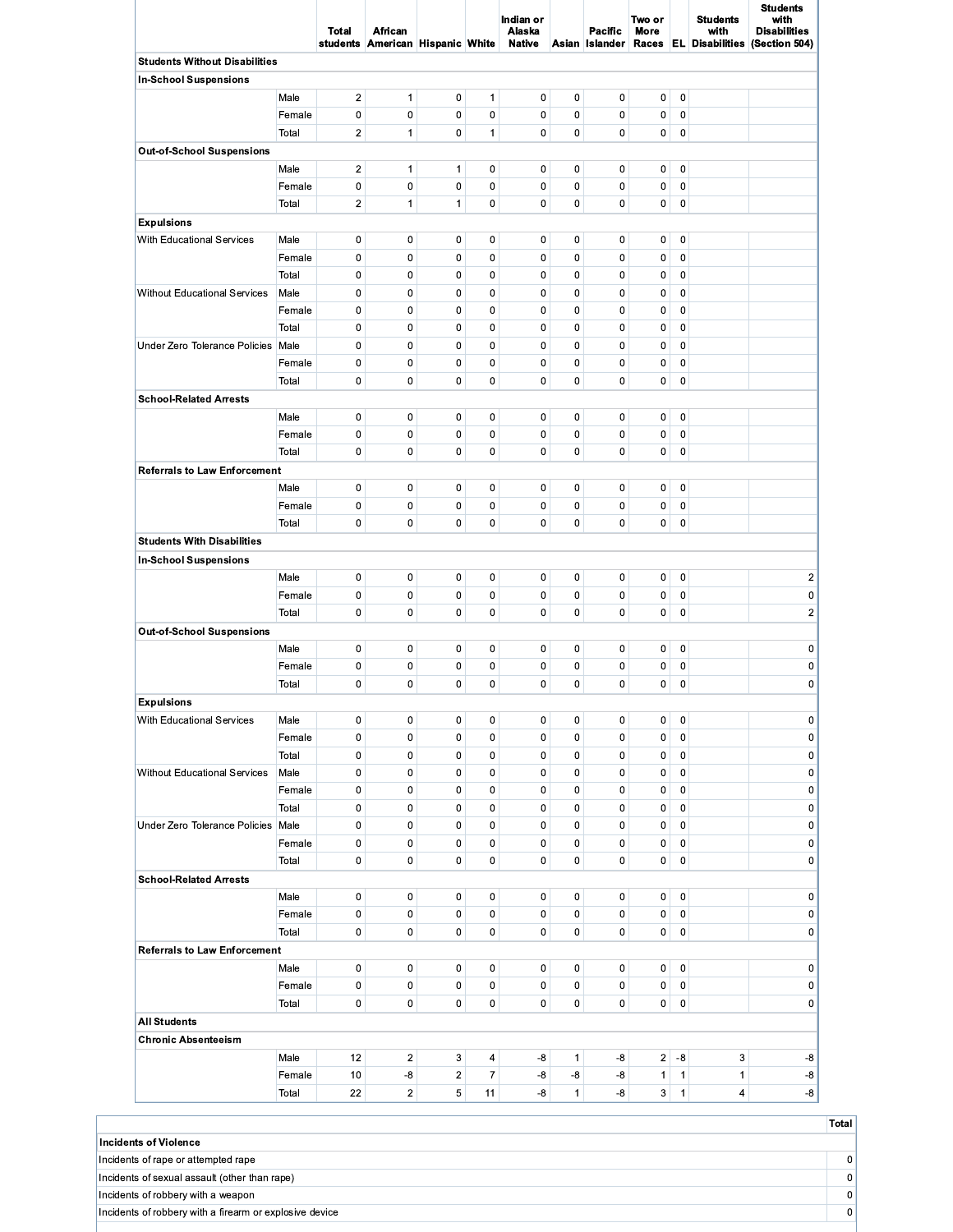|                                                                            | .            |
|----------------------------------------------------------------------------|--------------|
| Incidents of robbery without a weapon                                      | 0            |
| Incidents of physical attack or fight with a weapon                        | 0            |
| Incidents of physical attack or fight with a firearm or explosive device   | $\mathbf{0}$ |
| Incidents of physical attack or fight without a weapon                     | 4            |
| Incidents of threats of physical attack with a weapon                      | 4            |
| Incidents of threats of physical attack with a firearm or explosive device | 0            |
| Incidents of threats of physical attack without a weapon                   | 3            |
| Incidents of possession of a firearm or explosive device                   | 0            |
| Allegations of Harassment or bullying                                      |              |
| On the basis of sex                                                        | $\mathbf 0$  |
| On the basis of race                                                       | 0            |
| On the basis of disability                                                 | 0            |
| On the basis of sexual orientation                                         | 0            |
| On the basis of religion                                                   | 0            |

 $T<sub>0</sub>$ tol

Part (viii)(II) This section provides information from the 2017-18 CRDC surveys, submitted by school districts to the Office for Civil Rights, on the number of students enrolled in preschool programs and accelerated coursework to earn postsecondary credit while still in high school.

|                                      |        | Total<br>students | African<br>American Hispanic White |      |                | Indian or<br>Alaska<br><b>Native</b> | Asian | Pacific<br>Islander | Two or<br>More<br>Races | EL.            | <b>Students</b><br>with<br><b>Disabilities</b> |
|--------------------------------------|--------|-------------------|------------------------------------|------|----------------|--------------------------------------|-------|---------------------|-------------------------|----------------|------------------------------------------------|
| <b>Preschool Programs</b>            |        |                   |                                    |      |                |                                      |       |                     |                         |                |                                                |
|                                      | Male   | 14                | 0                                  | 4    | $\overline{7}$ | 0                                    | 3     | 0                   | $\mathbf 0$             | $\overline{2}$ | 4                                              |
|                                      | Female | 16                | 3                                  | 5    | 3              | 0                                    | 4     | $\Omega$            | $\mathbf{1}$            | 5              | 6                                              |
|                                      | Total  | 30                | 3                                  | 9    | 10             | 0                                    | 7     | 0                   | 1                       | 7              | 10                                             |
| <b>Accelerated Coursework</b>        |        |                   |                                    |      |                |                                      |       |                     |                         |                |                                                |
| <b>Advanced Placement Courses</b>    | Male   | -9                | -9                                 | -9   | $-9$           | $-9$                                 | -9    | $-9$                | $-9$                    | $-9$           | -9                                             |
|                                      | Female | -9                | -9                                 | -9   | -9             | -9                                   | $-9$  | $-9$                | -9                      | -9             | $-9$                                           |
|                                      | Total  | -9                | -9                                 | -9   | $-9$           | -9                                   | -9    | -9                  | -9                      | -9             | -9                                             |
| International Baccalaureate Courses  | Male   | -9                | $-9$                               | -9   | $-9$           | -9                                   | -9    | -9                  | -9                      | -9             | -9                                             |
|                                      | Female | $-9$              | $-9$                               | -9   | $-9$           | -9                                   | $-9$  | -9                  | -9                      | -9             | -9                                             |
|                                      | Total  | $-9$              | $-9$                               | -9   | $-9$           | -9                                   | $-9$  | $-9$                | -9                      | $-9$           | -9                                             |
| Dual Enrollment/Dual Credit Programs | Male   | -9                | -9                                 | -9   | $-9$           | $-9$                                 | -9    | $-9$                | -9                      | -9             | $-9$                                           |
|                                      | Female | $-9$              | -9                                 | $-9$ | $-9$           | $-9$                                 | $-9$  | $-9$                | -9                      | -9             | $-9$                                           |
|                                      | Total  | -9                | -9                                 | -9   | -9             | -9                                   | -9    | -9                  | -9                      | -9             | -9                                             |

Indicates there are no data available in the group.

-3 Indicates skip logic failure.

-8 Indicates EDFacts missing data.

-9 Indicates not applicable / skipped.

-11 Indicates suppressed data.

Blank cell indicates the student group is not applicable to this report.

#### Part (ix): Teacher Quality Data

This section provides information on the professional qualifications of teachers, including information disaggregated by high- and low-poverty schools on the number and percentage of (I) inexperienced teacher, principals, and other school leaders; (II) teachers teaching with emergency or provisional credentials; and (III) teachers who are not teaching in the subject or field for which the teacher is certified or licensed.

| <b>Low Poverty School</b>                                                                              |                   |      |  |  |  |  |  |  |
|--------------------------------------------------------------------------------------------------------|-------------------|------|--|--|--|--|--|--|
|                                                                                                        | <b>All School</b> |      |  |  |  |  |  |  |
|                                                                                                        | Number Percent    |      |  |  |  |  |  |  |
| Inexperienced Teachers, Principals, and Other School Leaders                                           | 4.0               | 7.1% |  |  |  |  |  |  |
| Teachers Teaching with Emergency or Provisional Credentials                                            | 1.0               | 1.9% |  |  |  |  |  |  |
| Teacher Who Are Not Teaching in the Subject or Field for Which<br>the Teacher is Certified or Licensed | 1.8               | 3.4% |  |  |  |  |  |  |

- Indicates there are no data available in the group.

Blank cell indicates there are no data available in the group.

# Part (x): Per-pupil Expenditure

This section provides information on the per-pupil expenditures of federal, state, and local funds, including actual personnel expenditures and actual non-personnel expenditures, disaggregated by source of funds, for each school district and campus for the 2020-21 fiscal year.

To be updated by June 30th, 2022.

### Part (xi): STAAR Alternate 2 Participation

This section provides information on the number and percentage of students with the most significant cognitive disabilities who take STAAR Alternate 2, by grade and subject for the 2020-21 school year.

| State                                                                               | State | District | <b>District</b> | Campus | <b>Campus:</b> |
|-------------------------------------------------------------------------------------|-------|----------|-----------------|--------|----------------|
| Number of ALT2 Rate of ALT2 Number of ALT2 Rate of ALT2 Number of ALT2 Rate of ALT2 |       |          |                 |        |                |
|                                                                                     |       |          |                 |        |                |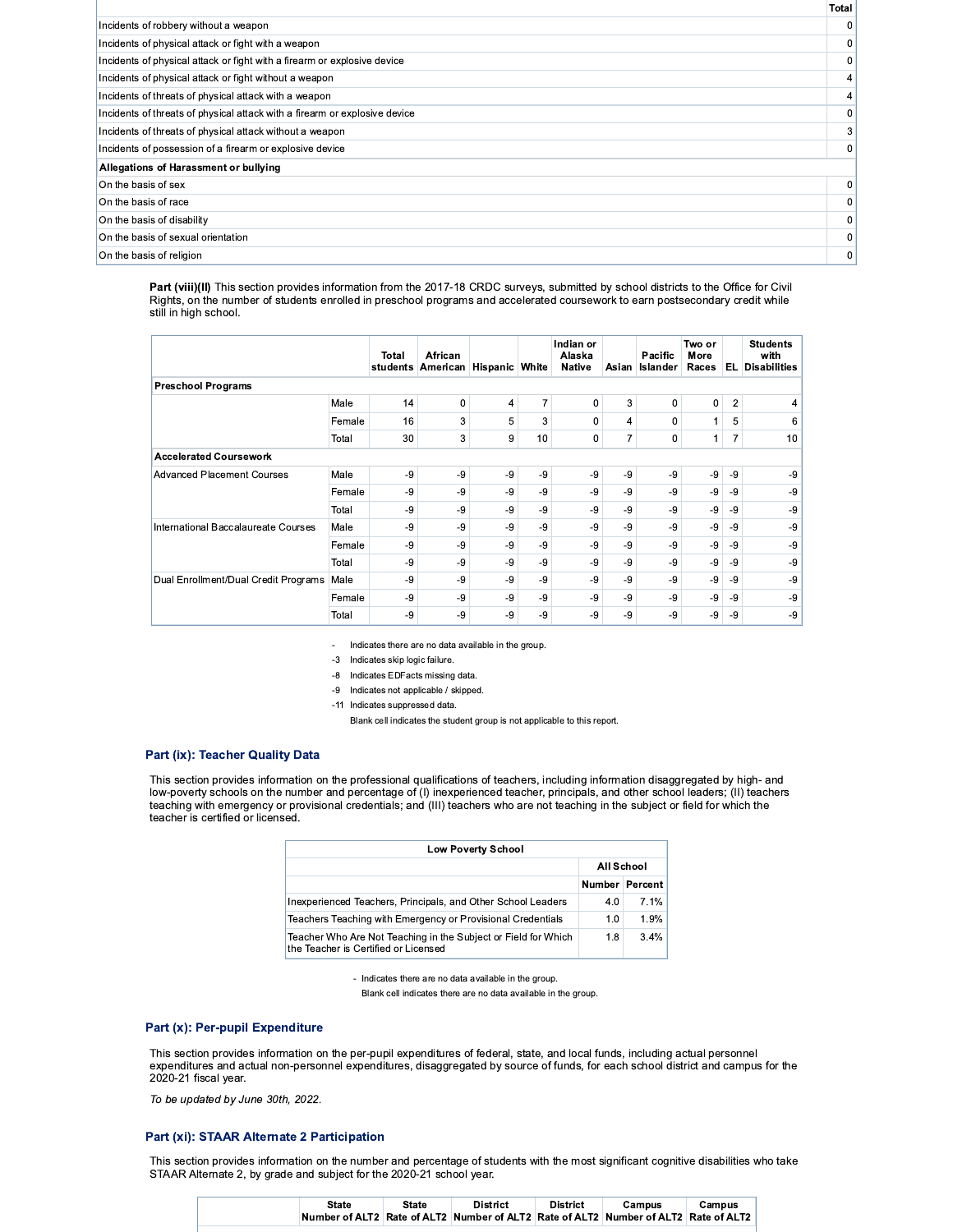|                      | <b>State</b> | <b>State</b> | <b>District</b> | <b>District</b> | Campus<br>Number of ALT2 Rate of ALT2 Number of ALT2 Rate of ALT2 Number of ALT2 Rate of ALT2 | Campus         |
|----------------------|--------------|--------------|-----------------|-----------------|-----------------------------------------------------------------------------------------------|----------------|
| Grade 3              |              |              |                 |                 |                                                                                               |                |
| Reading              | 4,966        | $1\%$        | 17              | $1\%$           | $\star$                                                                                       | 1%             |
| <b>Mathematics</b>   | 4,961        | 1%           | 17              | 1%              | $\star$                                                                                       | 1%             |
| Grade 4              |              |              |                 |                 |                                                                                               |                |
| Reading              | 5,046        | 1%           | 16              | 1%              | $\star$                                                                                       | $1\%$          |
| Mathematics          | 5,040        | $1\%$        | 16              | $1\%$           | $\star$                                                                                       | 1%             |
| Grade 5              |              |              |                 |                 |                                                                                               |                |
| Reading              | 5,133        | 1%           | 15              | 1%              | $\overline{a}$                                                                                |                |
| <b>Mathematics</b>   | 5,138        | $1\%$        | 15              | 1%              | -                                                                                             |                |
| Science              | 5,130        | 1%           | 15              | 1%              | ٠                                                                                             |                |
| Grade 6              |              |              |                 |                 |                                                                                               |                |
| Reading              | 4,925        | 1%           | 17              | 1%              | $\overline{a}$                                                                                |                |
| <b>Mathematics</b>   | 4,923        | $1\%$        | 16              | $1\%$           | $\overline{a}$                                                                                |                |
| Grade 7              |              |              |                 |                 |                                                                                               |                |
| Reading              | 4,586        | 1%           | 15              | $1\%$           | $\overline{a}$                                                                                | $\overline{a}$ |
| <b>Mathematics</b>   | 4,581        | 1%           | 15              | 1%              | $\overline{\phantom{0}}$                                                                      |                |
| Grade 8              |              |              |                 |                 |                                                                                               |                |
| Reading              | 4,513        | 1%           | 8               | 0%              | ÷                                                                                             |                |
| Mathematics          | 4,507        | 1%           | 8               | 0%              | $\centerdot$                                                                                  | $\overline{a}$ |
| Science              | 4,492        | $1\%$        | 8               | 0%              | $\overline{a}$                                                                                |                |
| <b>End of Course</b> |              |              |                 |                 |                                                                                               |                |
| English I            | 4,504        | 1%           | 30              | $1\%$           | -                                                                                             |                |
| English II           | 4,092        | 1%           | 16              | 1%              | $\overline{\phantom{0}}$                                                                      |                |
| Algebra I            | 4,514        | $1\%$        | 30              | 1%              | -                                                                                             |                |
| Biology              | 4,424        | 1%           | 14              | 1%              | ÷                                                                                             |                |
| <b>All Grades</b>    |              |              |                 |                 |                                                                                               |                |
| All Subjects         | 85,481       | $1\%$        | 288             | $1\%$           | 6                                                                                             | 1%             |
| Reading              | 37,771       | $1\%$        | 134             | 1%              | $\star$                                                                                       | 1%             |
| Mathematics          | 33,664       | $1\%$        | 117             | 1%              | $\star$                                                                                       | 1%             |
| Science              | 14,046       | 1%           | 37              | 1%              |                                                                                               | ÷,             |

- Indicates there are no students in the group.

\* Indicates results are masked due to small numbers to protect student confidentiality.

# Part (xii): Statewide National Assessment of Educational Progress (NAEP)

This section provides results on the state academic assessments in reading and mathematics in grades 4 and 8 of the 2019<br>National Assessment of Educational Progress, compared to the national average of such results.

|       |                 | State Level: 2019 Percentages at NAEP Achievement Levels |              |                |                                                                          |           |           |           |                |                |
|-------|-----------------|----------------------------------------------------------|--------------|----------------|--------------------------------------------------------------------------|-----------|-----------|-----------|----------------|----------------|
|       |                 |                                                          |              |                | % Below Basic % At or Above Basic % At or Above Proficient % At Advanced |           |           |           |                |                |
| Grade | Subject         | <b>Student Group</b>                                     | TX           | US             | <b>TX</b>                                                                | <b>US</b> | <b>TX</b> | <b>US</b> | TX             | US             |
|       | Grade 4 Reading | Overall                                                  | 39           | 34             | 61                                                                       | 66        | 30        | 35        | $\overline{7}$ | 9              |
|       |                 | <b>Black</b>                                             | 52           | 52             | 48                                                                       | 48        | 16        | 18        | $\overline{2}$ | 3 <sup>1</sup> |
|       |                 | Hispanic                                                 | 48           | 45             | 52                                                                       | 55        | 21        | 23        | 3              | $\overline{4}$ |
|       |                 | White                                                    | 22           | 23             | 78                                                                       | 77        | 48        | 45        | 12             | 12             |
|       |                 | American Indian                                          | $\star$      | 50             | $\star$                                                                  | 50        | $\star$   | 19        | $\star$        | 3              |
|       |                 | Asian                                                    | 11           | 18             | 89                                                                       | 82        | 65        | 57        | 25             | 22             |
|       |                 | Pacific Islander                                         | $\pmb{\ast}$ | 42             |                                                                          | 58        | $\star$   | 25        | $\star$        | $\overline{4}$ |
|       |                 | Two or More Races                                        | 26           | 28             | 74                                                                       | 72        | 38        | 40        | 6              | 11             |
|       |                 | Econ Disadv                                              | 50           | 47             | 50                                                                       | 53        | 19        | 21        | 3              | $\mathbf{3}$   |
|       |                 | <b>Students with Disabilities</b>                        | 79           | 73             | 21                                                                       | 27        | 8         | 10        | 1              | $\mathbf{2}$   |
|       |                 | English Language Learners                                | 61           | 65             | 39                                                                       | 35        | 12        | 10        | $\overline{2}$ | 1              |
|       | Mathematics     | Overall                                                  | 16           | 19             | 84                                                                       | 81        | 44        | 41        | 9              | 9              |
|       |                 | <b>Black</b>                                             | 24           | 35             | 76                                                                       | 65        | 32        | 20        | 3              | 2              |
|       |                 | Hispanic                                                 | 19           | 27             | 81                                                                       | 73        | 35        | 28        | $\overline{4}$ | 3              |
|       |                 | White                                                    | 8            | 11             | 92                                                                       | 89        | 59        | 52        | 16             | 12             |
|       |                 | American Indian                                          | $\star$      | 33             |                                                                          | 67        | $\star$   | 24        | $\star$        | $\overline{4}$ |
|       |                 | Asian                                                    | 4            | $\overline{7}$ | 96                                                                       | 93        | 82        | 69        | 45             | 28             |
|       |                 | Pacific Islander                                         | $\star$      | 36             | $\star$                                                                  | 64        | $\star$   | 28        | $\star$        | 6              |
|       |                 | Two or More Races                                        | 9            | 16             | 91                                                                       | 84        | 51        | 44        | 9              | 10             |
|       |                 | Econ Disadv                                              | 21           | 29             | 79                                                                       | 71        | 32        | 26        | 3              | 3 <sup>1</sup> |
|       |                 | <b>Students with Disabilities</b>                        | 55           | 54             | 45                                                                       | 46        | 13        | 14        | $\mathbf{1}$   | 2              |
|       |                 | English Language Learners                                | 24           | 41             | 76                                                                       | 59        | 29        | 16        | $\overline{2}$ | 1              |
|       | Grade 8 Reading | Overall                                                  | 33           | 27             | 67                                                                       | 73        | 25        | 34        | $\overline{2}$ | $\overline{4}$ |
|       |                 | <b>Black</b>                                             | 53           | 46             | 47                                                                       | 54        | 41        | 15        | n/a            | 1              |
|       |                 | Hispanic                                                 | 38           | 37             | 62                                                                       | 63        | 19        | 22        | $\mathbf{1}$   | 2              |
|       |                 | White                                                    | 20           | 18             | 80                                                                       | 82        | 35        | 42        | 3              | 5 <sup>1</sup> |
|       |                 | American Indian                                          | $\star$      | 41             | $\star$                                                                  | 59        | $\star$   | 19        | $\pmb{\ast}$   | 1              |